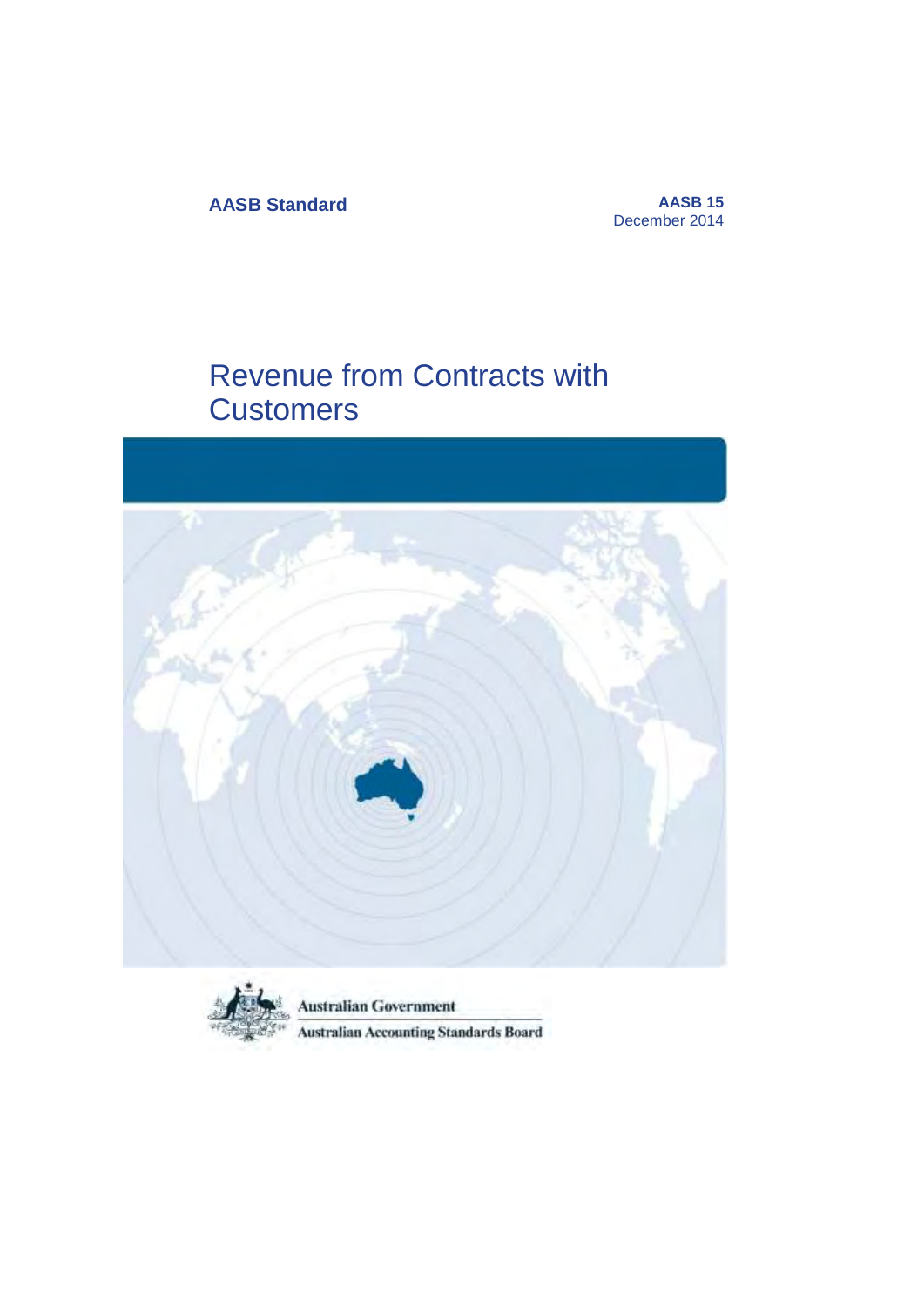# **Obtaining a Copy of this Accounting Standard**

This Standard is available on the AASB website: www.aasb.gov.au. Alternatively, printed copies of this Standard are available for purchase by contacting:

The Customer Service Officer Australian Accounting Standards Board Level 7 600 Bourke Street Melbourne Victoria AUSTRALIA

**Postal address:** PO Box 204 Collins Street West Victoria 8007 AUSTRALIA

Phone: (03) 9617 7637<br>Fax: (03) 9617 7608 Fax:  $(03)$  9617 7608<br>E-mail: publications@a publications@aasb.gov.au Website: www.aasb.gov.au

# **Other Enquiries**

Phone: (03) 9617 7600<br>Fax: (03) 9617 7608 Fax:  $(03)$  9617 7608<br>E-mail: standard@aasb. standard@aasb.gov.au

### COPYRIGHT

© Commonwealth of Australia 2014

This AASB Standard contains IFRS Foundation copyright material. Reproduction within Australia in unaltered form (retaining this notice) is permitted for personal and non-commercial use subject to the inclusion of an acknowledgment of the source. Requests and enquiries concerning reproduction and rights for commercial purposes within Australia should be addressed to The Director of Finance and Administration, Australian Accounting Standards Board, PO Box 204, Collins Street West, Victoria 8007.

All existing rights in this material are reserved outside Australia. Reproduction outside Australia in unaltered form (retaining this notice) is permitted for personal and non-commercial use only. Further information and requests for authorisation to reproduce for commercial purposes outside Australia should be addressed to the IFRS Foundation at www.ifrs.org.

ISSN 1036-4803

**AASB 15** 2 **COPYRIGHT**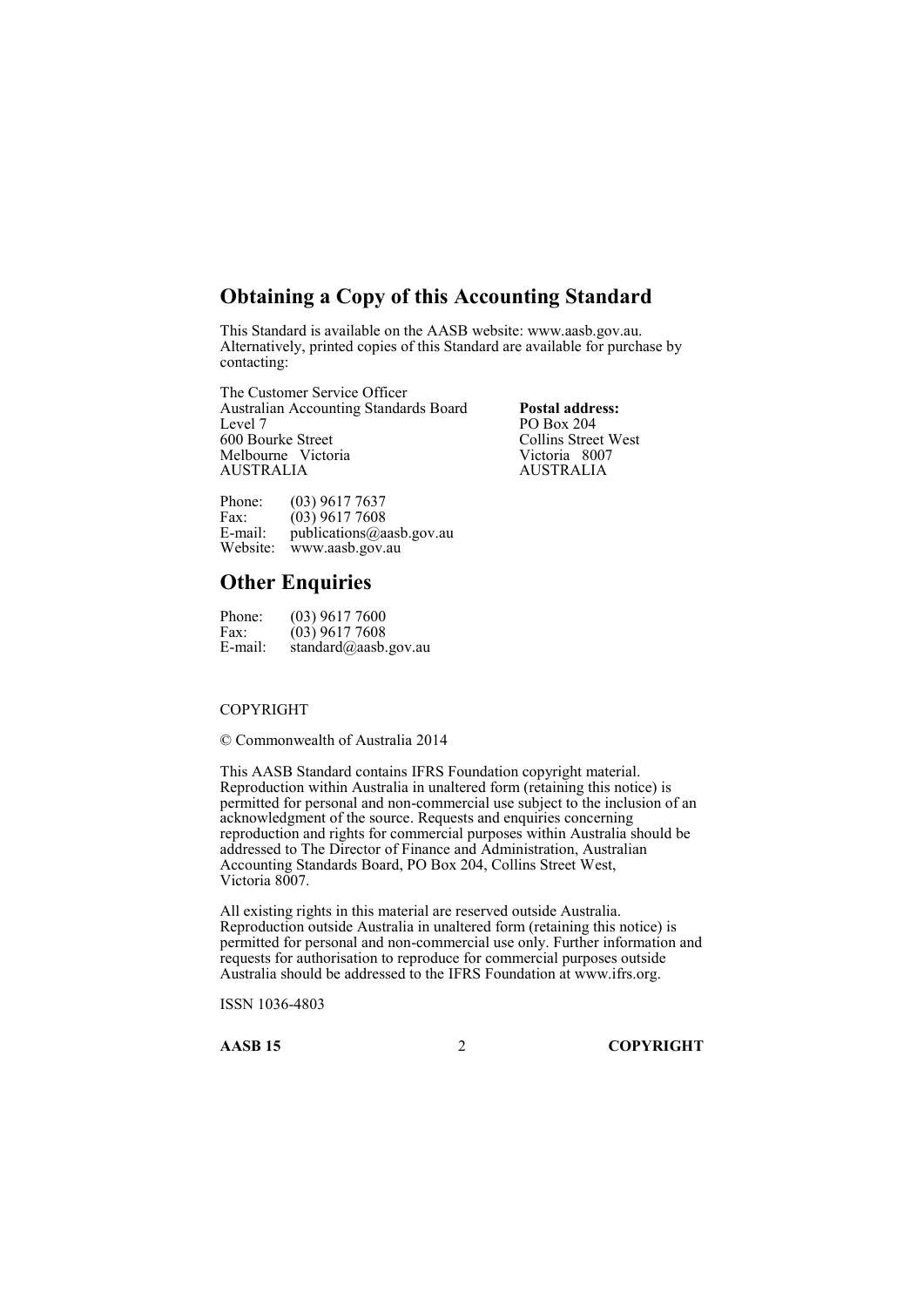# **CONTENTS**

### PREFACE

## COMPARISON WITH IFRS 15

INTRODUCTION TO IFRS 15 (available on the AASB website)

#### **ACCOUNTING STANDARD AASB 15** *REVENUE FROM CONTRACTS WITH CUSTOMERS*

|                                                                                 | Paragraphs            |
|---------------------------------------------------------------------------------|-----------------------|
| Objective                                                                       |                       |
| Meeting the objective.                                                          | $2 - 4$               |
| Application                                                                     | Aus $4.1 -$ Aus $4.4$ |
| Reduced disclosure requirements                                                 | Aus $4.5 -$ Aus $4.6$ |
| Commencement                                                                    | Aus $4.7$             |
| Scope                                                                           | $5 - 8$               |
| Recognition                                                                     |                       |
| Identifying the contract                                                        | $9 - 16$              |
| Combination of contracts                                                        | 17                    |
| Contract modifications                                                          | $18 - 21$             |
| Identifying performance obligations                                             | $22 - 23$             |
| Promises in contracts with customers                                            | $24 - 25$             |
| Distinct goods or services                                                      | $26 - 30$             |
| Satisfaction of performance obligations                                         | $31 - 34$             |
| Performance obligations satisfied over time                                     | $35 - 37$             |
| Performance obligations satisfied at a point in time                            | 38                    |
| Measuring progress towards complete satisfaction of a<br>performance obligation | $39 - 45$             |
| Measurement                                                                     | 46                    |
| Determining the transaction price                                               | $47 - 49$             |
| Variable consideration                                                          | $50 - 59$             |
| The existence of a significant financing component in<br>the contract           | $60 - 65$             |
| Non-cash consideration                                                          | $66 - 69$             |
| Consideration payable to a customer                                             | $70 - 72$             |
| Allocating the transaction price to performance obligations                     | $73 - 75$             |

**AASB 15** 3 **CONTENTS**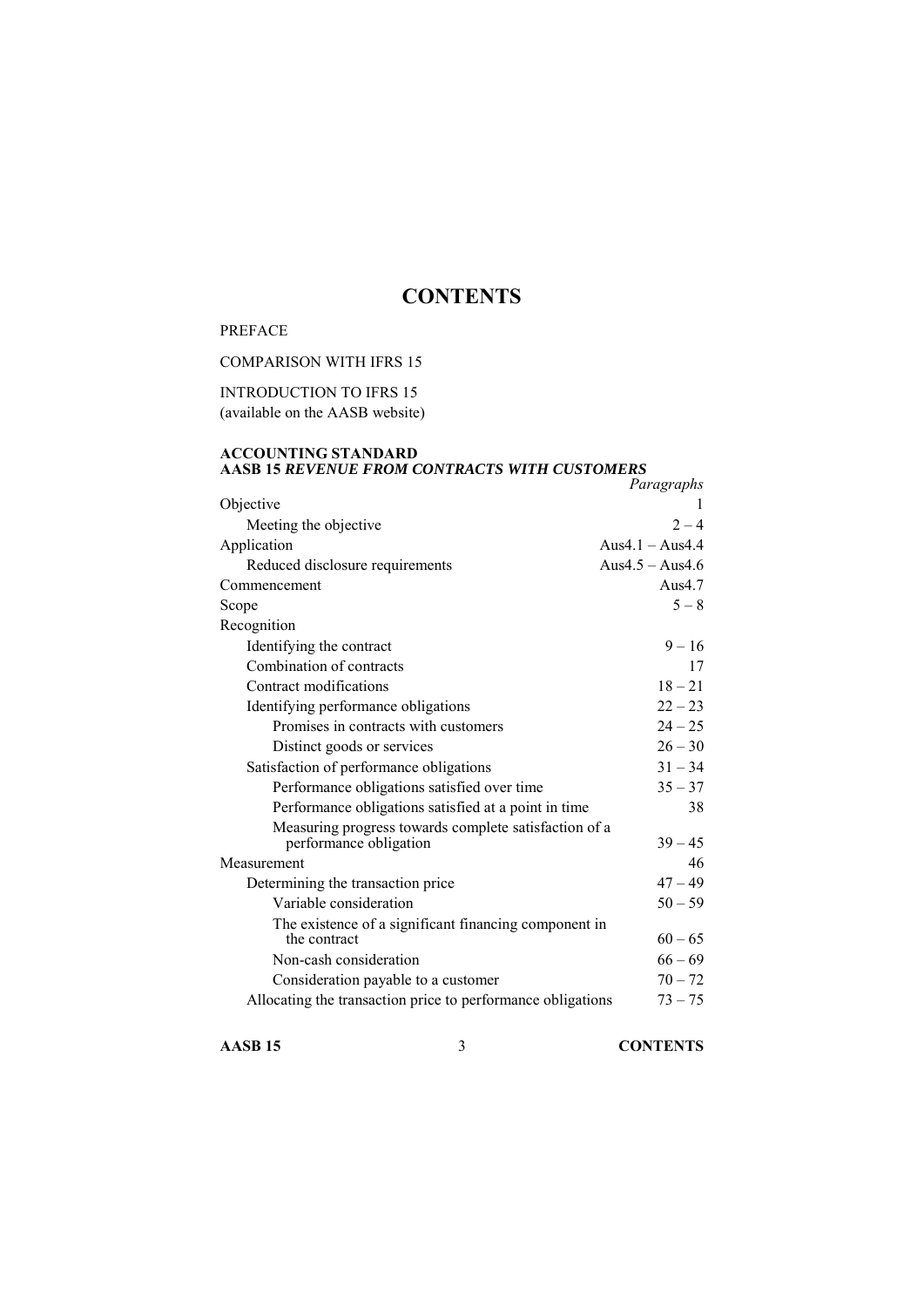| Allocation based on stand-alone selling prices                                            | $76 - 80$   |
|-------------------------------------------------------------------------------------------|-------------|
| Allocation of a discount                                                                  | $81 - 83$   |
| Allocation of variable consideration                                                      | $84 - 86$   |
| Changes in the transaction price                                                          | $87 - 90$   |
| Contract costs                                                                            |             |
| Incremental costs of obtaining a contract                                                 | $91 - 94$   |
| Costs to fulfil a contract                                                                | $95 - 98$   |
| Amortisation and impairment                                                               | $99 - 104$  |
| Presentation                                                                              | $105 - 109$ |
| Disclosure                                                                                | $110 - 112$ |
| Contracts with customers                                                                  | 113         |
| Disaggregation of revenue                                                                 | $114 - 115$ |
| Contract balances                                                                         | $116 - 118$ |
| Performance obligations                                                                   | 119         |
| Transaction price allocated to the remaining                                              |             |
| performance obligations                                                                   | $120 - 122$ |
| Significant judgements in the application of this Standard                                | 123         |
| Determining the timing of satisfaction of performance<br>obligations                      | $124 - 125$ |
| Determining the transaction price and the amounts<br>allocated to performance obligations | 126         |
| Assets recognised from the costs to obtain or fulfil a                                    |             |
| contract with a customer                                                                  | $127 - 128$ |
| Practical expedients                                                                      | 129         |
| Appendices:                                                                               |             |
| A. Defined Terms                                                                          | Page 47     |
| <b>B.</b> Application Guidance                                                            | Page 49     |
| C. Effective Date and Transition                                                          | Page 73     |
| DELETED IFRS 15 TEXT                                                                      | Page 76     |
| <b>ILLUSTRATIVE EXAMPLES</b><br>(available on the AASB website)                           |             |
| <b>BASIS FOR CONCLUSIONS ON IFRS 15</b><br>(available on the AASB website)                |             |

**AASB 15** 4 **CONTENTS**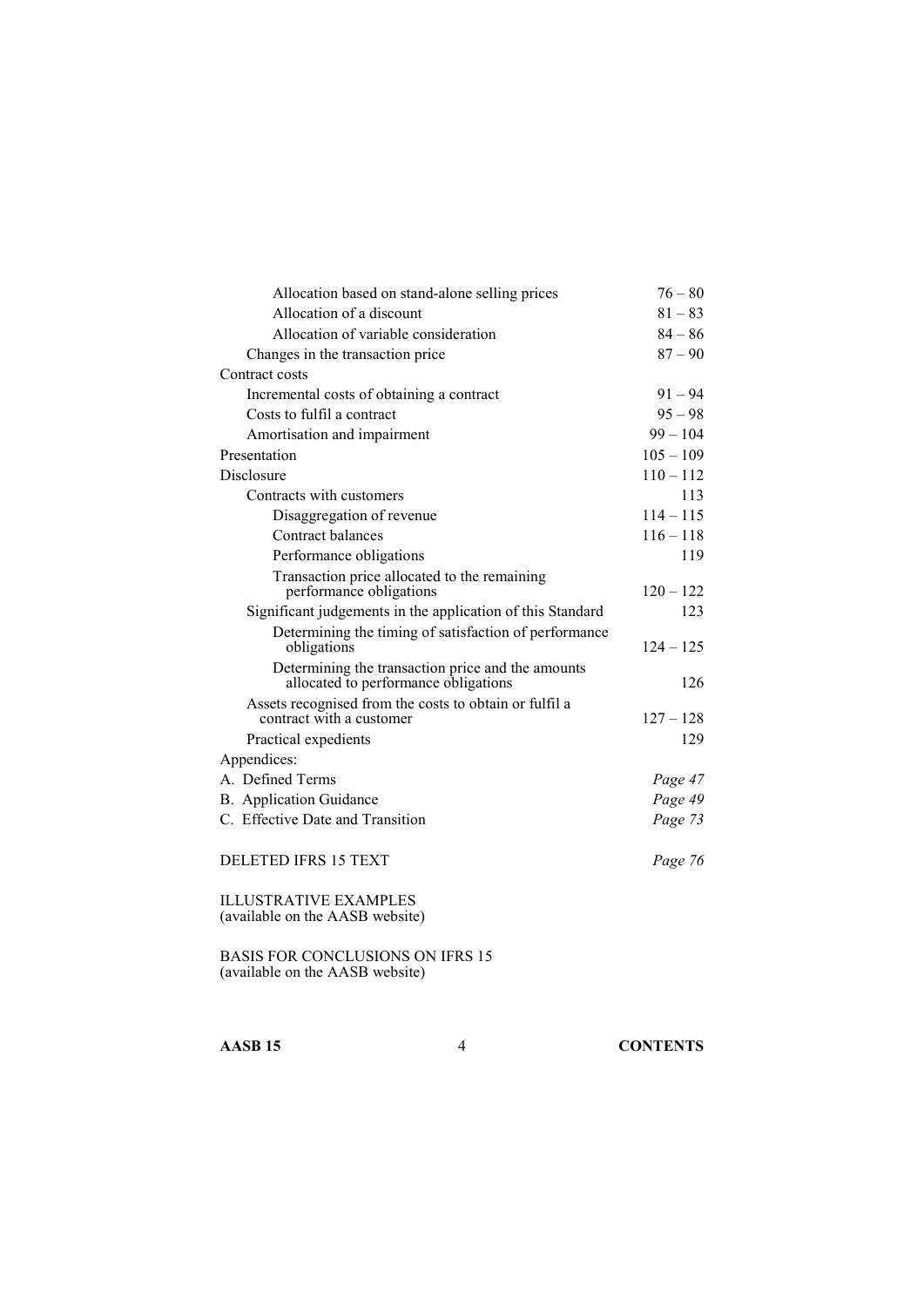Australian Accounting Standard AASB 15 *Revenue from Contracts with Customers* is set out in paragraphs  $1 - 129$  and Appendices  $A - C$ . All the paragraphs have equal authority. Paragraphs in **bold type** state the main principles. Terms defined in Appendix A are in *italics* the first time they appear in the Standard. AASB 15 is to be read in the context of other Australian Accounting Standards, including AASB 1048 *Interpretation of Standards*, which identifies the Australian Accounting Interpretations. In the absence of explicit guidance, AASB 108 *Accounting Policies, Changes in Accounting Estimates and Errors* provides a basis for selecting and applying accounting policies.

**AASB 15** 5 **CONTENTS**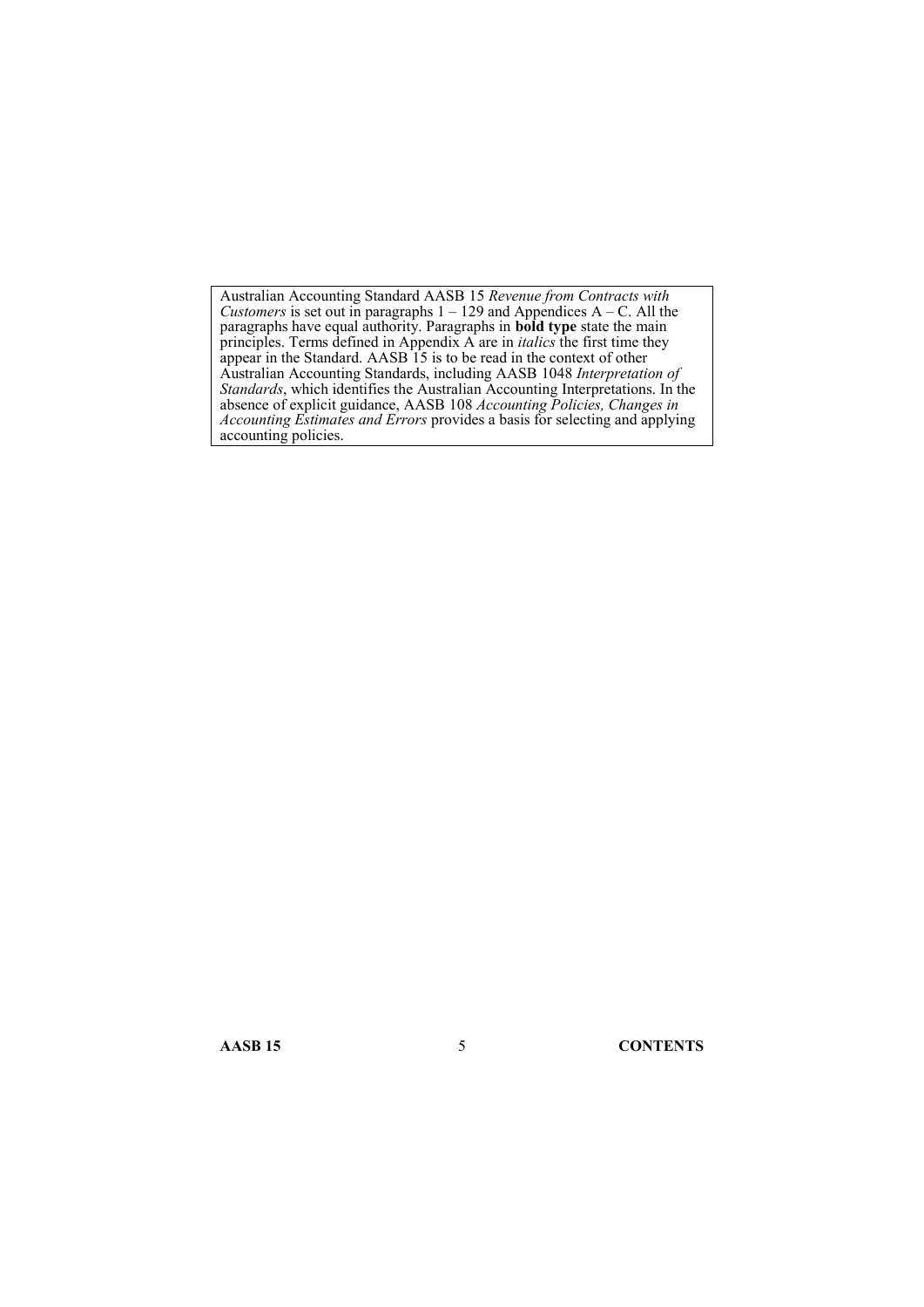# **PREFACE**

# **Introduction**

The Australian Accounting Standards Board (AASB) makes Australian Accounting Standards, including Interpretations, to be applied by:

- (a) entities required by the *Corporations Act 2001* to prepare financial reports;
- (b) governments in preparing financial statements for the whole of government and the General Government Sector (GGS); and
- (c) entities in the private or public for-profit or not-for-profit sectors that are reporting entities or that prepare general purpose financial statements.

AASB 1053 *Application of Tiers of Australian Accounting Standards* establishes a differential reporting framework consisting of two tiers of reporting requirements for preparing general purpose financial statements:

- (a) Tier 1: Australian Accounting Standards; and
- (b) Tier 2: Australian Accounting Standards Reduced Disclosure Requirements.

Tier 1 requirements incorporate International Financial Reporting Standards (IFRSs), including Interpretations, issued by the International Accounting Standards Board (IASB), with the addition of paragraphs on the applicability of each Standard in the Australian environment.

Publicly accountable for-profit private sector entities are required to adopt Tier 1 requirements, and therefore are required to comply with IFRSs. Furthermore, other for-profit private sector entities complying with Tier 1 requirements will simultaneously comply with IFRSs. Some other entities complying with Tier 1 requirements will also simultaneously comply with IFRSs.

Tier 2 requirements comprise the recognition and measurement requirements of Tier 1 but substantially reduced disclosure requirements in comparison with Tier 1.

Australian Accounting Standards also include requirements that are specific to Australian entities. These requirements may be located in Australian Accounting Standards that incorporate IFRSs or in other Australian Accounting Standards. In most instances, these requirements are either

**AASB 15** 6 **PREFACE**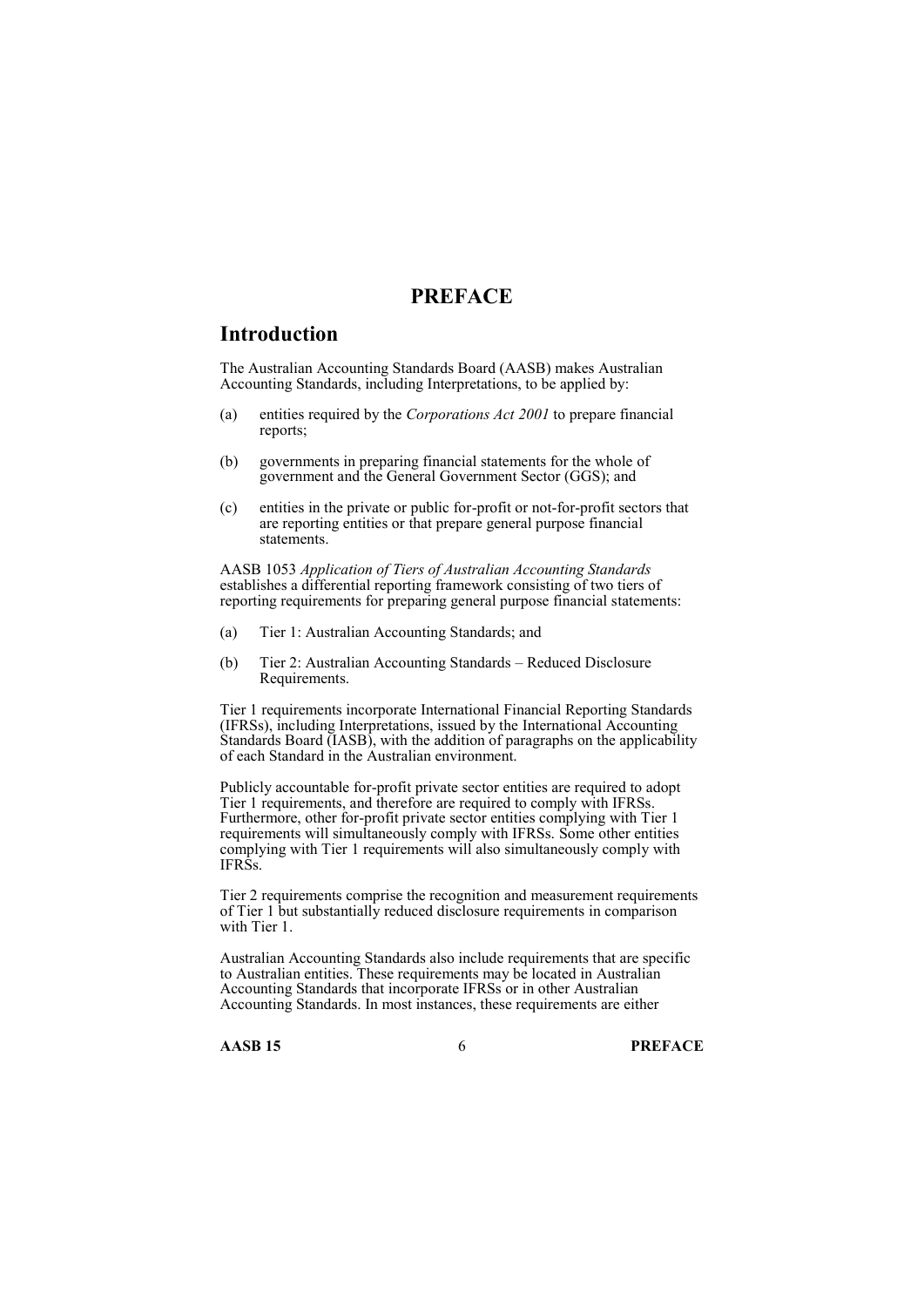restricted to the not-for-profit or public sectors or include additional disclosures that address domestic, regulatory or other issues. These requirements do not prevent publicly accountable for-profit private sector entities from complying with IFRSs. In developing requirements for public sector entities, the AASB considers the requirements of International Public Sector Accounting Standards (IPSASs), as issued by the International Public Sector Accounting Standards Board (IPSASB) of the International Federation of Accountants.

# **Reduced disclosure requirements**

The disclosure requirements for entities preparing general purpose financial statements under Australian Accounting Standards – Reduced Disclosure Requirements are identified in paragraph Aus4.5.

**AASB 15** 7 **PREFACE**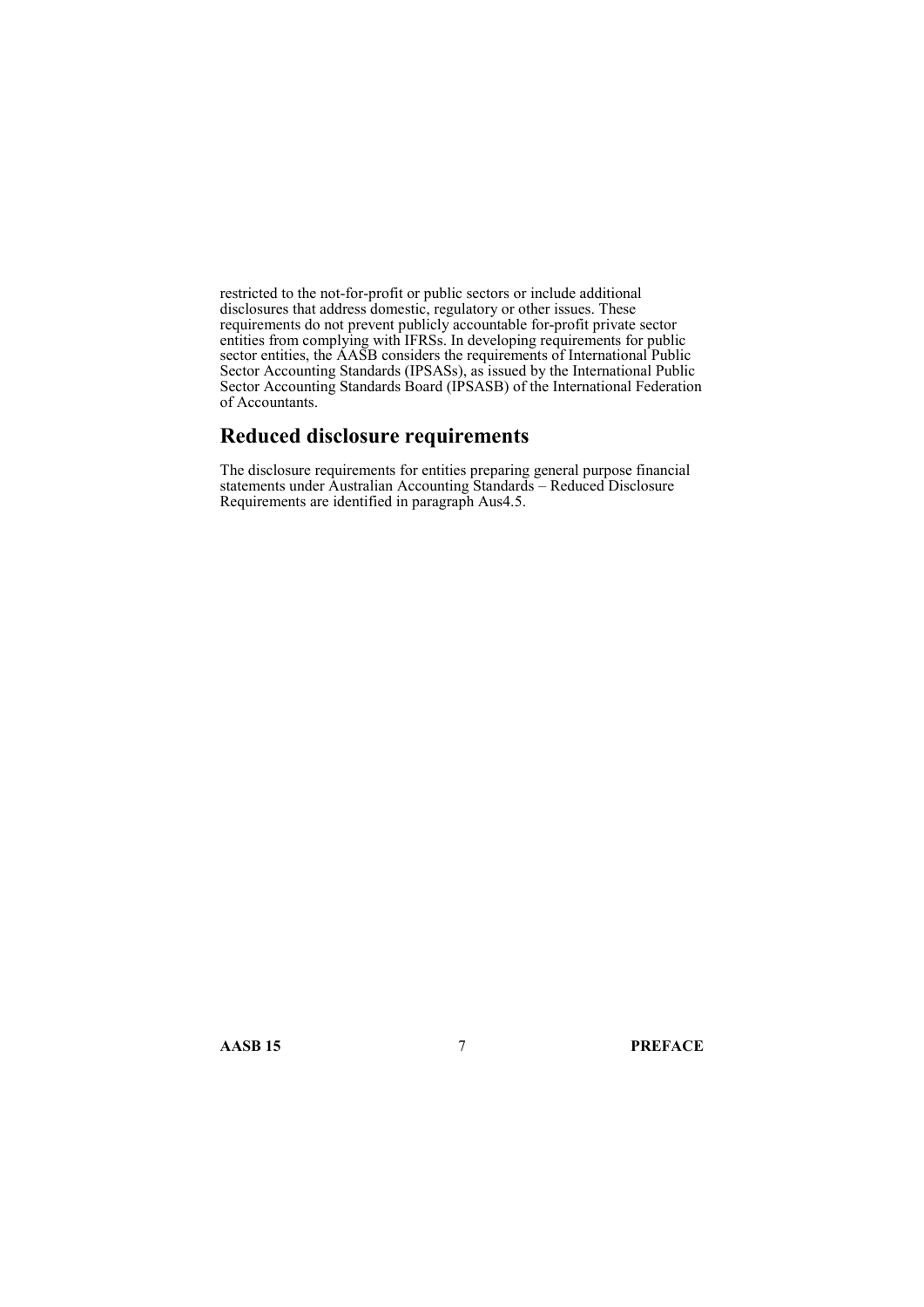# **COMPARISON WITH IFRS 15**

AASB 15 *Revenue from Contracts with Customers* incorporates IFRS 15 *Revenue from Contracts with Customers* issued by the International Accounting Standards Board (IASB). Paragraphs that have been added to this Standard (and do not appear in the text of IFRS 15) are identified with the prefix "Aus", followed by the number of the preceding IASB paragraph and decimal numbering.

Entities that comply with AASB 15 will simultaneously be in compliance with IFRS 15.

**AASB 15** 8 **COMPARISON**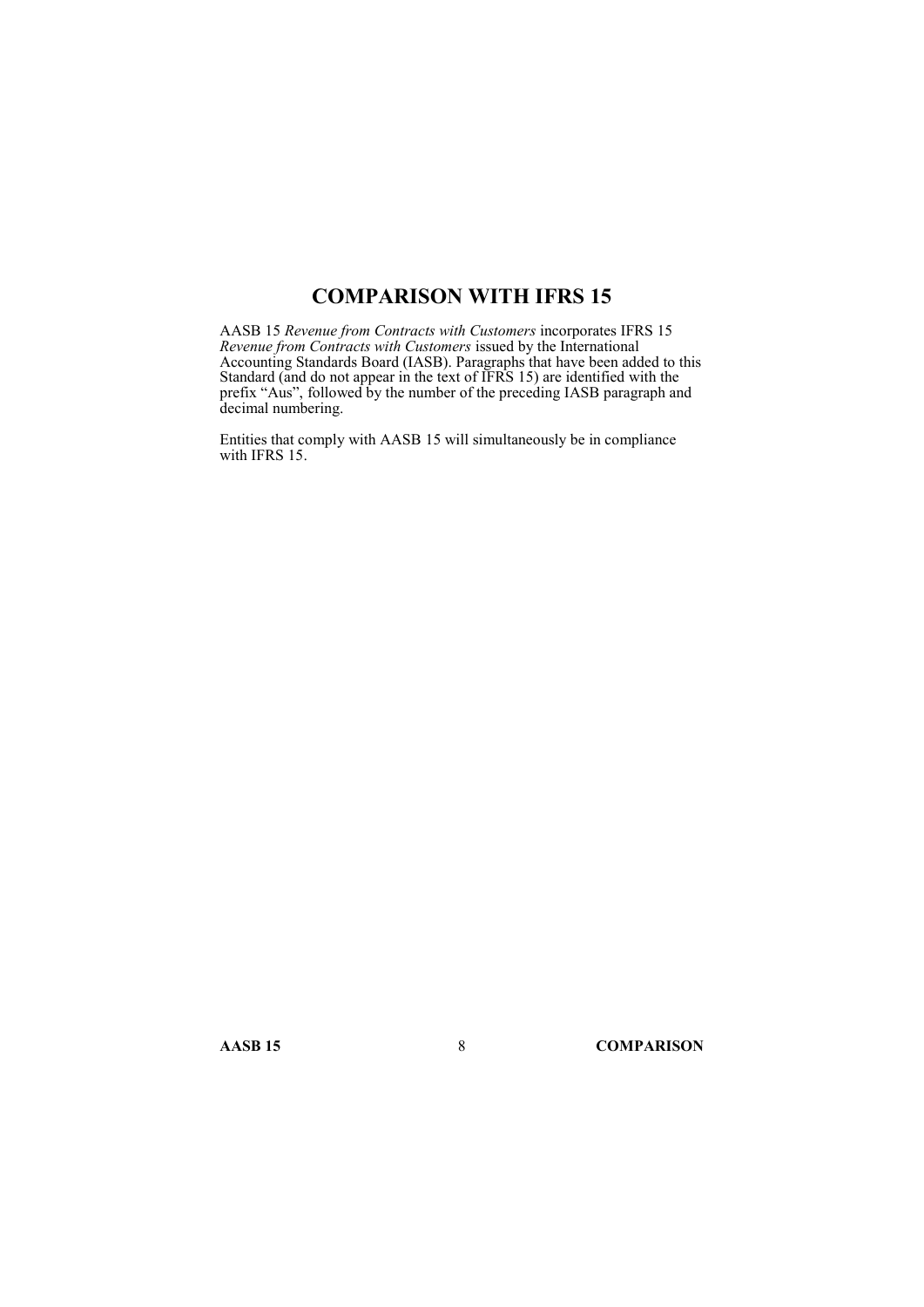# **ACCOUNTING STANDARD AASB 15**

The Australian Accounting Standards Board makes Accounting Standard AASB 15 *Revenue from Contracts with Customers* under section 334 of the *Corporations Act 2001*.

Dated 12 December 2014

Kris Peach<br>Chair – AASB

# **ACCOUNTING STANDARD AASB 15**

# *REVENUE FROM CONTRACTS WITH CUSTOMERS*

# **Objective**

**1 The objective of this Standard is to establish the principles that an entity shall apply to report useful information to users of financial statements about the nature, amount, timing and uncertainty of**  *revenue* **and cash flows arising from a** *contract* **with a** *customer***.** 

### **Meeting the objective**

- 2 To meet the objective in paragraph 1, the core principle of this Standard is that an entity shall recognise revenue to depict the transfer of promised goods or services to customers in an amount that reflects the consideration to which the entity expects to be entitled in exchange for those goods or services.
- 3 An entity shall consider the terms of the contract and all relevant facts and circumstances when applying this Standard. An entity shall apply this Standard, including the use of any practical expedients, consistently to contracts with similar characteristics and in similar circumstances.
- 4 This Standard specifies the accounting for an individual contract with a customer. However, as a practical expedient, an entity may apply this Standard to a portfolio of contracts (or *performance obligations*) with similar characteristics if the entity reasonably expects that the effects on the financial statements of applying this Standard to the portfolio would not differ materially from applying this Standard to the individual contracts (or performance obligations) within that portfolio. When accounting for a portfolio, an entity shall use estimates and assumptions that reflect the size and composition of the portfolio.

**AASB 15** 9 **STANDARD**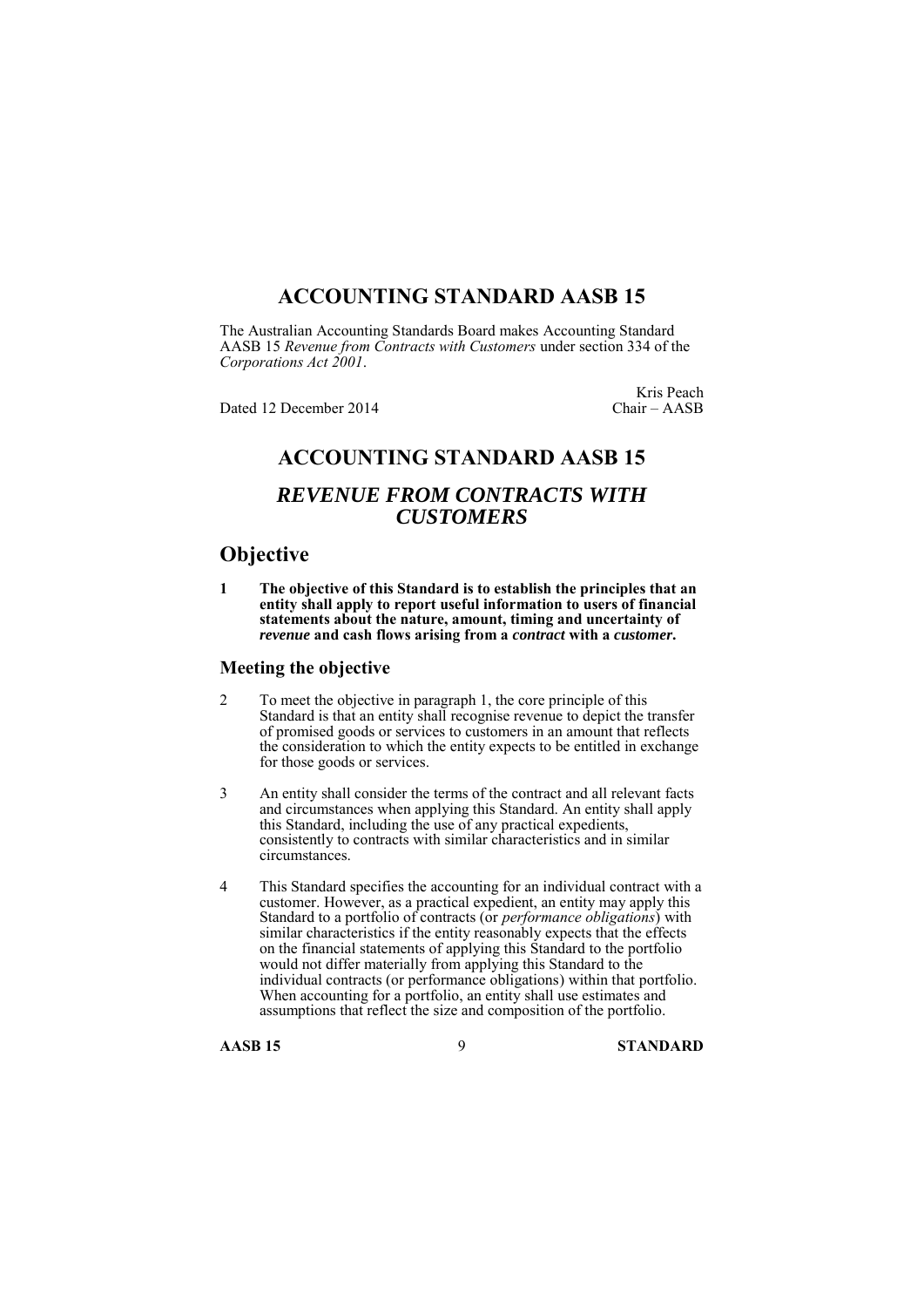# **Application**

#### **Aus4.1 This Standard applies to:**

- **(a) each entity that is required to prepare financial reports in accordance with Part 2M.3 of the Corporations Act and that is a reporting entity;**
- **(b) general purpose financial statements of each other reporting entity; and**
- **(c) financial statements that are, or are held out to be, general purpose financial statements.**
- **Aus4.2 This Standard applies to annual reporting periods beginning on or after 1 January 2017.**
- **Aus4.3 This Standard may be applied to annual reporting periods beginning on or after 1 January 2005 but before 1 January 2017. When an entity applies this Standard to such an annual reporting period, it shall disclose that fact.**
- Aus4.4 When applied or operative, this Standard supersedes:
	- (a) AASB 111 *Construction Contracts*;
	- (b) AASB 118 *Revenue*;
	- (c) Interpretation 13 *Customer Loyalty Programmes*;
	- (d) Interpretation 15 *Agreements for the Construction of Real Estate*;
	- (e) Interpretation 18 *Transfers of Assets from Customers*;
	- (f) Interpretation 131 *Revenue Barter Transactions Involving Advertising Services*; and
	- (g) Interpretation 1042 *Subscriber Acquisition Costs in the Telecommunications Industry*.

### **Reduced disclosure requirements**

**Aus4.5 The following do not apply to entities preparing general purpose financial statements under Australian Accounting Standards – Reduced Disclosure Requirements:** 

**AASB 15** 10 **STANDARD**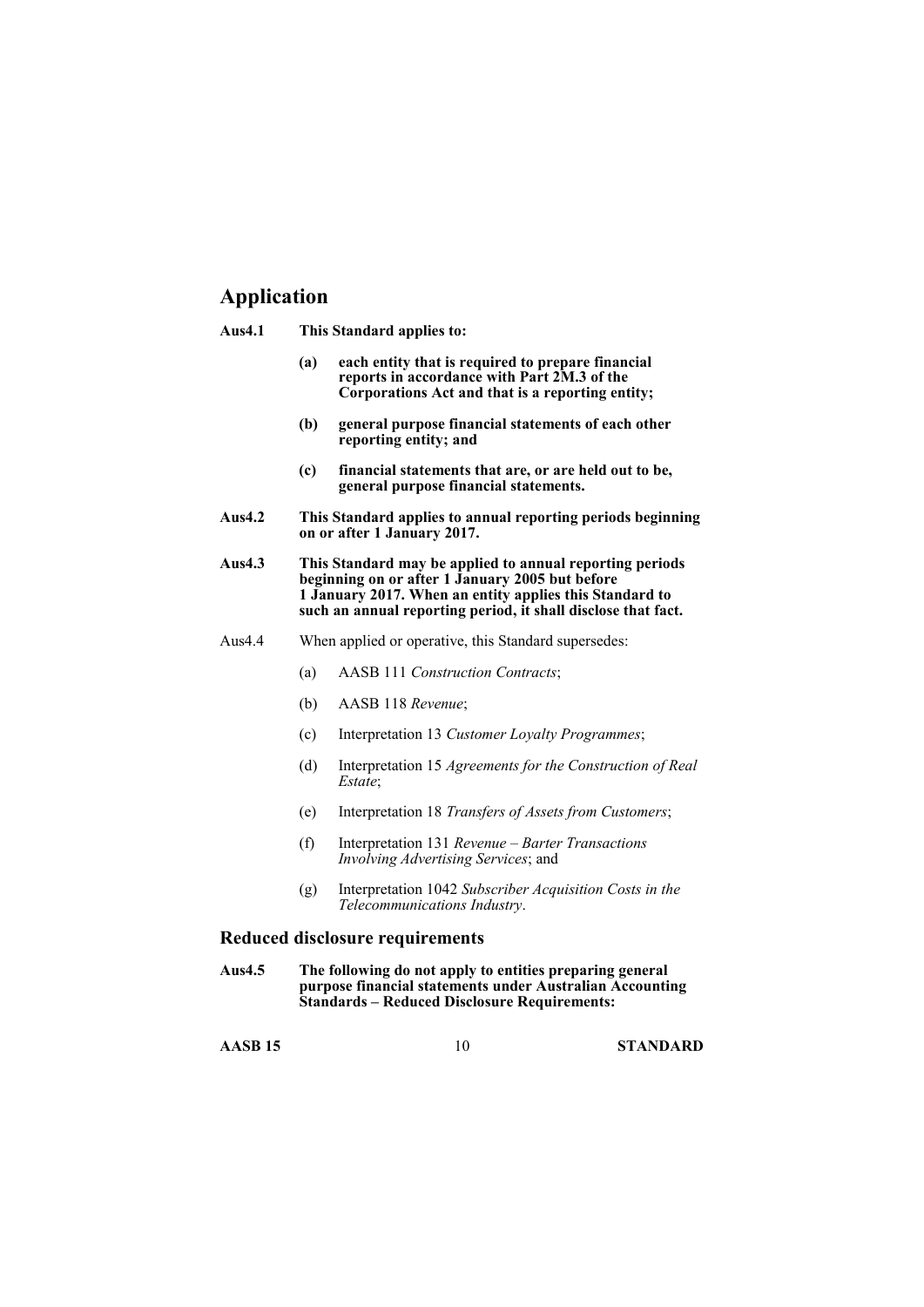- **(a) paragraphs 115, 116(b), 116(c), 117, 118, 120–122, 124(b), 126, 127(a); and**
- **(b) in paragraph 128(a), the text ", by main category of asset (for example, costs to obtain contracts with customers, pre-contract costs and setup costs)".**

**Entities applying Australian Accounting Standards – Reduced Disclosure Requirements may elect to comply with some or all of these excluded requirements.**

Aus4.6 The requirements that do not apply to entities preparing general purpose financial statements under Australian Accounting Standards – Reduced Disclosure Requirements are identified in this Standard by shading of the relevant text.

# **Commencement**

#### **Aus4.7 This Standard commences on the day this Standard is made by the Australian Accounting Standards Board.**

# **Scope**

- 5 An entity shall apply this Standard to all contracts with customers, except the following:
	- (a) lease contracts within the scope of AASB 117 *Leases*;
	- (b) insurance contracts within the scope of AASB 4 *Insurance Contracts*;
	- (c) financial instruments and other contractual rights or obligations within the scope of AASB 9 *Financial Instruments*, AASB 10 *Consolidated Financial Statements*, AASB 11 *Joint Arrangements*, AASB 127 *Separate Financial Statements* and AASB 128 *Investments in Associates and Joint Ventures*; and
	- (d) non-monetary exchanges between entities in the same line of business to facilitate sales to customers or potential customers. For example, this Standard would not apply to a contract between two oil companies that agree to an exchange of oil to fulfil demand from their customers in different specified locations on a timely basis.
- 6 An entity shall apply this Standard to a contract (other than a contract listed in paragraph 5) only if the counterparty to the contract is a

**AASB 15** 11 **STANDARD**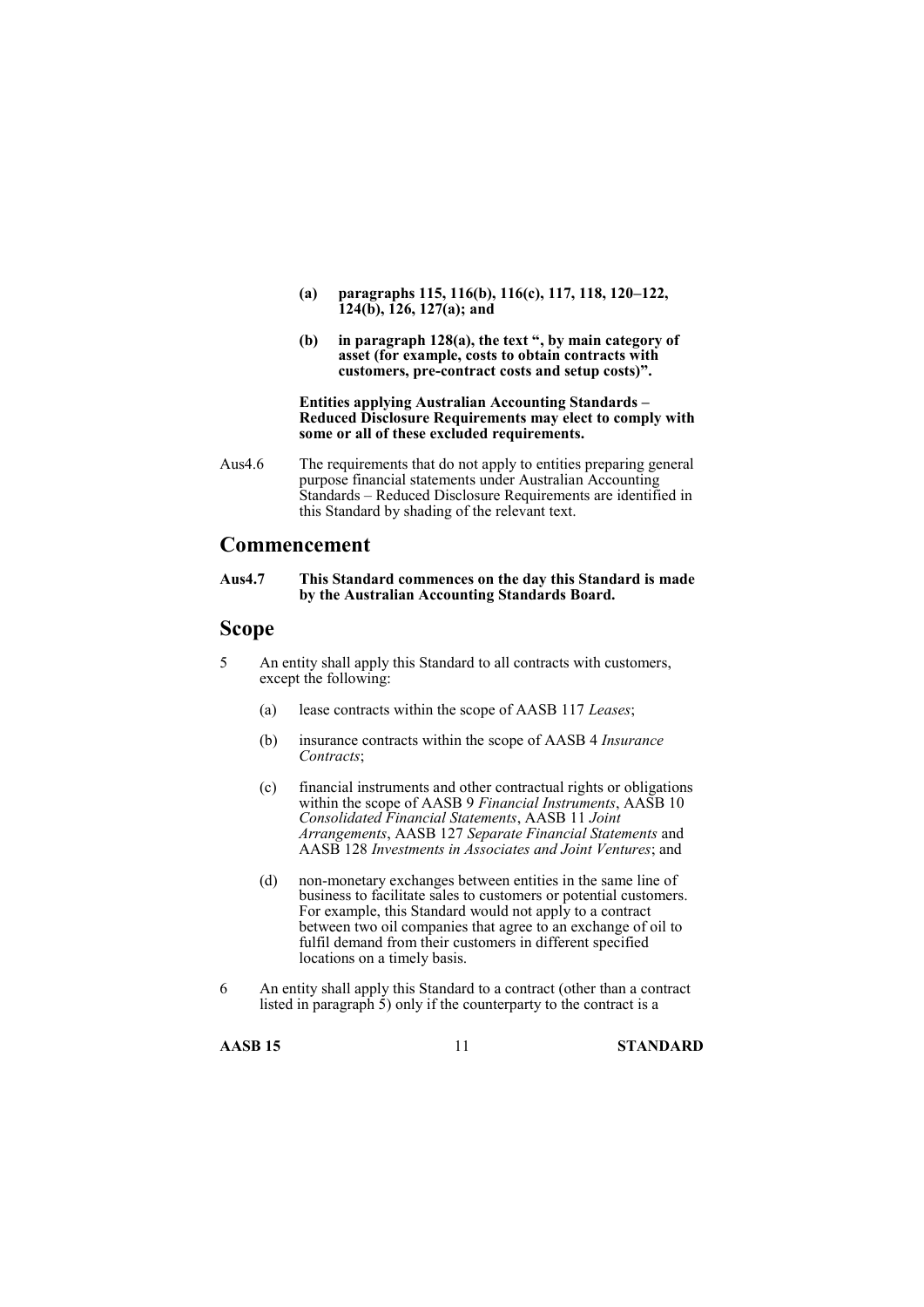customer. A customer is a party that has contracted with an entity to obtain goods or services that are an output of the entity's ordinary activities in exchange for consideration. A counterparty to the contract would not be a customer if, for example, the counterparty has contracted with the entity to participate in an activity or process in which the parties to the contract share in the risks and benefits that result from the activity or process (such as developing an asset in a collaboration arrangement) rather than to obtain the output of the entity's ordinary activities.

- 7 A contract with a customer may be partially within the scope of this Standard and partially within the scope of other Standards listed in paragraph 5.
	- (a) If the other Standards specify how to separate and/or initially measure one or more parts of the contract, then an entity shall first apply the separation and/or measurement requirements in those Standards. An entity shall exclude from the *transaction price* the amount of the part (or parts) of the contract that are initially measured in accordance with other Standards and shall apply paragraphs 73–86 to allocate the amount of the transaction price that remains (if any) to each performance obligation within the scope of this Standard and to any other parts of the contract identified by paragraph 7(b).
	- (b) If the other Standards do not specify how to separate and/or initially measure one or more parts of the contract, then the entity shall apply this Standard to separate and/or initially measure the part (or parts) of the contract.
- 8 This Standard specifies the accounting for the incremental costs of obtaining a contract with a customer and for the costs incurred to fulfil a contract with a customer if those costs are not within the scope of another Standard (see paragraphs 91–104). An entity shall apply those paragraphs only to the costs incurred that relate to a contract with a customer (or part of that contract) that is within the scope of this Standard.

**AASB 15** 12 **STANDARD**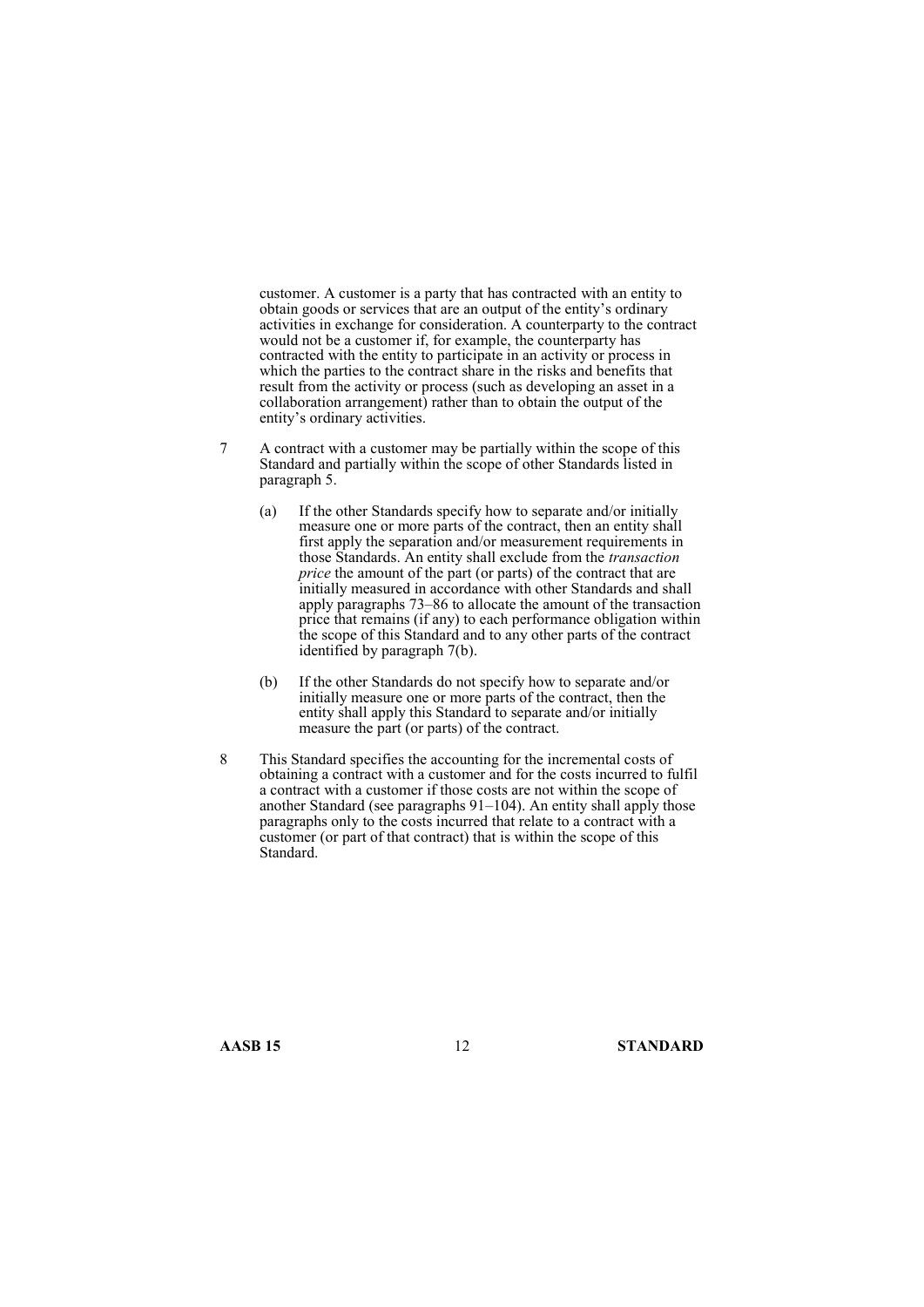# **Recognition**

### **Identifying the contract**

- **9 An entity shall account for a contract with a customer that is within the scope of this Standard only when all of the following criteria are met:**
	- **(a) the parties to the contract have approved the contract (in writing, orally or in accordance with other customary business practices) and are committed to perform their respective obligations;**
	- **(b) the entity can identify each party's rights regarding the goods or services to be transferred;**
	- **(c) the entity can identify the payment terms for the goods or services to be transferred;**
	- **(d) the contract has commercial substance (ie the risk, timing or amount of the entity's future cash flows is expected to change as a result of the contract); and**
	- **(e) it is probable that the entity will collect the consideration to which it will be entitled in exchange for the goods or services that will be transferred to the customer. In evaluating whether collectability of an amount of consideration is probable, an entity shall consider only the customer's ability and intention to pay that amount of consideration when it is due. The amount of consideration to which the entity will be entitled may be less than the price stated in the contract if the consideration is variable because the entity may offer the customer a price concession (see paragraph 52).**
- 10 A contract is an agreement between two or more parties that creates enforceable rights and obligations. Enforceability of the rights and obligations in a contract is a matter of law. Contracts can be written, oral or implied by an entity's customary business practices. The practices and processes for establishing contracts with customers vary across legal jurisdictions, industries and entities. In addition, they may vary within an entity (for example, they may depend on the class of customer or the nature of the promised goods or services). An entity shall consider those practices and processes in determining whether and when an agreement with a customer creates enforceable rights and obligations.

**AASB 15** 13 **STANDARD**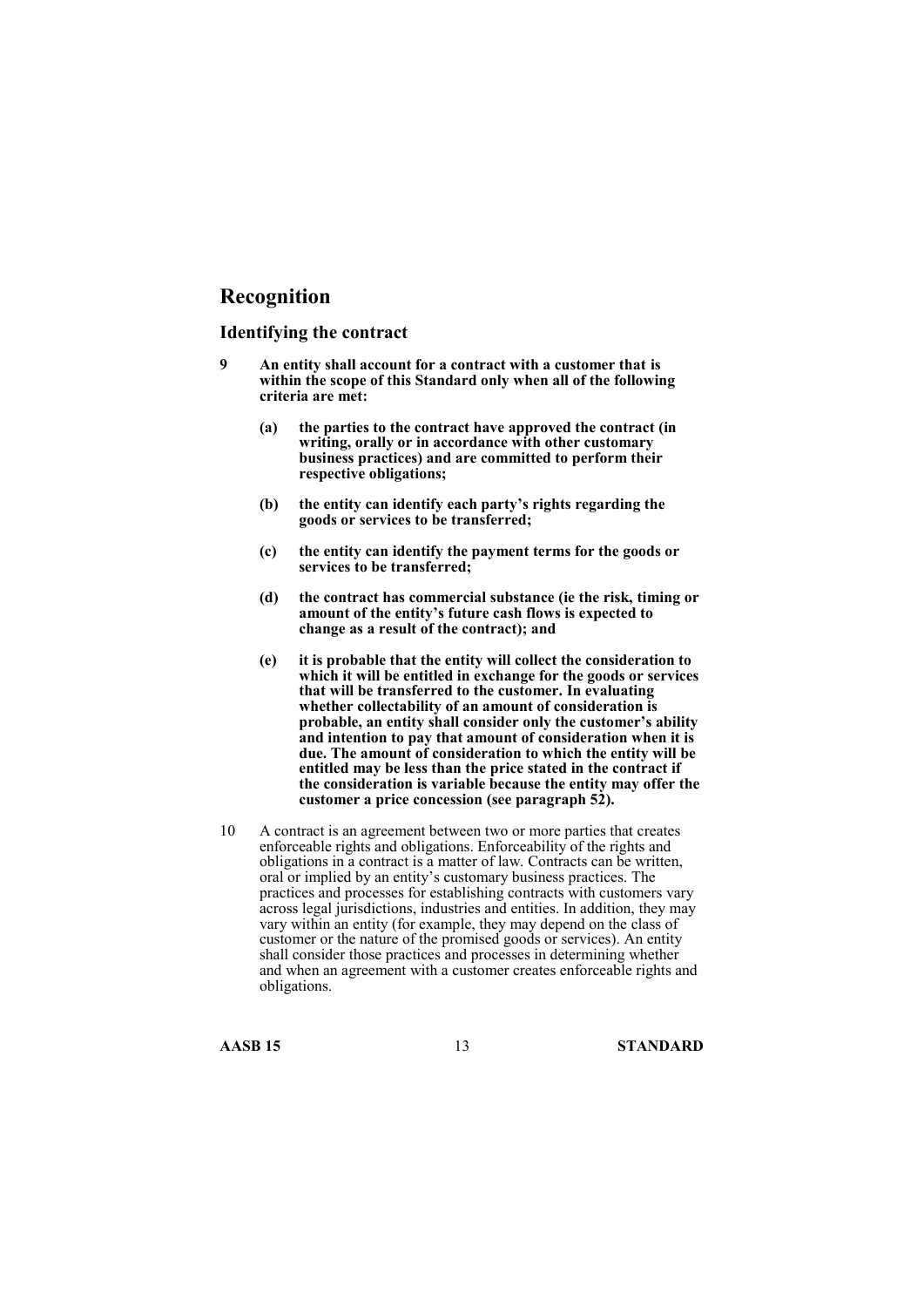- 11 Some contracts with customers may have no fixed duration and can be terminated or modified by either party at any time. Other contracts may automatically renew on a periodic basis that is specified in the contract. An entity shall apply this Standard to the duration of the contract (ie the contractual period) in which the parties to the contract have present enforceable rights and obligations.
- 12 For the purpose of applying this Standard, a contract does not exist if each party to the contract has the unilateral enforceable right to terminate a wholly unperformed contract without compensating the other party (or parties). A contract is wholly unperformed if both of the following criteria are met:
	- (a) the entity has not yet transferred any promised goods or services to the customer; and
	- (b) the entity has not yet received, and is not yet entitled to receive, any consideration in exchange for promised goods or services.
- 13 If a contract with a customer meets the criteria in paragraph 9 at contract inception, an entity shall not reassess those criteria unless there is an indication of a significant change in facts and circumstances. For example, if a customer's ability to pay the consideration deteriorates significantly, an entity would reassess whether it is probable that the entity will collect the consideration to which the entity will be entitled in exchange for the remaining goods or services that will be transferred to the customer.
- 14 If a contract with a customer does not meet the criteria in paragraph 9, an entity shall continue to assess the contract to determine whether the criteria in paragraph 9 are subsequently met.
- 15 When a contract with a customer does not meet the criteria in paragraph 9 and an entity receives consideration from the customer, the entity shall recognise the consideration received as revenue only when either of the following events has occurred:
	- (a) the entity has no remaining obligations to transfer goods or services to the customer and all, or substantially all, of the consideration promised by the customer has been received by the entity and is non-refundable; or
	- (b) the contract has been terminated and the consideration received from the customer is non-refundable.
- 16 An entity shall recognise the consideration received from a customer as a liability until one of the events in paragraph 15 occurs or until the

**AASB 15** 14 **STANDARD**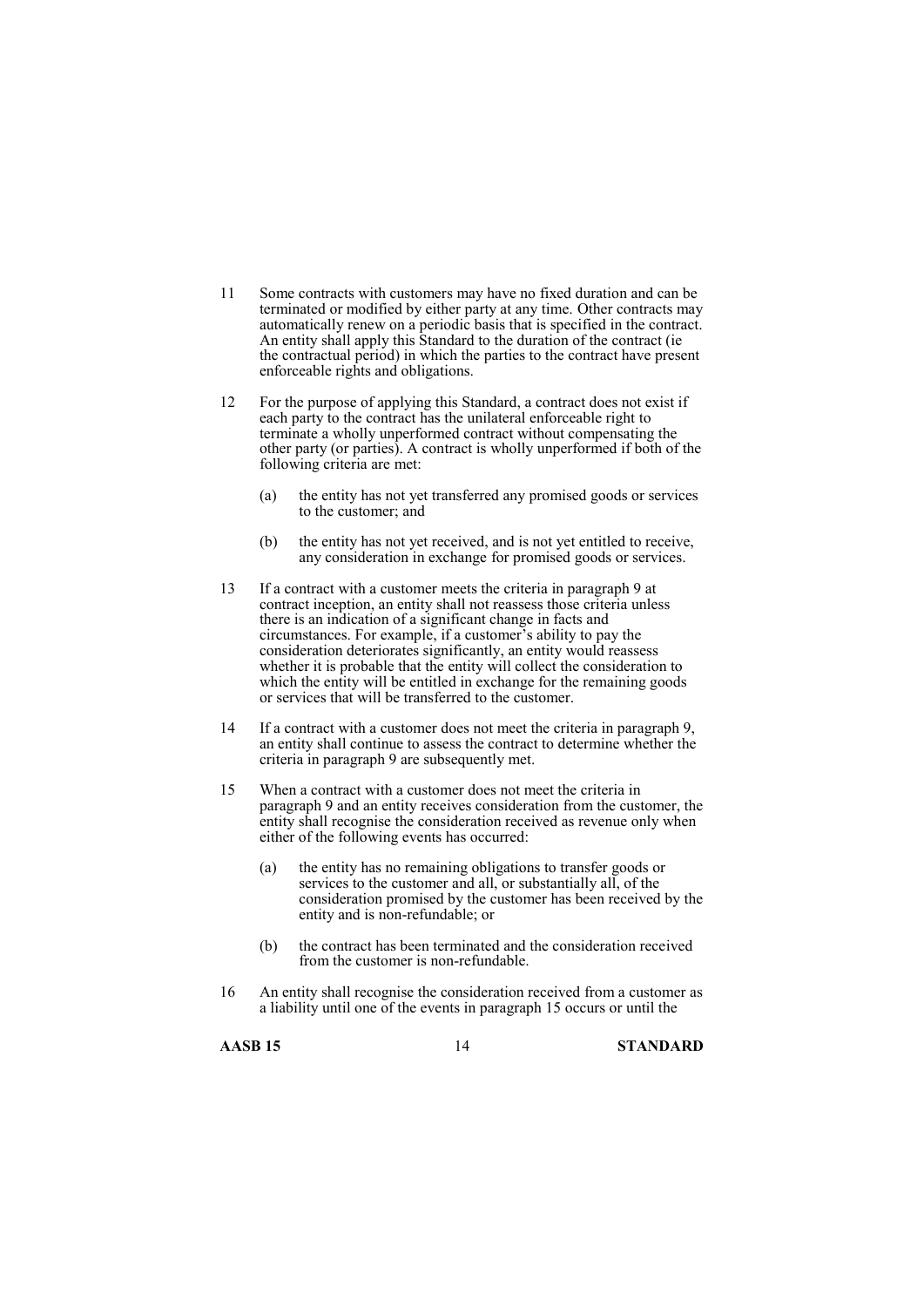criteria in paragraph 9 are subsequently met (see paragraph 14). Depending on the facts and circumstances relating to the contract, the liability recognised represents the entity's obligation to either transfer goods or services in the future or refund the consideration received. In either case, the liability shall be measured at the amount of consideration received from the customer.

### **Combination of contracts**

- 17 An entity shall combine two or more contracts entered into at or near the same time with the same customer (or related parties of the customer) and account for the contracts as a single contract if one or more of the following criteria are met:
	- (a) the contracts are negotiated as a package with a single commercial objective;
	- (b) the amount of consideration to be paid in one contract depends on the price or performance of the other contract; or
	- (c) the goods or services promised in the contracts (or some goods or services promised in each of the contracts) are a single performance obligation in accordance with paragraphs 22–30.

### **Contract modifications**

- 18 A contract modification is a change in the scope or price (or both) of a contract that is approved by the parties to the contract. In some industries and jurisdictions, a contract modification may be described as a change order, a variation or an amendment. A contract modification exists when the parties to a contract approve a modification that either creates new or changes existing enforceable rights and obligations of the parties to the contract. A contract modification could be approved in writing, by oral agreement or implied by customary business practices. If the parties to the contract have not approved a contract modification, an entity shall continue to apply this Standard to the existing contract until the contract modification is approved.
- 19 A contract modification may exist even though the parties to the contract have a dispute about the scope or price (or both) of the modification or the parties have approved a change in the scope of the contract but have not yet determined the corresponding change in price. In determining whether the rights and obligations that are created or changed by a modification are enforceable, an entity shall consider all relevant facts and circumstances including the terms of the contract

**AASB 15** 15 **STANDARD**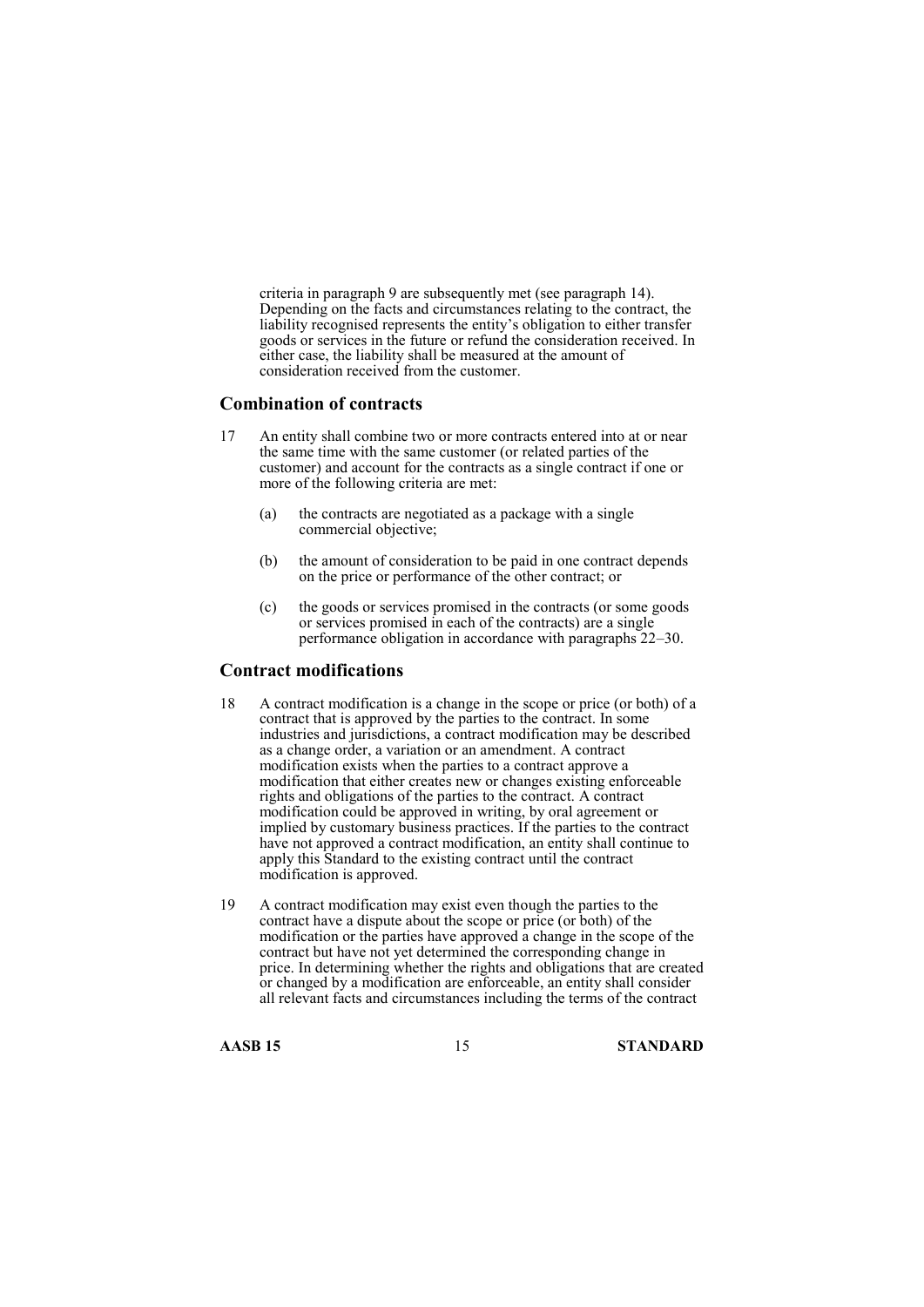and other evidence. If the parties to a contract have approved a change in the scope of the contract but have not yet determined the corresponding change in price, an entity shall estimate the change to the transaction price arising from the modification in accordance with paragraphs 50–54 on estimating variable consideration and paragraphs 56–58 on constraining estimates of variable consideration.

- 20 An entity shall account for a contract modification as a separate contract if both of the following conditions are present:
	- (a) the scope of the contract increases because of the addition of promised goods or services that are distinct (in accordance with paragraphs 26–30); and
	- (b) the price of the contract increases by an amount of consideration that reflects the entity's *stand-alone selling prices* of the additional promised goods or services and any appropriate adjustments to that price to reflect the circumstances of the particular contract. For example, an entity may adjust the standalone selling price of an additional good or service for a discount that the customer receives, because it is not necessary for the entity to incur the selling-related costs that it would incur when selling a similar good or service to a new customer.
- 21 If a contract modification is not accounted for as a separate contract in accordance with paragraph 20, an entity shall account for the promised goods or services not yet transferred at the date of the contract modification (ie the remaining promised goods or services) in whichever of the following ways is applicable:
	- (a) An entity shall account for the contract modification as if it were a termination of the existing contract and the creation of a new contract, if the remaining goods or services are distinct from the goods or services transferred on or before the date of the contract modification. The amount of consideration to be allocated to the remaining performance obligations (or to the remaining distinct goods or services in a single performance obligation identified in accordance with paragraph  $22(b)$ ) is the sum of:
		- (i) the consideration promised by the customer (including amounts already received from the customer) that was included in the estimate of the transaction price and that had not been recognised as revenue; and
		- (ii) the consideration promised as part of the contract modification.

**AASB 15** 16 **STANDARD**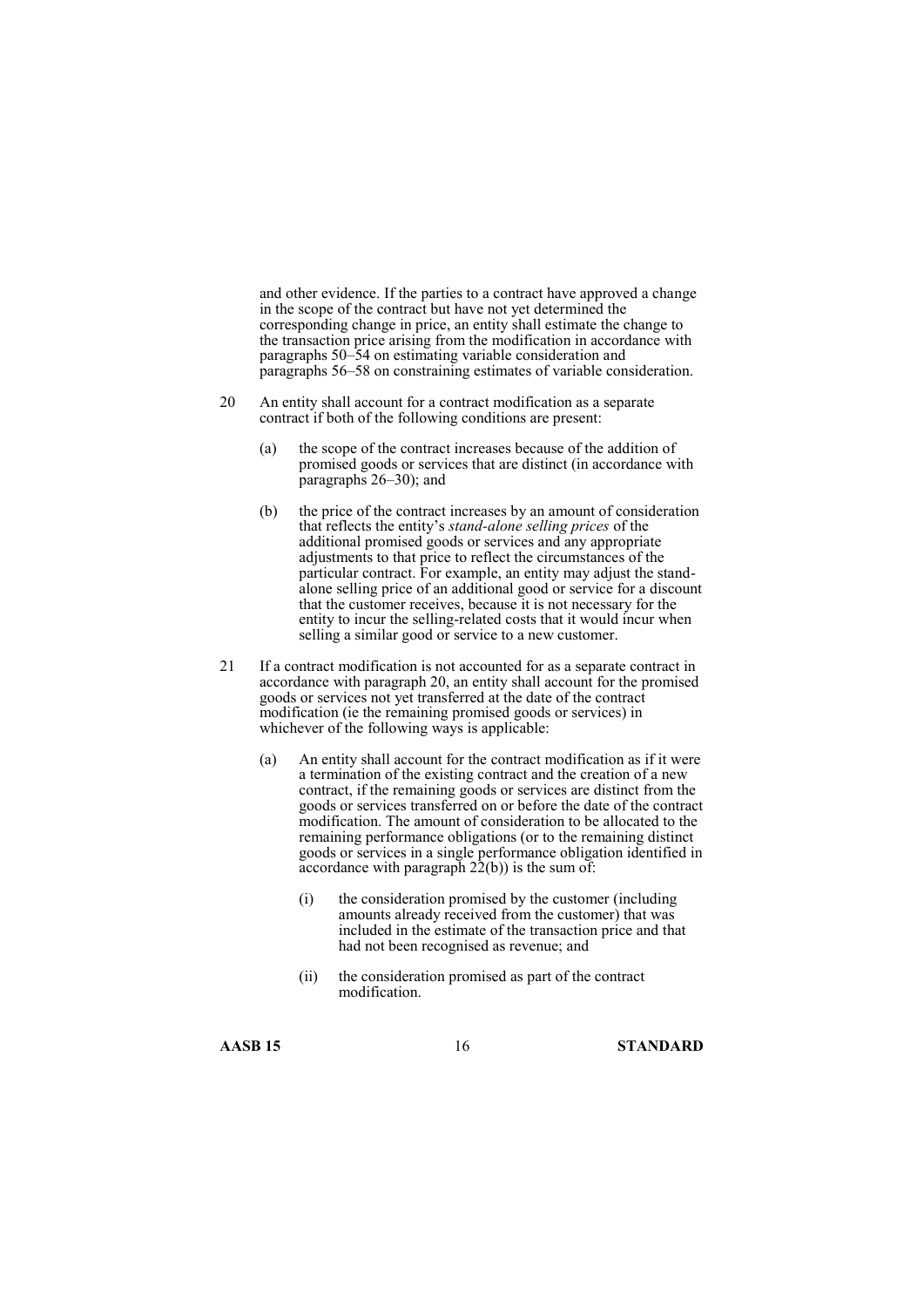- (b) An entity shall account for the contract modification as if it were a part of the existing contract if the remaining goods or services are not distinct and, therefore, form part of a single performance obligation that is partially satisfied at the date of the contract modification. The effect that the contract modification has on the transaction price, and on the entity's measure of progress towards complete satisfaction of the performance obligation, is recognised as an adjustment to revenue (either as an increase in or a reduction of revenue) at the date of the contract modification (ie the adjustment to revenue is made on a cumulative catch-up basis).
- (c) If the remaining goods or services are a combination of items (a) and (b), then the entity shall account for the effects of the modification on the unsatisfied (including partially unsatisfied) performance obligations in the modified contract in a manner that is consistent with the objectives of this paragraph.

### **Identifying performance obligations**

- **22 At contract inception, an entity shall assess the goods or services promised in a contract with a customer and shall identify as a performance obligation each promise to transfer to the customer either:**
	- **(a) a good or service (or a bundle of goods or services) that is distinct; or**
	- **(b) a series of distinct goods or services that are substantially the same and that have the same pattern of transfer to the customer (see paragraph 23).**
- 23 A series of distinct goods or services has the same pattern of transfer to the customer if both of the following criteria are met:
	- (a) each distinct good or service in the series that the entity promises to transfer to the customer would meet the criteria in paragraph 35 to be a performance obligation satisfied over time; and
	- (b) in accordance with paragraphs 39–40, the same method would be used to measure the entity's progress towards complete satisfaction of the performance obligation to transfer each distinct good or service in the series to the customer.

**AASB 15** 17 **STANDARD**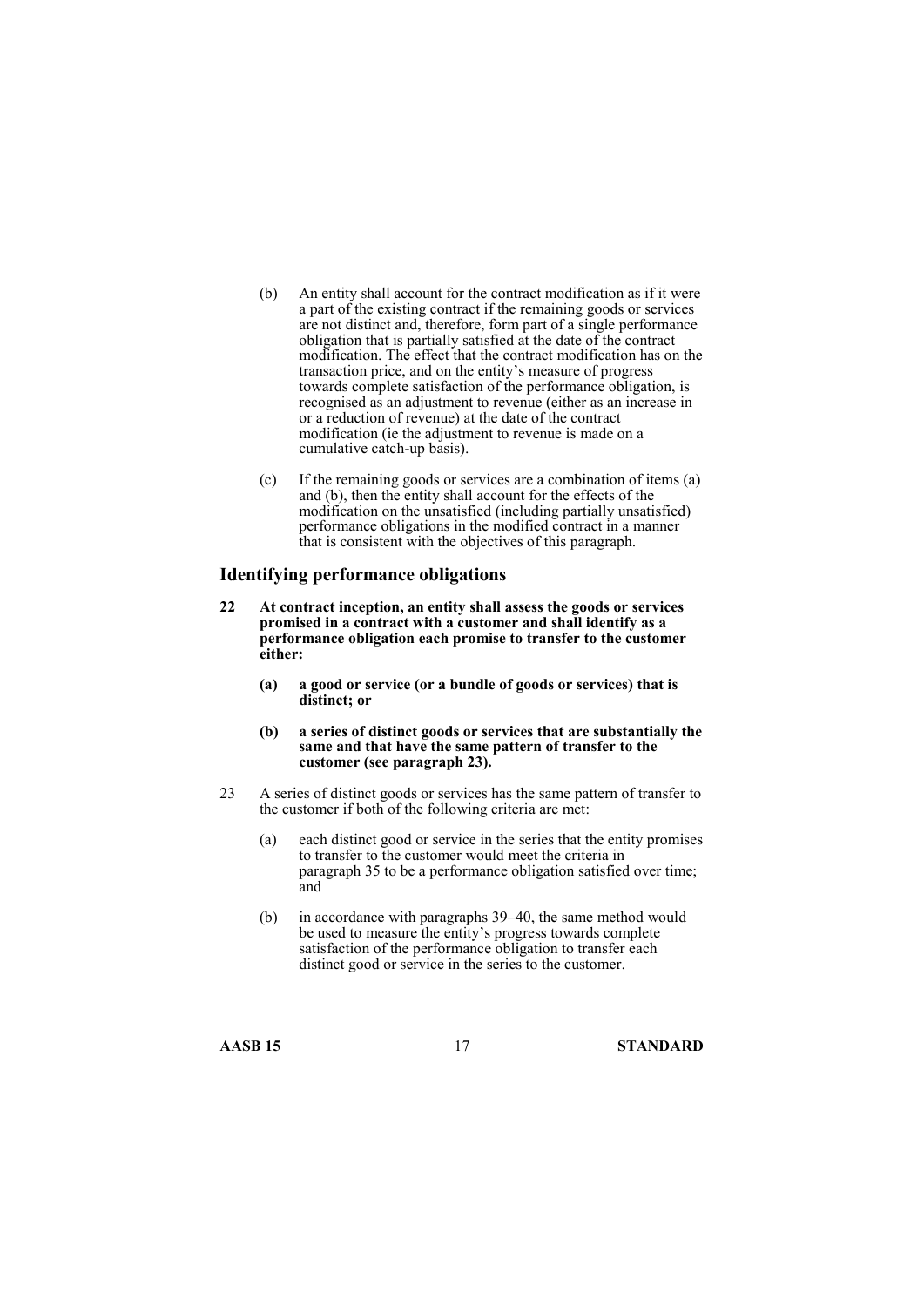#### **Promises in contracts with customers**

- 24 A contract with a customer generally explicitly states the goods or services that an entity promises to transfer to a customer. However, the performance obligations identified in a contract with a customer may not be limited to the goods or services that are explicitly stated in that contract. This is because a contract with a customer may also include promises that are implied by an entity's customary business practices, published policies or specific statements if, at the time of entering into the contract, those promises create a valid expectation of the customer that the entity will transfer a good or service to the customer.
- 25 Performance obligations do not include activities that an entity must undertake to fulfil a contract unless those activities transfer a good or service to a customer. For example, a services provider may need to perform various administrative tasks to set up a contract. The performance of those tasks does not transfer a service to the customer as the tasks are performed. Therefore, those setup activities are not a performance obligation.

### **Distinct goods or services**

- 26 Depending on the contract, promised goods or services may include, but are not limited to, the following:
	- (a) sale of goods produced by an entity (for example, inventory of a manufacturer);
	- (b) resale of goods purchased by an entity (for example, merchandise of a retailer);
	- (c) resale of rights to goods or services purchased by an entity (for example, a ticket resold by an entity acting as a principal, as described in paragraphs B34–B38);
	- (d) performing a contractually agreed-upon task (or tasks) for a customer;
	- (e) providing a service of standing ready to provide goods or services (for example, unspecified updates to software that are provided on a when-and-if-available basis) or of making goods or services available for a customer to use as and when the customer decides;
	- (f) providing a service of arranging for another party to transfer goods or services to a customer (for example, acting as an agent of another party, as described in paragraphs B34–B38);

**AASB 15** 18 **STANDARD**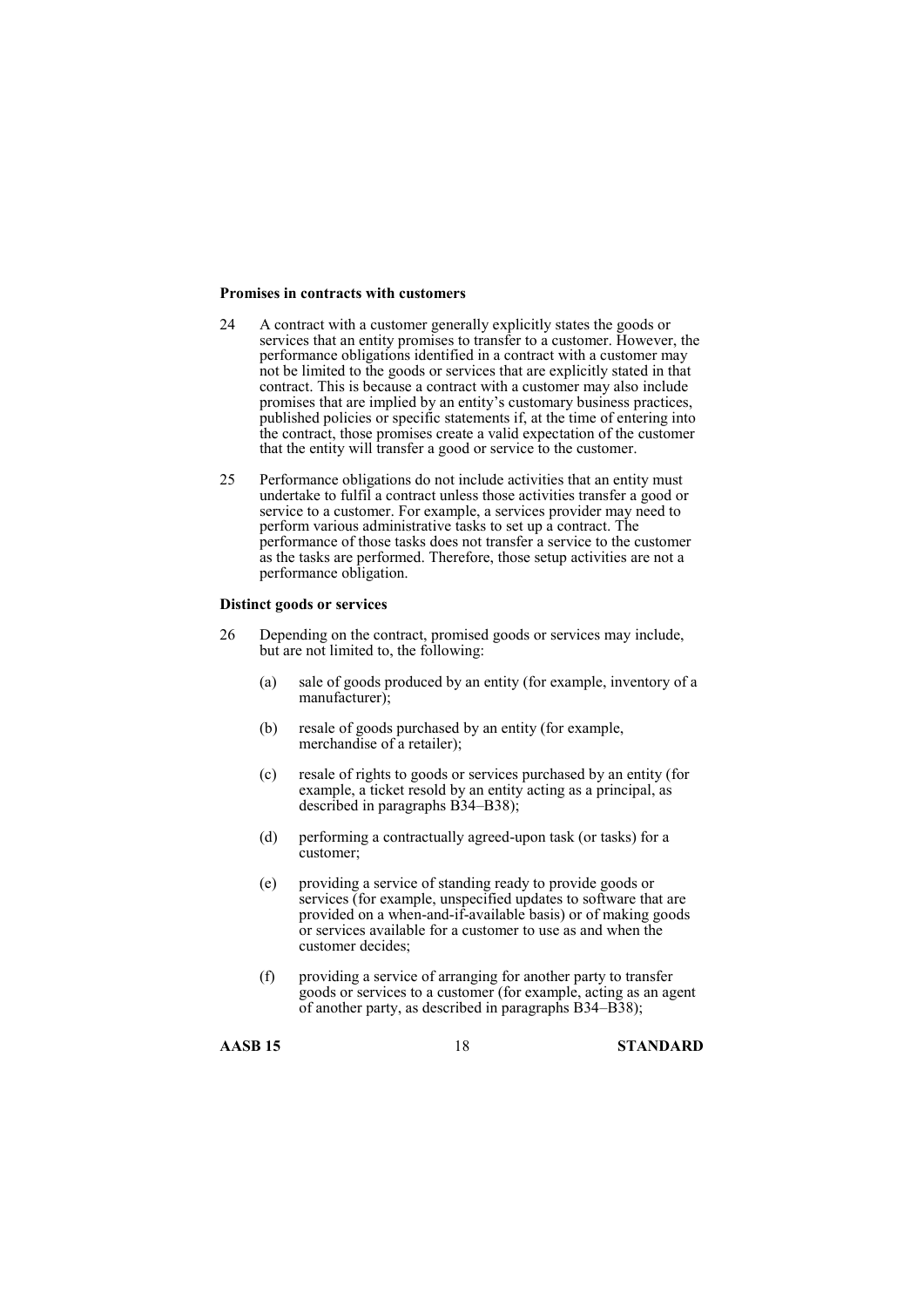- (g) granting rights to goods or services to be provided in the future that a customer can resell or provide to its customer (for example, an entity selling a product to a retailer promises to transfer an additional good or service to an individual who purchases the product from the retailer);
- (h) constructing, manufacturing or developing an asset on behalf of a customer;
- (i) granting licences (see paragraphs B52–B63); and
- (j) granting options to purchase additional goods or services (when those options provide a customer with a material right, as described in paragraphs B39–B43).
- 27 A good or service that is promised to a customer is distinct if both of the following criteria are met:
	- (a) the customer can benefit from the good or service either on its own or together with other resources that are readily available to the customer (ie the good or service is capable of being distinct); and
	- (b) the entity's promise to transfer the good or service to the customer is separately identifiable from other promises in the contract (ie the good or service is distinct within the context of the contract).
- 28 A customer can benefit from a good or service in accordance with paragraph 27(a) if the good or service could be used, consumed, sold for an amount that is greater than scrap value or otherwise held in a way that generates economic benefits. For some goods or services, a customer may be able to benefit from a good or service on its own. For other goods or services, a customer may be able to benefit from the good or service only in conjunction with other readily available resources. A readily available resource is a good or service that is sold separately (by the entity or another entity) or a resource that the customer has already obtained from the entity (including goods or services that the entity will have already transferred to the customer under the contract) or from other transactions or events. Various factors may provide evidence that the customer can benefit from a good or service either on its own or in conjunction with other readily available resources. For example, the fact that the entity regularly sells a good or service separately would indicate that a customer can benefit from the good or service on its own or with other readily available resources.

**AASB 15** 19 **STANDARD**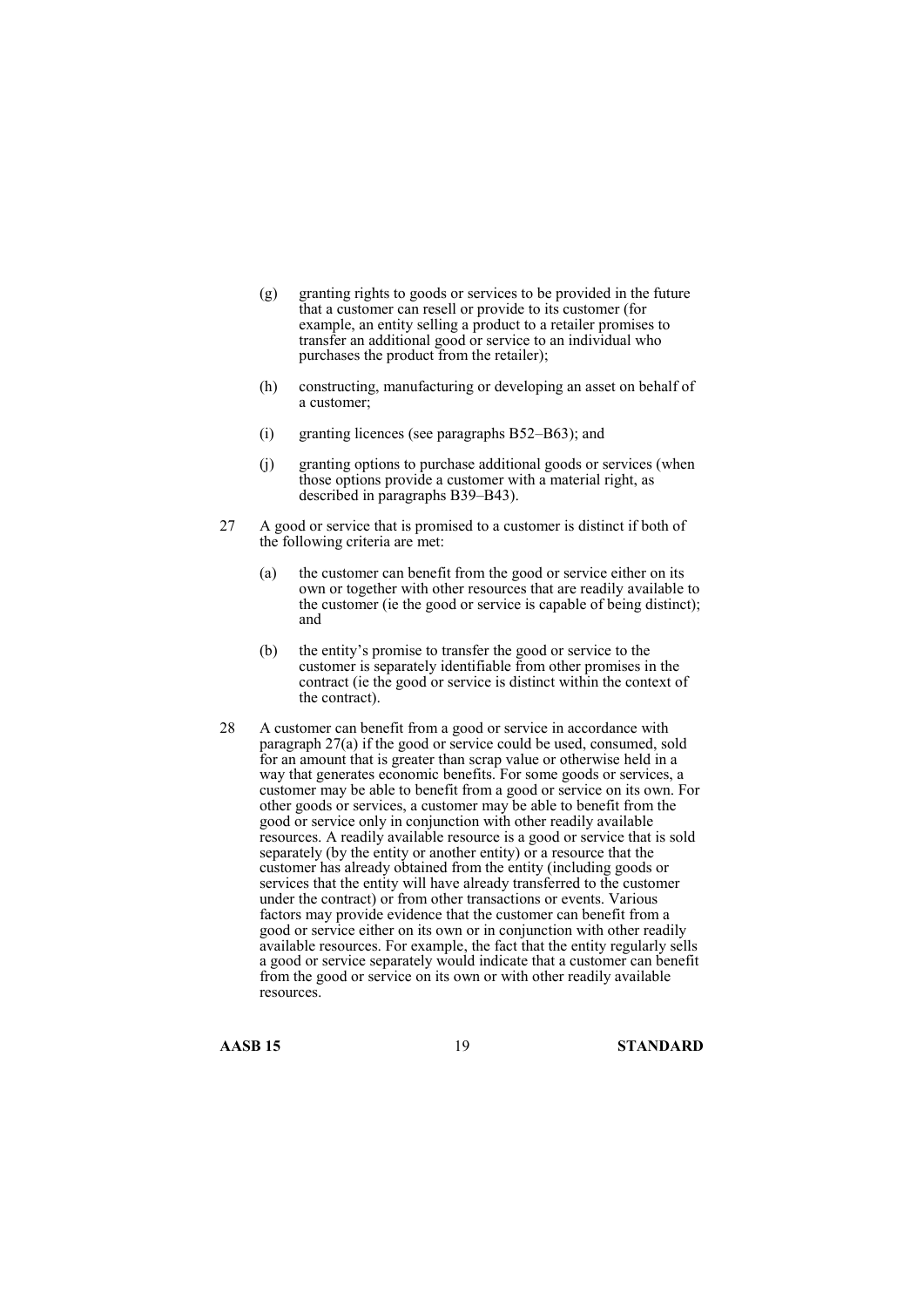- 29 Factors that indicate that an entity's promise to transfer a good or service to a customer is separately identifiable (in accordance with paragraph 27(b)) include, but are not limited to, the following:
	- (a) the entity does not provide a significant service of integrating the good or service with other goods or services promised in the contract into a bundle of goods or services that represent the combined output for which the customer has contracted. In other words, the entity is not using the good or service as an input to produce or deliver the combined output specified by the customer.
	- (b) the good or service does not significantly modify or customise another good or service promised in the contract.
	- (c) the good or service is not highly dependent on, or highly interrelated with, other goods or services promised in the contract. For example, the fact that a customer could decide to not purchase the good or service without significantly affecting the other promised goods or services in the contract might indicate that the good or service is not highly dependent on, or highly interrelated with, those other promised goods or services.
- 30 If a promised good or service is not distinct, an entity shall combine that good or service with other promised goods or services until it identifies a bundle of goods or services that is distinct. In some cases, that would result in the entity accounting for all the goods or services promised in a contract as a single performance obligation.

# **Satisfaction of performance obligations**

- **31 An entity shall recognise revenue when (or as) the entity satisfies a performance obligation by transferring a promised good or service (ie an asset) to a customer. An asset is transferred when (or as) the customer obtains control of that asset.**
- 32 For each performance obligation identified in accordance with paragraphs 22–30, an entity shall determine at contract inception whether it satisfies the performance obligation over time (in accordance with paragraphs 35–37) or satisfies the performance obligation at a point in time (in accordance with paragraph 38). If an entity does not satisfy a performance obligation over time, the performance obligation is satisfied at a point in time.
- 33 Goods and services are assets, even if only momentarily, when they are received and used (as in the case of many services). Control of an asset refers to the ability to direct the use of, and obtain substantially all of

**AASB 15** 20 **STANDARD**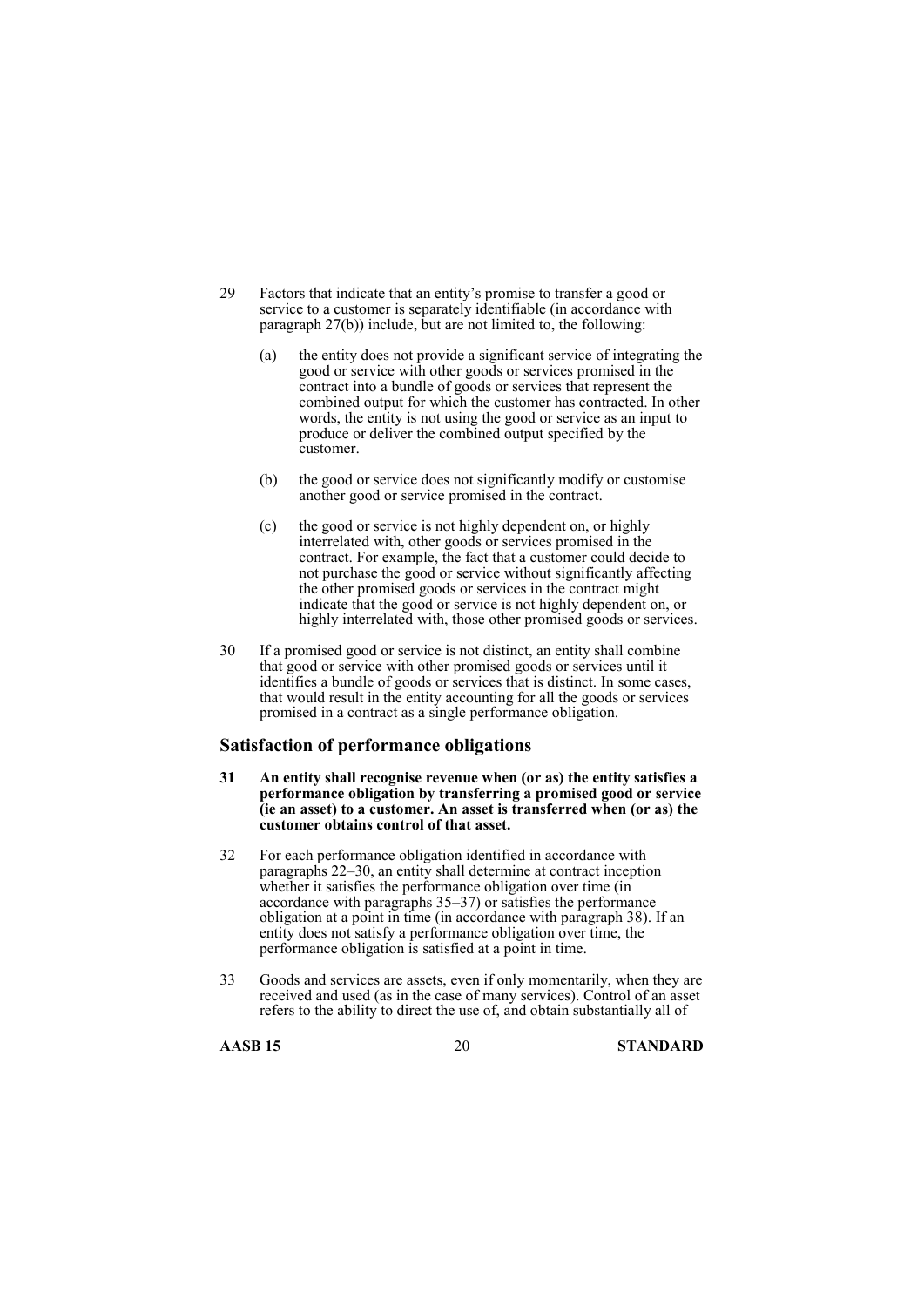the remaining benefits from, the asset. Control includes the ability to prevent other entities from directing the use of, and obtaining the benefits from, an asset. The benefits of an asset are the potential cash flows (inflows or savings in outflows) that can be obtained directly or indirectly in many ways, such as by:

- (a) using the asset to produce goods or provide services (including public services);
- (b) using the asset to enhance the value of other assets;
- (c) using the asset to settle liabilities or reduce expenses;
- (d) selling or exchanging the asset;
- (e) pledging the asset to secure a loan; and
- (f) holding the asset.
- 34 When evaluating whether a customer obtains control of an asset, an entity shall consider any agreement to repurchase the asset (see paragraphs B64–B76).

#### **Performance obligations satisfied over time**

- 35 An entity transfers control of a good or service over time and, therefore, satisfies a performance obligation and recognises revenue over time, if one of the following criteria is met:
	- (a) the customer simultaneously receives and consumes the benefits provided by the entity's performance as the entity performs (see paragraphs B3–B4);
	- (b) the entity's performance creates or enhances an asset (for example, work in progress) that the customer controls as the asset is created or enhanced (see paragraph B5); or
	- (c) the entity's performance does not create an asset with an alternative use to the entity (see paragraph 36) and the entity has an enforceable right to payment for performance completed to date (see paragraph 37).
- 36 An asset created by an entity's performance does not have an alternative use to an entity if the entity is either restricted contractually from readily directing the asset for another use during the creation or enhancement of that asset or limited practically from readily directing the asset in its completed state for another use. The assessment of

**AASB 15** 21 **STANDARD**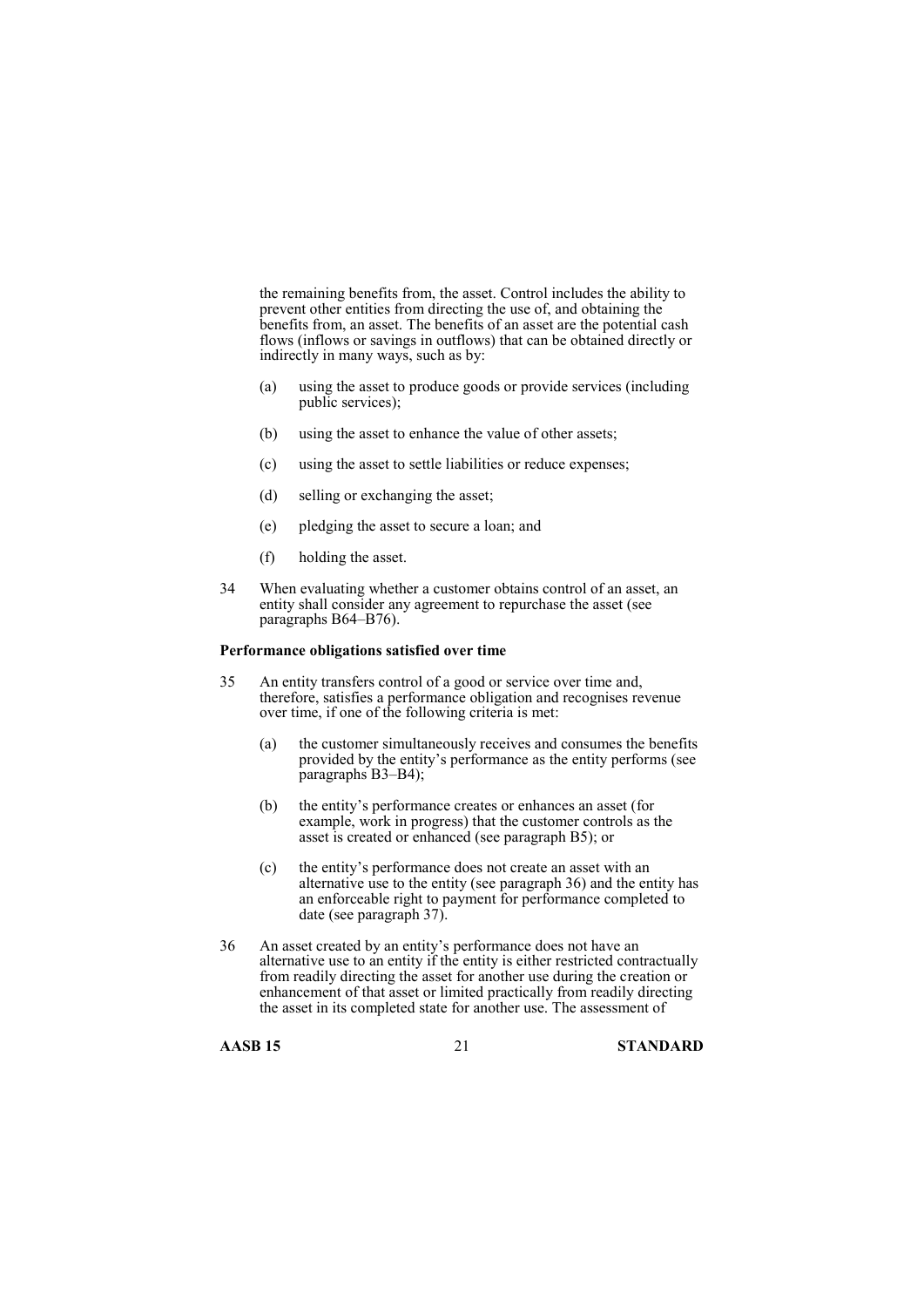whether an asset has an alternative use to the entity is made at contract inception. After contract inception, an entity shall not update the assessment of the alternative use of an asset unless the parties to the contract approve a contract modification that substantively changes the performance obligation. Paragraphs B6–B8 provide guidance for assessing whether an asset has an alternative use to an entity.

37 An entity shall consider the terms of the contract, as well as any laws that apply to the contract, when evaluating whether it has an enforceable right to payment for performance completed to date in accordance with paragraph 35(c). The right to payment for performance completed to date does not need to be for a fixed amount. However, at all times throughout the duration of the contract, the entity must be entitled to an amount that at least compensates the entity for performance completed to date if the contract is terminated by the customer or another party for reasons other than the entity's failure to perform as promised. Paragraphs B9–B13 provide guidance for assessing the existence and enforceability of a right to payment and whether an entity's right to payment would entitle the entity to be paid for its performance completed to date.

#### **Performance obligations satisfied at a point in time**

- 38 If a performance obligation is not satisfied over time in accordance with paragraphs 35–37, an entity satisfies the performance obligation at a point in time. To determine the point in time at which a customer obtains control of a promised asset and the entity satisfies a performance obligation, the entity shall consider the requirements for control in paragraphs 31–34. In addition, an entity shall consider indicators of the transfer of control, which include, but are not limited to, the following:
	- (a) The entity has a present right to payment for the asset—if a customer is presently obliged to pay for an asset, then that may indicate that the customer has obtained the ability to direct the use of, and obtain substantially all of the remaining benefits from, the asset in exchange.
	- (b) The customer has legal title to the asset—legal title may indicate which party to a contract has the ability to direct the use of, and obtain substantially all of the remaining benefits from, an asset or to restrict the access of other entities to those benefits. Therefore, the transfer of legal title of an asset may indicate that the customer has obtained control of the asset. If an entity retains legal title solely as protection against the customer's failure to pay, those rights of the entity would not preclude the customer from obtaining control of an asset.

**AASB 15** 22 **STANDARD**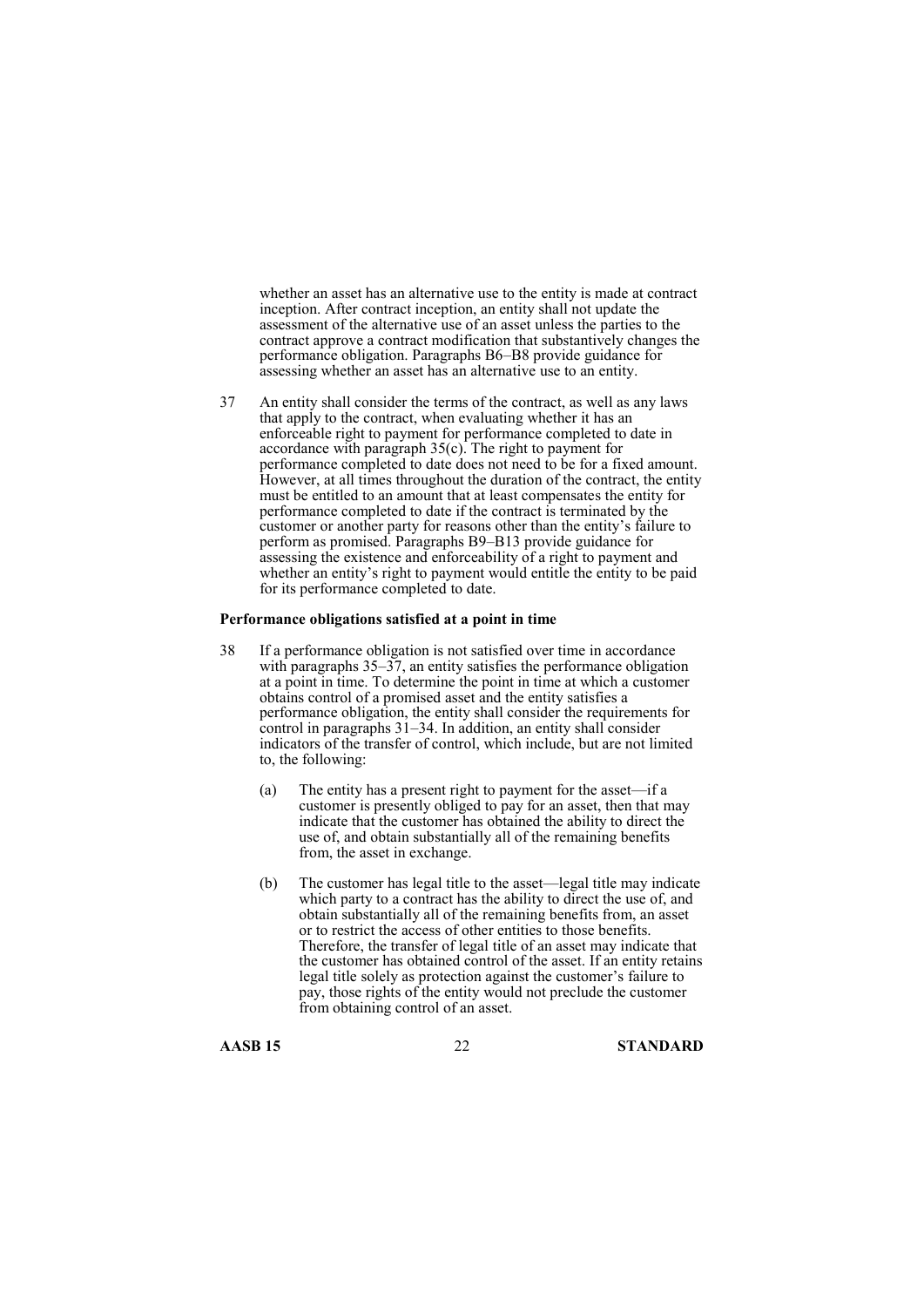- (c) The entity has transferred physical possession of the asset—the customer's physical possession of an asset may indicate that the customer has the ability to direct the use of, and obtain substantially all of the remaining benefits from, the asset or to restrict the access of other entities to those benefits. However, physical possession may not coincide with control of an asset. For example, in some repurchase agreements and in some consignment arrangements, a customer or consignee may have physical possession of an asset that the entity controls. Conversely, in some bill-and-hold arrangements, the entity may have physical possession of an asset that the customer controls. Paragraphs B64–B76, B77–B78 and B79–B82 provide guidance on accounting for repurchase agreements, consignment arrangements and bill-and-hold arrangements, respectively.
- (d) The customer has the significant risks and rewards of ownership of the asset—the transfer of the significant risks and rewards of ownership of an asset to the customer may indicate that the customer has obtained the ability to direct the use of, and obtain substantially all of the remaining benefits from, the asset. However, when evaluating the risks and rewards of ownership of a promised asset, an entity shall exclude any risks that give rise to a separate performance obligation in addition to the performance obligation to transfer the asset. For example, an entity may have transferred control of an asset to a customer but not yet satisfied an additional performance obligation to provide maintenance services related to the transferred asset.
- (e) The customer has accepted the asset—the customer's acceptance of an asset may indicate that it has obtained the ability to direct the use of, and obtain substantially all of the remaining benefits from, the asset. To evaluate the effect of a contractual customer acceptance clause on when control of an asset is transferred, an entity shall consider the guidance in paragraphs B83–B86.

#### **Measuring progress towards complete satisfaction of a performance obligation**

39 For each performance obligation satisfied over time in accordance with paragraphs 35–37, an entity shall recognise revenue over time by measuring the progress towards complete satisfaction of that performance obligation. The objective when measuring progress is to depict an entity's performance in transferring control of goods or services promised to a customer (ie the satisfaction of an entity's performance obligation).

**AASB 15** 23 **STANDARD**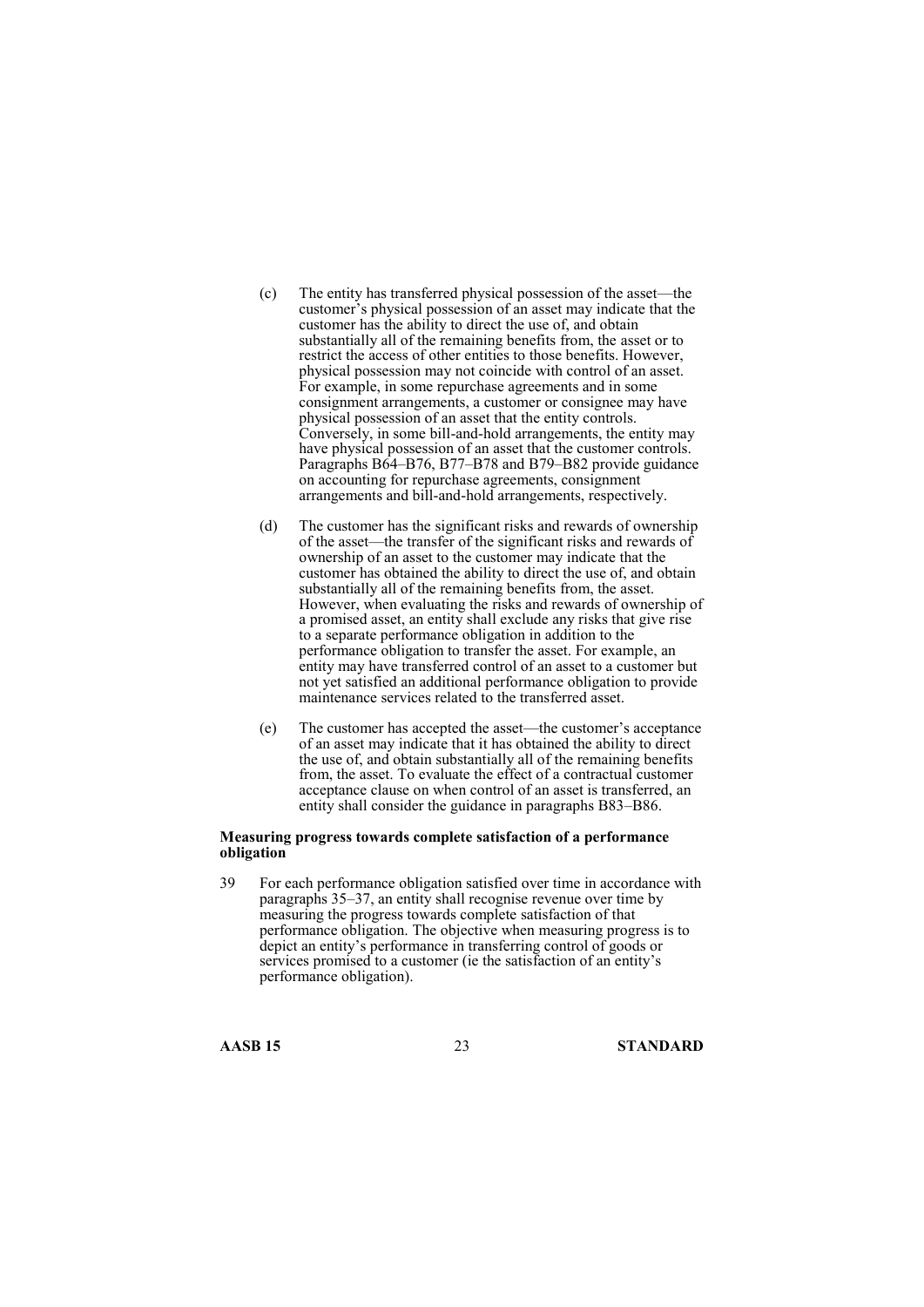40 An entity shall apply a single method of measuring progress for each performance obligation satisfied over time and the entity shall apply that method consistently to similar performance obligations and in similar circumstances. At the end of each reporting period, an entity shall remeasure its progress towards complete satisfaction of a performance obligation satisfied over time.

### *Methods for measuring progress*

- 41 Appropriate methods of measuring progress include output methods and input methods. Paragraphs B14–B19 provide guidance for using output methods and input methods to measure an entity's progress towards complete satisfaction of a performance obligation. In determining the appropriate method for measuring progress, an entity shall consider the nature of the good or service that the entity promised to transfer to the customer.
- 42 When applying a method for measuring progress, an entity shall exclude from the measure of progress any goods or services for which the entity does not transfer control to a customer. Conversely, an entity shall include in the measure of progress any goods or services for which the entity does transfer control to a customer when satisfying that performance obligation.
- 43 As circumstances change over time, an entity shall update its measure of progress to reflect any changes in the outcome of the performance obligation. Such changes to an entity's measure of progress shall be accounted for as a change in accounting estimate in accordance with AASB 108 *Accounting Policies, Changes in Accounting Estimates and Errors*.

#### *Reasonable measures of progress*

- 44 An entity shall recognise revenue for a performance obligation satisfied over time only if the entity can reasonably measure its progress towards complete satisfaction of the performance obligation. An entity would not be able to reasonably measure its progress towards complete satisfaction of a performance obligation if it lacks reliable information that would be required to apply an appropriate method of measuring progress.
- 45 In some circumstances (for example, in the early stages of a contract), an entity may not be able to reasonably measure the outcome of a performance obligation, but the entity expects to recover the costs incurred in satisfying the performance obligation. In those circumstances, the entity shall recognise revenue only to the extent of

**AASB 15** 24 **STANDARD**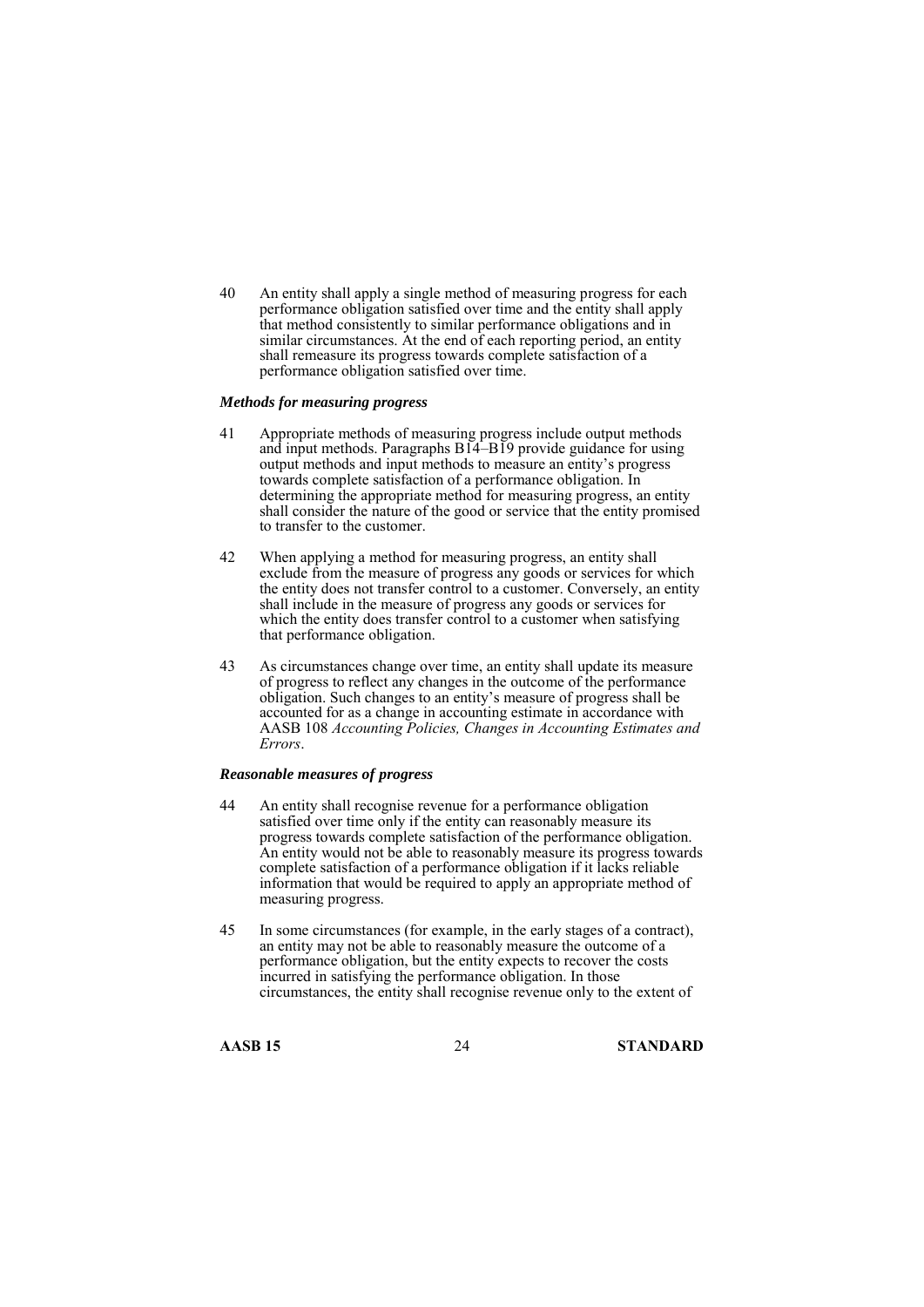the costs incurred until such time that it can reasonably measure the outcome of the performance obligation.

# **Measurement**

**46 When (or as) a performance obligation is satisfied, an entity shall recognise as revenue the amount of the transaction price (which excludes estimates of variable consideration that are constrained in accordance with paragraphs 56–58) that is allocated to that performance obligation.**

# **Determining the transaction price**

- **47 An entity shall consider the terms of the contract and its customary business practices to determine the transaction price. The transaction price is the amount of consideration to which an entity expects to be entitled in exchange for transferring promised goods or services to a customer, excluding amounts collected on behalf of third parties (for example, some sales taxes). The consideration promised in a contract with a customer may include fixed amounts, variable amounts, or both.**
- 48 The nature, timing and amount of consideration promised by a customer affect the estimate of the transaction price. When determining the transaction price, an entity shall consider the effects of all of the following:
	- (a) variable consideration (see paragraphs 50–55 and 59);
	- (b) constraining estimates of variable consideration (see paragraphs 56–58);
	- (c) the existence of a significant financing component in the contract (see paragraphs 60–65);
	- (d) non-cash consideration (see paragraphs 66–69); and
	- (e) consideration payable to a customer (see paragraphs 70–72).
- 49 For the purpose of determining the transaction price, an entity shall assume that the goods or services will be transferred to the customer as promised in accordance with the existing contract and that the contract will not be cancelled, renewed or modified.

**AASB 15** 25 **STANDARD**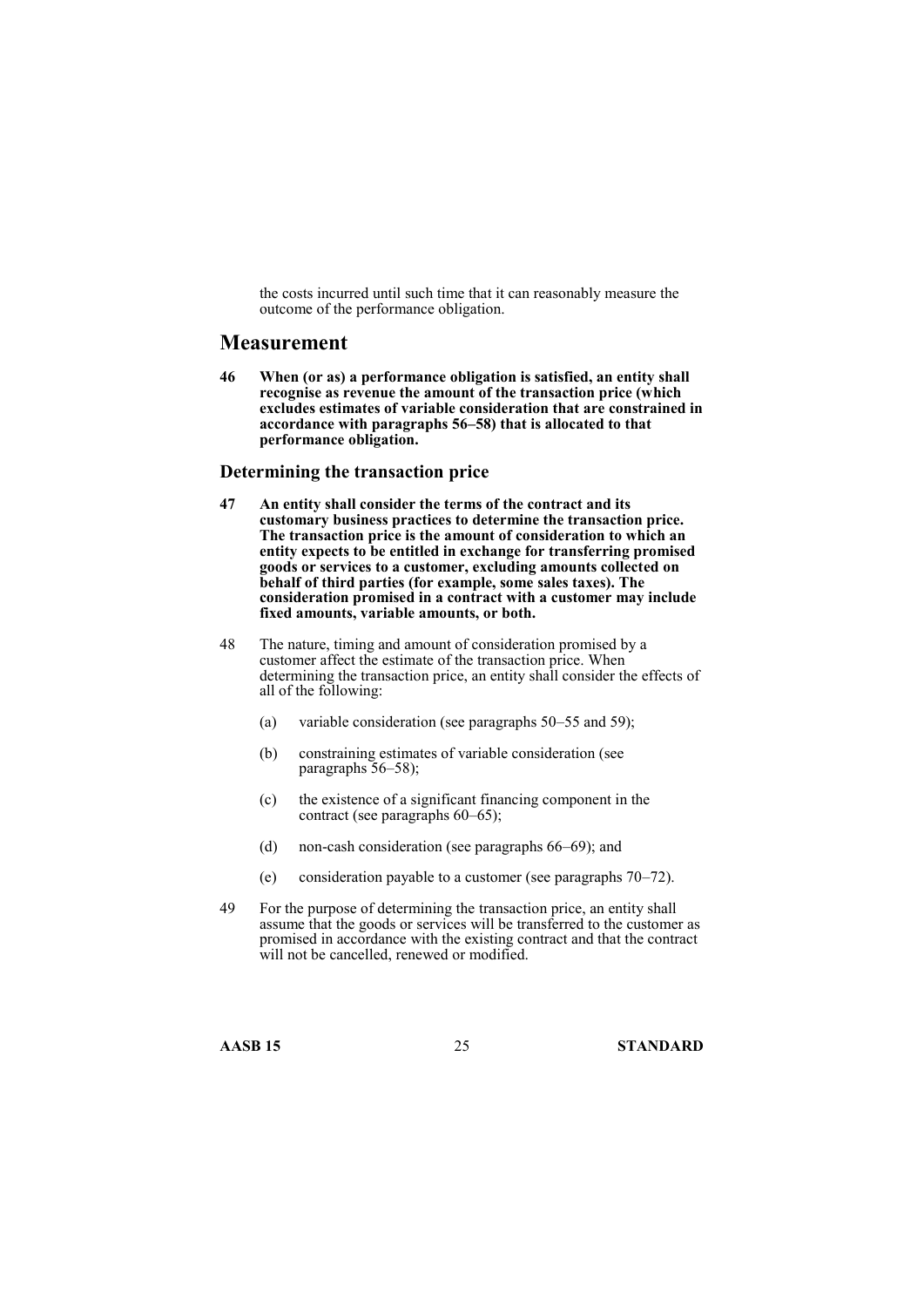#### **Variable consideration**

- 50 If the consideration promised in a contract includes a variable amount, an entity shall estimate the amount of consideration to which the entity will be entitled in exchange for transferring the promised goods or services to a customer.
- 51 An amount of consideration can vary because of discounts, rebates, refunds, credits, price concessions, incentives, performance bonuses, penalties or other similar items. The promised consideration can also vary if an entity's entitlement to the consideration is contingent on the occurrence or non-occurrence of a future event. For example, an amount of consideration would be variable if either a product was sold with a right of return or a fixed amount is promised as a performance bonus on achievement of a specified milestone.
- 52 The variability relating to the consideration promised by a customer may be explicitly stated in the contract. In addition to the terms of the contract, the promised consideration is variable if either of the following circumstances exists:
	- (a) the customer has a valid expectation arising from an entity's customary business practices, published policies or specific statements that the entity will accept an amount of consideration that is less than the price stated in the contract. That is, it is expected that the entity will offer a price concession. Depending on the jurisdiction, industry or customer this offer may be referred to as a discount, rebate, refund or credit.
	- (b) other facts and circumstances indicate that the entity's intention, when entering into the contract with the customer, is to offer a price concession to the customer.
- 53 An entity shall estimate an amount of variable consideration by using either of the following methods, depending on which method the entity expects to better predict the amount of consideration to which it will be entitled:
	- (a) The expected value—the expected value is the sum of probability-weighted amounts in a range of possible consideration amounts. An expected value may be an appropriate estimate of the amount of variable consideration if an entity has a large number of contracts with similar characteristics.
	- (b) The most likely amount—the most likely amount is the single most likely amount in a range of possible consideration amounts

**AASB 15** 26 **STANDARD**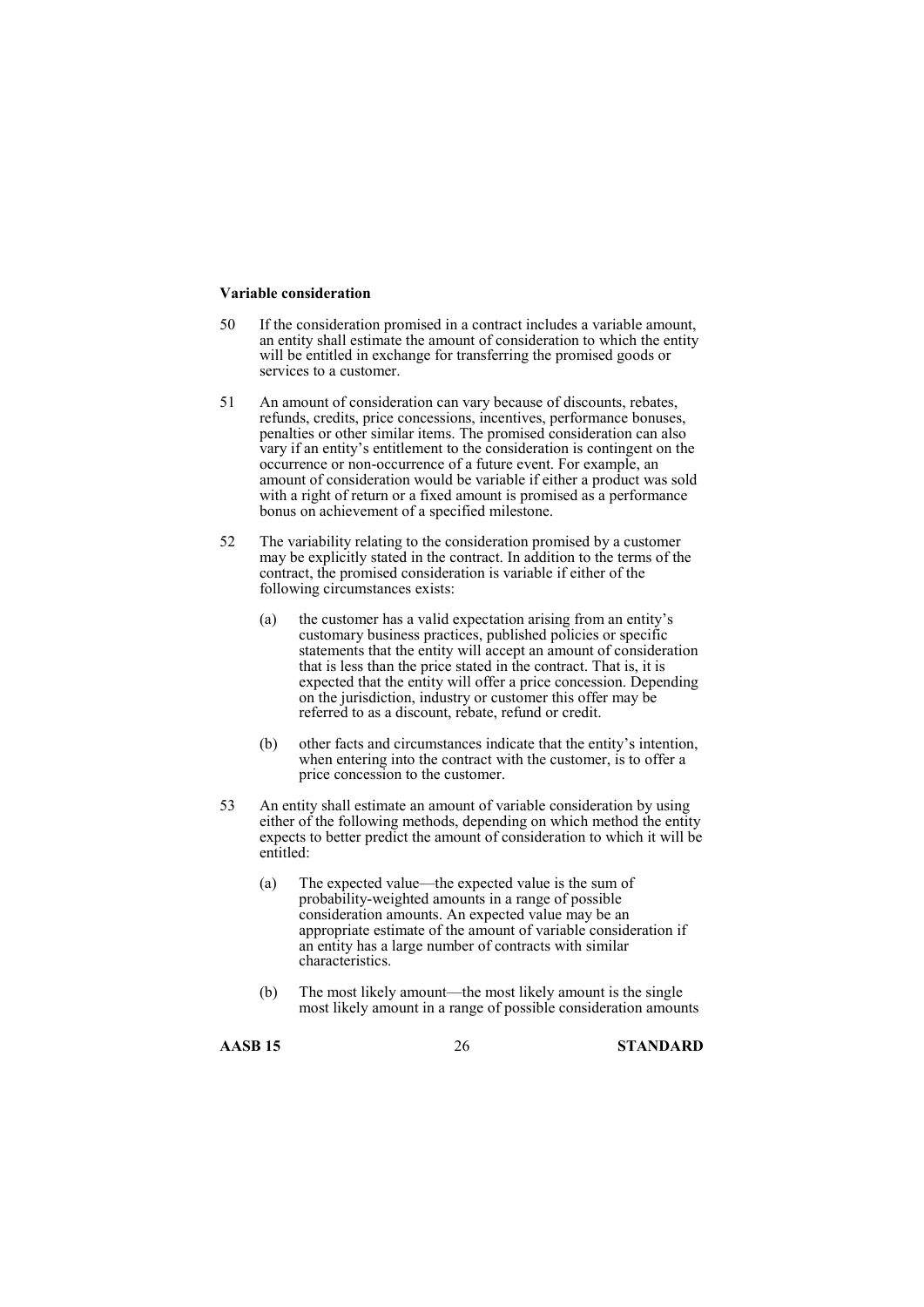(ie the single most likely outcome of the contract). The most likely amount may be an appropriate estimate of the amount of variable consideration if the contract has only two possible outcomes (for example, an entity either achieves a performance bonus or does not).

54 An entity shall apply one method consistently throughout the contract when estimating the effect of an uncertainty on an amount of variable consideration to which the entity will be entitled. In addition, an entity shall consider all the information (historical, current and forecast) that is reasonably available to the entity and shall identify a reasonable number of possible consideration amounts. The information that an entity uses to estimate the amount of variable consideration would typically be similar to the information that the entity's management uses during the bid-and-proposal process and in establishing prices for promised goods or services.

#### *Refund liabilities*

55 An entity shall recognise a refund liability if the entity receives consideration from a customer and expects to refund some or all of that consideration to the customer. A refund liability is measured at the amount of consideration received (or receivable) for which the entity does not expect to be entitled (ie amounts not included in the transaction price). The refund liability (and corresponding change in the transaction price and, therefore, the *contract liability*) shall be updated at the end of each reporting period for changes in circumstances. To account for a refund liability relating to a sale with a right of return, an entity shall apply the guidance in paragraphs B20–B27.

#### *Constraining estimates of variable consideration*

- 56 An entity shall include in the transaction price some or all of an amount of variable consideration estimated in accordance with paragraph 53 only to the extent that it is highly probable that a significant reversal in the amount of cumulative revenue recognised will not occur when the uncertainty associated with the variable consideration is subsequently resolved.
- 57 In assessing whether it is highly probable that a significant reversal in the amount of cumulative revenue recognised will not occur once the uncertainty related to the variable consideration is subsequently resolved, an entity shall consider both the likelihood and the magnitude of the revenue reversal. Factors that could increase the likelihood or the magnitude of a revenue reversal include, but are not limited to, any of the following:

**AASB 15** 27 **STANDARD**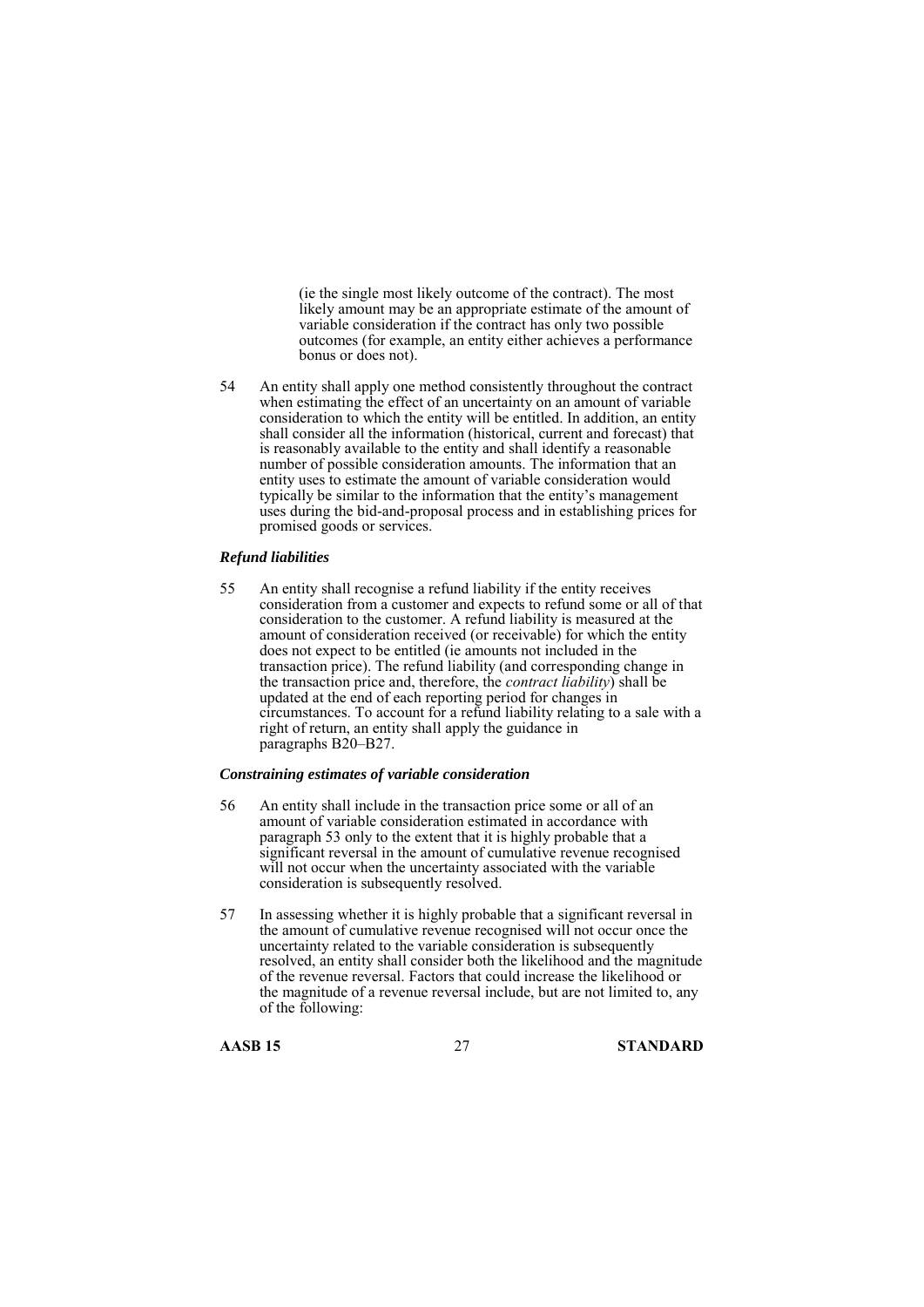- (a) the amount of consideration is highly susceptible to factors outside the entity's influence. Those factors may include volatility in a market, the judgement or actions of third parties, weather conditions and a high risk of obsolescence of the promised good or service.
- (b) the uncertainty about the amount of consideration is not expected to be resolved for a long period of time.
- (c) the entity's experience (or other evidence) with similar types of contracts is limited, or that experience (or other evidence) has limited predictive value.
- (d) the entity has a practice of either offering a broad range of price concessions or changing the payment terms and conditions of similar contracts in similar circumstances.
- (e) the contract has a large number and broad range of possible consideration amounts.
- 58 An entity shall apply paragraph B63 to account for consideration in the form of a sales-based or usage-based royalty that is promised in exchange for a licence of intellectual property.

#### *Reassessment of variable consideration*

59 At the end of each reporting period, an entity shall update the estimated transaction price (including updating its assessment of whether an estimate of variable consideration is constrained) to represent faithfully the circumstances present at the end of the reporting period and the changes in circumstances during the reporting period. The entity shall account for changes in the transaction price in accordance with paragraphs 87–90.

#### **The existence of a significant financing component in the contract**

60 In determining the transaction price, an entity shall adjust the promised amount of consideration for the effects of the time value of money if the timing of payments agreed to by the parties to the contract (either explicitly or implicitly) provides the customer or the entity with a significant benefit of financing the transfer of goods or services to the customer. In those circumstances, the contract contains a significant financing component. A significant financing component may exist regardless of whether the promise of financing is explicitly stated in the contract or implied by the payment terms agreed to by the parties to the contract.

**AASB 15** 28 **STANDARD**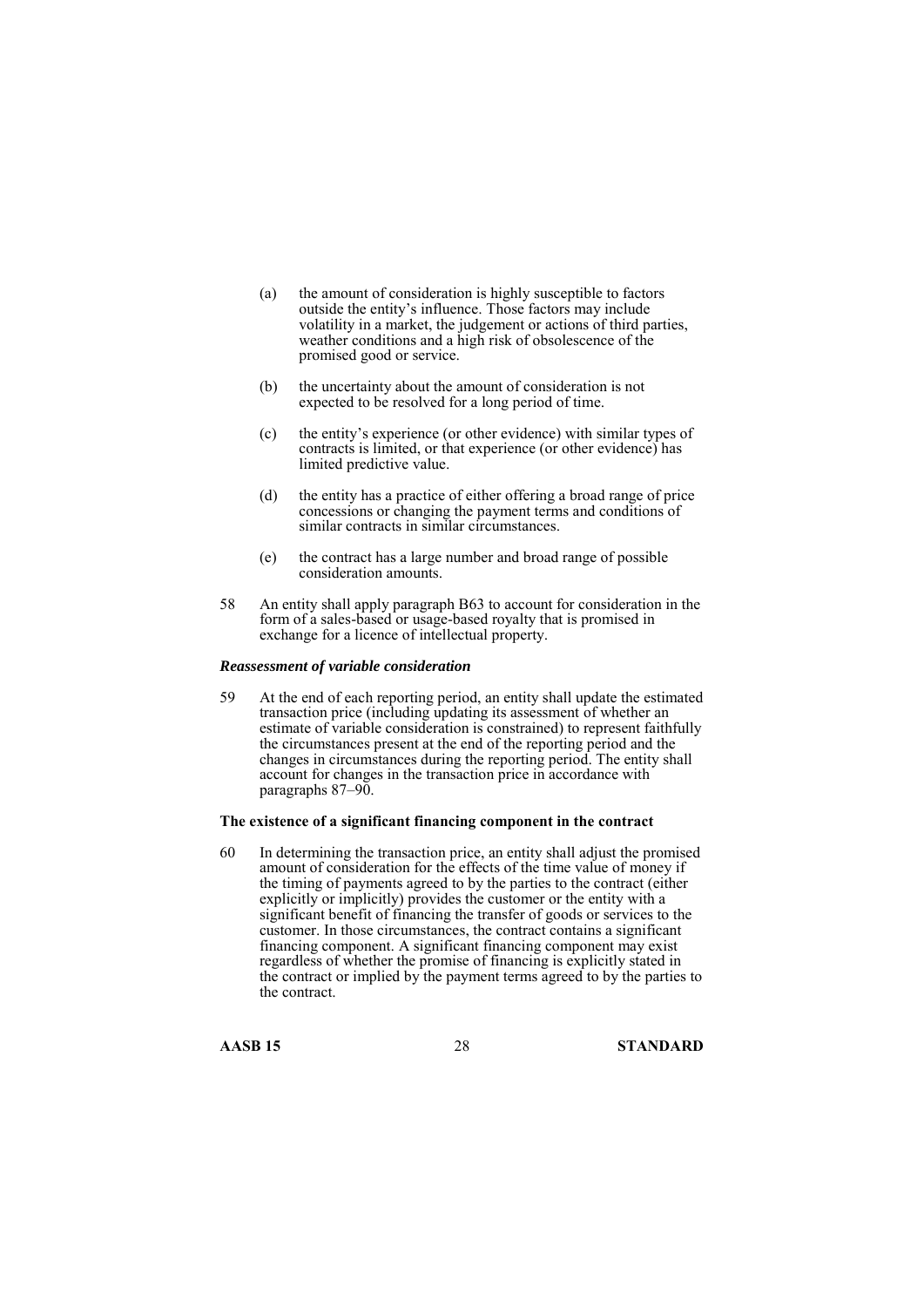- 61 The objective when adjusting the promised amount of consideration for a significant financing component is for an entity to recognise revenue at an amount that reflects the price that a customer would have paid for the promised goods or services if the customer had paid cash for those goods or services when (or as) they transfer to the customer (ie the cash selling price). An entity shall consider all relevant facts and circumstances in assessing whether a contract contains a financing component and whether that financing component is significant to the contract, including both of the following:
	- (a) the difference, if any, between the amount of promised consideration and the cash selling price of the promised goods or services; and
	- (b) the combined effect of both of the following:
		- (i) the expected length of time between when the entity transfers the promised goods or services to the customer and when the customer pays for those goods or services; and
		- (ii) the prevailing interest rates in the relevant market.
- 62 Notwithstanding the assessment in paragraph 61, a contract with a customer would not have a significant financing component if any of the following factors exist:
	- (a) the customer paid for the goods or services in advance and the timing of the transfer of those goods or services is at the discretion of the customer.
	- (b) a substantial amount of the consideration promised by the customer is variable and the amount or timing of that consideration varies on the basis of the occurrence or nonoccurrence of a future event that is not substantially within the control of the customer or the entity (for example, if the consideration is a sales-based royalty).
	- (c) the difference between the promised consideration and the cash selling price of the good or service (as described in paragraph 61) arises for reasons other than the provision of finance to either the customer or the entity, and the difference between those amounts is proportional to the reason for the difference. For example, the payment terms might provide the entity or the customer with protection from the other party failing to adequately complete some or all of its obligations under the contract.

**AASB 15** 29 **STANDARD**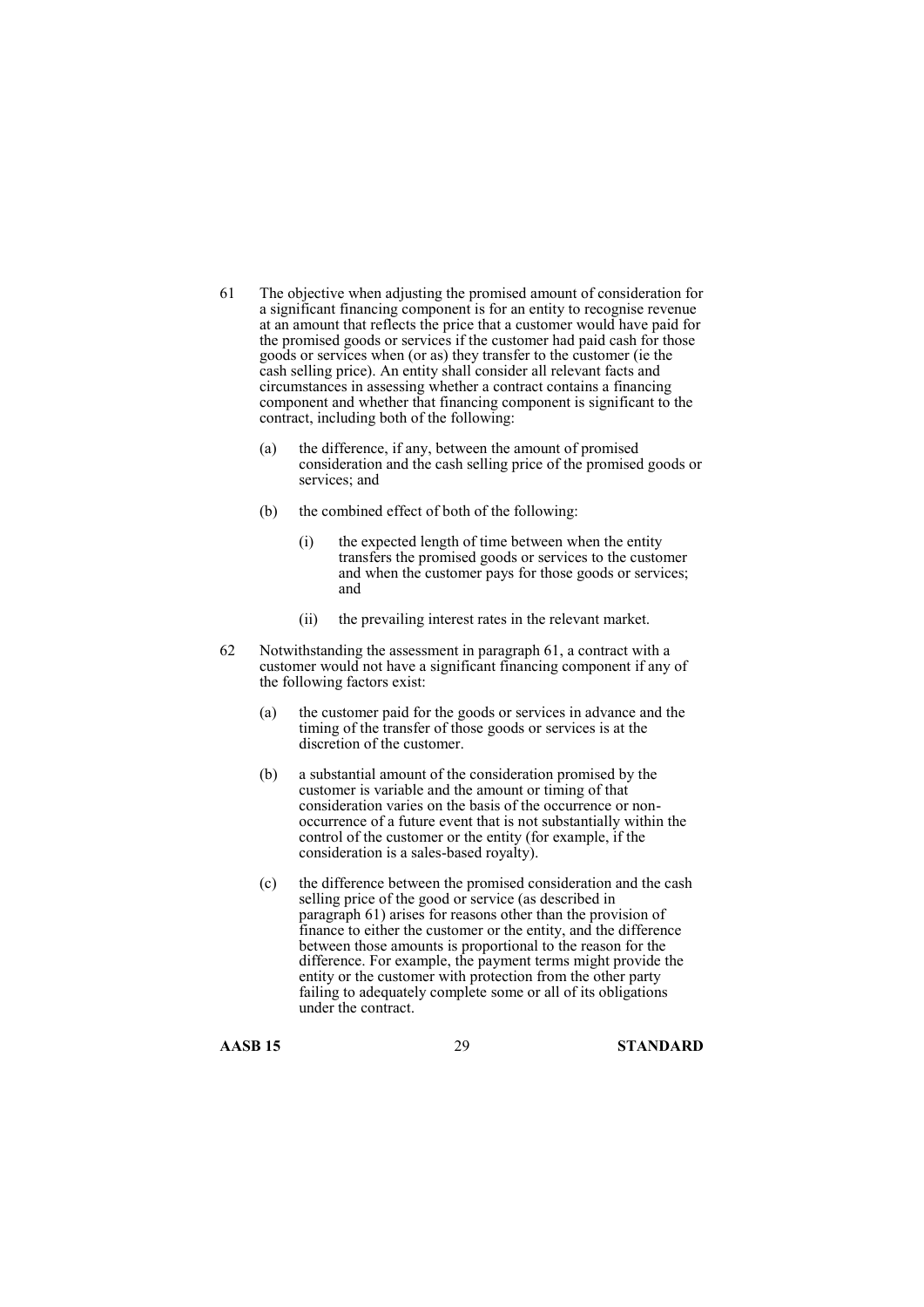- 63 As a practical expedient, an entity need not adjust the promised amount of consideration for the effects of a significant financing component if the entity expects, at contract inception, that the period between when the entity transfers a promised good or service to a customer and when the customer pays for that good or service will be one year or less.
- 64 To meet the objective in paragraph 61 when adjusting the promised amount of consideration for a significant financing component, an entity shall use the discount rate that would be reflected in a separate financing transaction between the entity and its customer at contract inception. That rate would reflect the credit characteristics of the party receiving financing in the contract, as well as any collateral or security provided by the customer or the entity, including assets transferred in the contract. An entity may be able to determine that rate by identifying the rate that discounts the nominal amount of the promised consideration to the price that the customer would pay in cash for the goods or services when (or as) they transfer to the customer. After contract inception, an entity shall not update the discount rate for changes in interest rates or other circumstances (such as a change in the assessment of the customer's credit risk).
- 65 An entity shall present the effects of financing (interest revenue or interest expense) separately from revenue from contracts with customers in the statement of comprehensive income. Interest revenue or interest expense is recognised only to the extent that a *contract asset* (or receivable) or a contract liability is recognised in accounting for a contract with a customer.

#### **Non-cash consideration**

- 66 To determine the transaction price for contracts in which a customer promises consideration in a form other than cash, an entity shall measure the non-cash consideration (or promise of non-cash consideration) at fair value.
- 67 If an entity cannot reasonably estimate the fair value of the non-cash consideration, the entity shall measure the consideration indirectly by reference to the stand-alone selling price of the goods or services promised to the customer (or class of customer) in exchange for the consideration.
- 68 The fair value of the non-cash consideration may vary because of the form of the consideration (for example, a change in the price of a share to which an entity is entitled to receive from a customer). If the fair value of the non-cash consideration promised by a customer varies for reasons other than only the form of the consideration (for example, the

**AASB 15** 30 **STANDARD**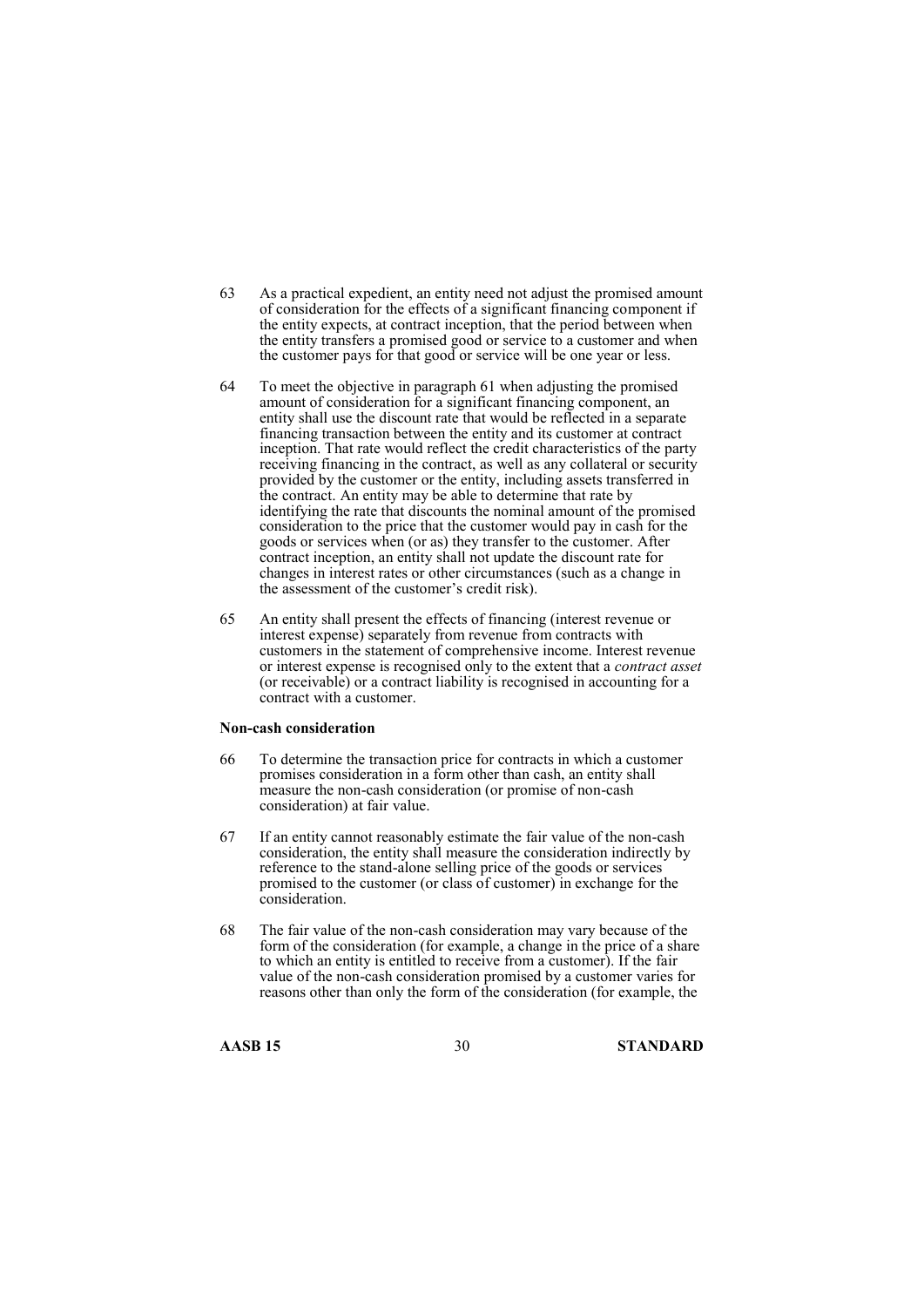fair value could vary because of the entity's performance), an entity shall apply the requirements in paragraphs 56–58.

69 If a customer contributes goods or services (for example, materials, equipment or labour) to facilitate an entity's fulfilment of the contract, the entity shall assess whether it obtains control of those contributed goods or services. If so, the entity shall account for the contributed goods or services as non-cash consideration received from the customer.

### **Consideration payable to a customer**

- 70 Consideration payable to a customer includes cash amounts that an entity pays, or expects to pay, to the customer (or to other parties that purchase the entity's goods or services from the customer). Consideration payable to a customer also includes credit or other items (for example, a coupon or voucher) that can be applied against amounts owed to the entity (or to other parties that purchase the entity's goods or services from the customer). An entity shall account for consideration payable to a customer as a reduction of the transaction price and, therefore, of revenue unless the payment to the customer is in exchange for a distinct good or service (as described in paragraphs 26–30) that the customer transfers to the entity. If the consideration payable to a customer includes a variable amount, an entity shall estimate the transaction price (including assessing whether the estimate of variable consideration is constrained) in accordance with paragraphs 50–58.
- 71 If consideration payable to a customer is a payment for a distinct good or service from the customer, then an entity shall account for the purchase of the good or service in the same way that it accounts for other purchases from suppliers. If the amount of consideration payable to the customer exceeds the fair value of the distinct good or service that the entity receives from the customer, then the entity shall account for such an excess as a reduction of the transaction price. If the entity cannot reasonably estimate the fair value of the good or service received from the customer, it shall account for all of the consideration payable to the customer as a reduction of the transaction price.
- 72 Accordingly, if consideration payable to a customer is accounted for as a reduction of the transaction price, an entity shall recognise the reduction of revenue when (or as) the later of either of the following events occurs:
	- (a) the entity recognises revenue for the transfer of the related goods or services to the customer; and

**AASB 15** 31 **STANDARD**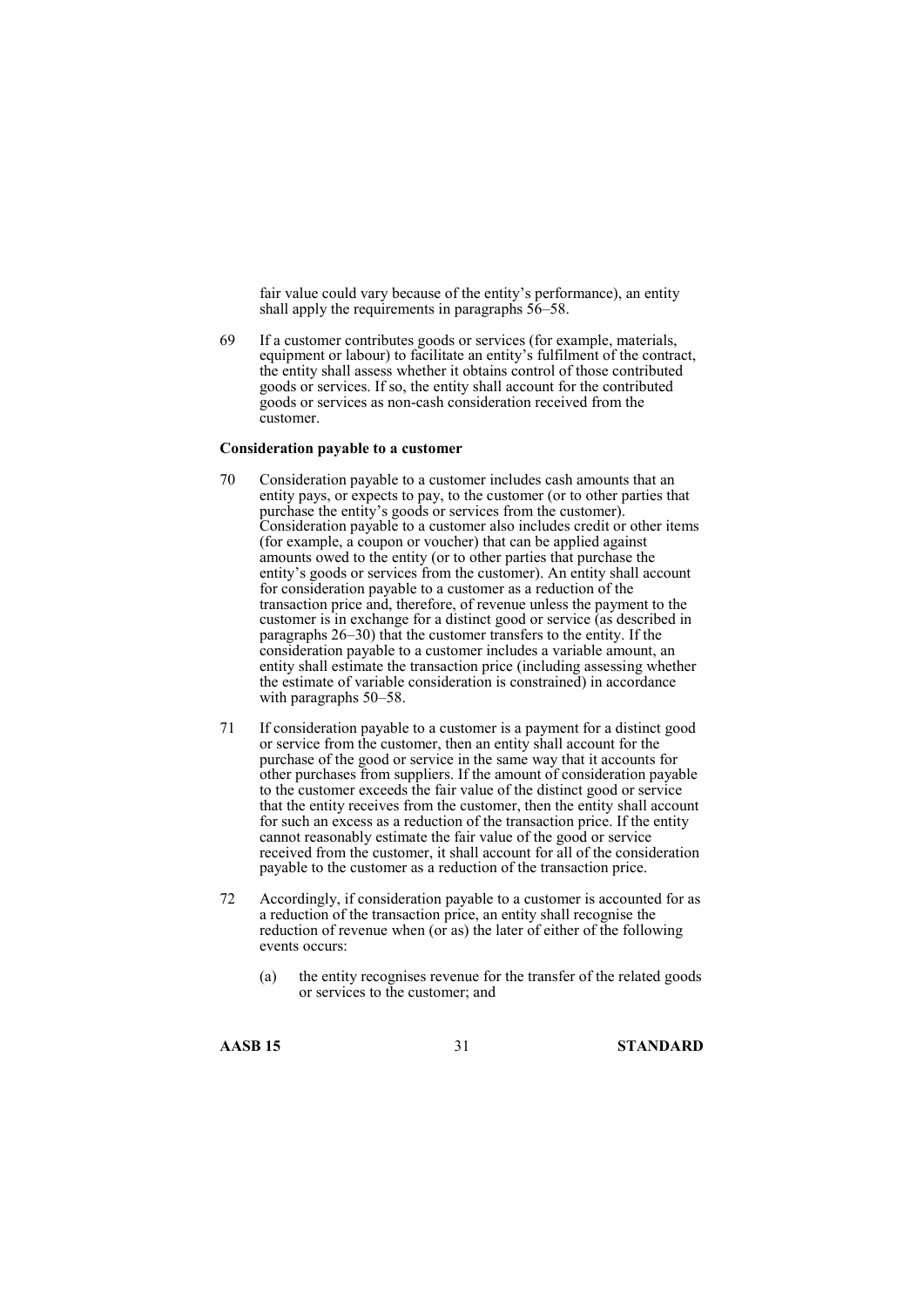(b) the entity pays or promises to pay the consideration (even if the payment is conditional on a future event). That promise might be implied by the entity's customary business practices.

### **Allocating the transaction price to performance obligations**

- **73 The objective when allocating the transaction price is for an entity to allocate the transaction price to each performance obligation (or distinct good or service) in an amount that depicts the amount of consideration to which the entity expects to be entitled in exchange for transferring the promised goods or services to the customer.**
- 74 To meet the allocation objective, an entity shall allocate the transaction price to each performance obligation identified in the contract on a relative stand-alone selling price basis in accordance with paragraphs 76–80, except as specified in paragraphs 81–83 (for allocating discounts) and paragraphs 84–86 (for allocating consideration that includes variable amounts).
- 75 Paragraphs 76–86 do not apply if a contract has only one performance obligation. However, paragraphs 84–86 may apply if an entity promises to transfer a series of distinct goods or services identified as a single performance obligation in accordance with paragraph 22(b) and the promised consideration includes variable amounts.

#### **Allocation based on stand-alone selling prices**

- 76 To allocate the transaction price to each performance obligation on a relative stand-alone selling price basis, an entity shall determine the stand-alone selling price at contract inception of the distinct good or service underlying each performance obligation in the contract and allocate the transaction price in proportion to those stand-alone selling prices.
- 77 The stand-alone selling price is the price at which an entity would sell a promised good or service separately to a customer. The best evidence of a stand-alone selling price is the observable price of a good or service when the entity sells that good or service separately in similar circumstances and to similar customers. A contractually stated price or a list price for a good or service may be (but shall not be presumed to be) the stand-alone selling price of that good or service.
- 78 If a stand-alone selling price is not directly observable, an entity shall estimate the stand-alone selling price at an amount that would result in the allocation of the transaction price meeting the allocation objective in paragraph 73. When estimating a stand-alone selling price, an entity shall consider all information (including market conditions, entity-

**AASB 15** 32 **STANDARD**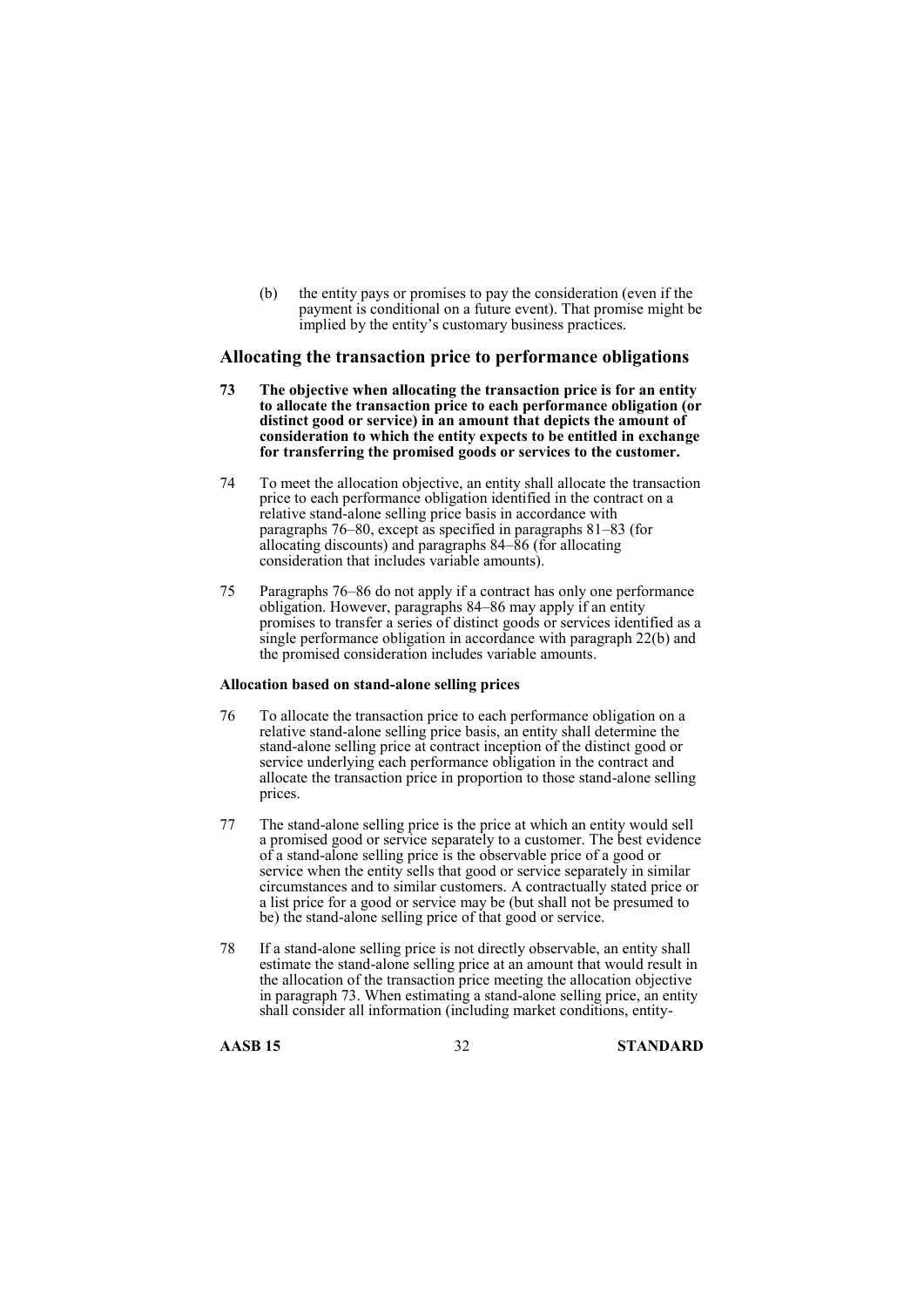specific factors and information about the customer or class of customer) that is reasonably available to the entity. In doing so, an entity shall maximise the use of observable inputs and apply estimation methods consistently in similar circumstances.

- 79 Suitable methods for estimating the stand-alone selling price of a good or service include, but are not limited to, the following:
	- (a) Adjusted market assessment approach—an entity could evaluate the market in which it sells goods or services and estimate the price that a customer in that market would be willing to pay for those goods or services. That approach might also include referring to prices from the entity's competitors for similar goods or services and adjusting those prices as necessary to reflect the entity's costs and margins.
	- (b) Expected cost plus a margin approach—an entity could forecast its expected costs of satisfying a performance obligation and then add an appropriate margin for that good or service.
	- (c) Residual approach—an entity may estimate the stand-alone selling price by reference to the total transaction price less the sum of the observable stand-alone selling prices of other goods or services promised in the contract. However, an entity may use a residual approach to estimate, in accordance with paragraph 78, the stand-alone selling price of a good or service only if one of the following criteria is met:
		- (i) the entity sells the same good or service to different customers (at or near the same time) for a broad range of amounts (ie the selling price is highly variable because a representative stand-alone selling price is not discernible from past transactions or other observable evidence); or
		- (ii) the entity has not yet established a price for that good or service and the good or service has not previously been sold on a stand-alone basis (ie the selling price is uncertain).
- 80 A combination of methods may need to be used to estimate the standalone selling prices of the goods or services promised in the contract if two or more of those goods or services have highly variable or uncertain stand-alone selling prices. For example, an entity may use a residual approach to estimate the aggregate stand-alone selling price for those promised goods or services with highly variable or uncertain stand-alone selling prices and then use another method to estimate the stand-alone selling prices of the individual goods or services relative to

**AASB 15** 33 **STANDARD**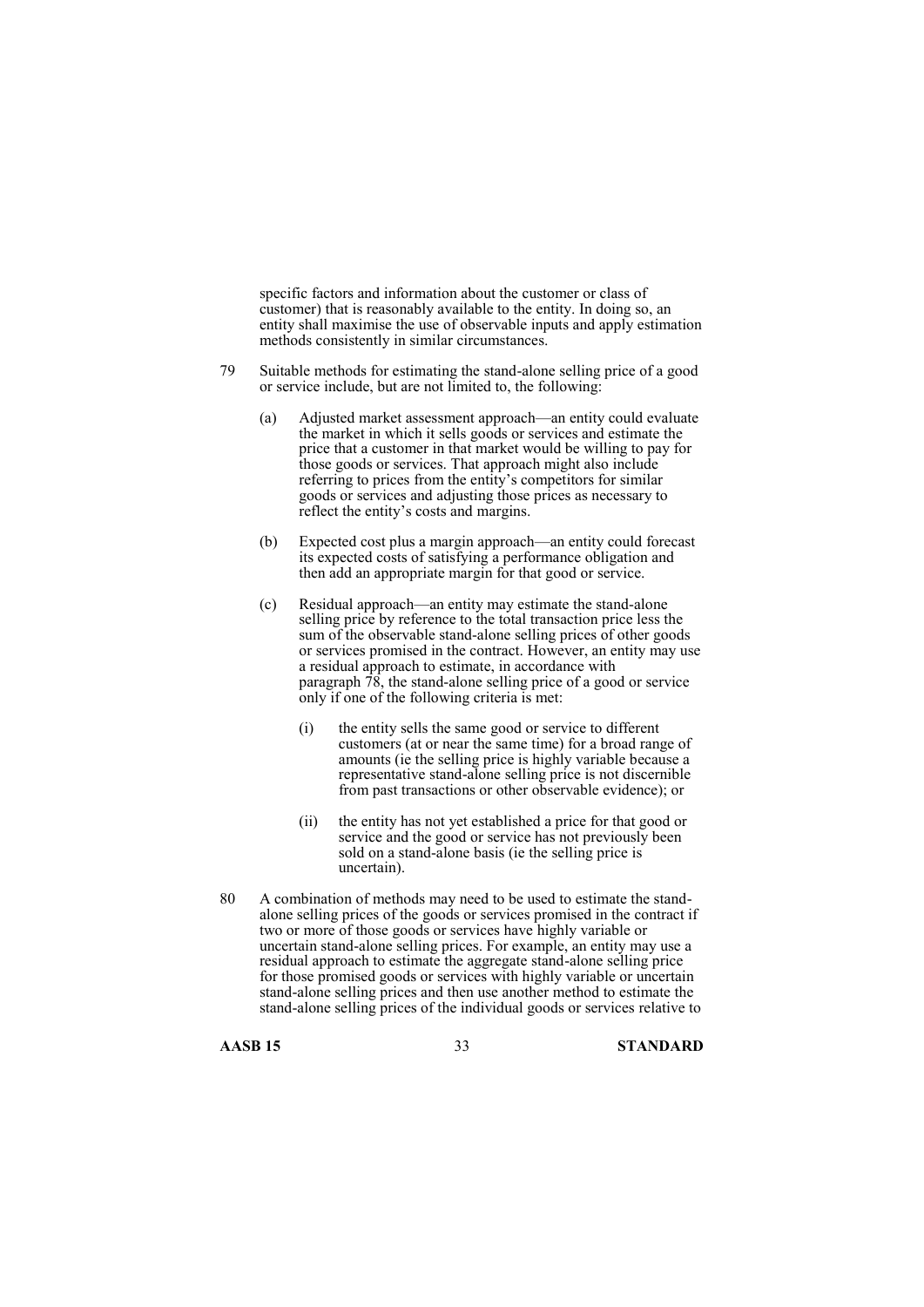that estimated aggregate stand-alone selling price determined by the residual approach. When an entity uses a combination of methods to estimate the stand-alone selling price of each promised good or service in the contract, the entity shall evaluate whether allocating the transaction price at those estimated stand-alone selling prices would be consistent with the allocation objective in paragraph 73 and the requirements for estimating stand-alone selling prices in paragraph 78.

#### **Allocation of a discount**

- 81 A customer receives a discount for purchasing a bundle of goods or services if the sum of the stand-alone selling prices of those promised goods or services in the contract exceeds the promised consideration in a contract. Except when an entity has observable evidence in accordance with paragraph 82 that the entire discount relates to only one or more, but not all, performance obligations in a contract, the entity shall allocate a discount proportionately to all performance obligations in the contract. The proportionate allocation of the discount in those circumstances is a consequence of the entity allocating the transaction price to each performance obligation on the basis of the relative stand-alone selling prices of the underlying distinct goods or services.
- 82 An entity shall allocate a discount entirely to one or more, but not all, performance obligations in the contract if all of the following criteria are met:
	- (a) the entity regularly sells each distinct good or service (or each bundle of distinct goods or services) in the contract on a standalone basis;
	- (b) the entity also regularly sells on a stand-alone basis a bundle (or bundles) of some of those distinct goods or services at a discount to the stand-alone selling prices of the goods or services in each bundle; and
	- (c) the discount attributable to each bundle of goods or services described in paragraph 82(b) is substantially the same as the discount in the contract and an analysis of the goods or services in each bundle provides observable evidence of the performance obligation (or performance obligations) to which the entire discount in the contract belongs.
- 83 If a discount is allocated entirely to one or more performance obligations in the contract in accordance with paragraph 82, an entity shall allocate the discount before using the residual approach to

**AASB 15** 34 **STANDARD**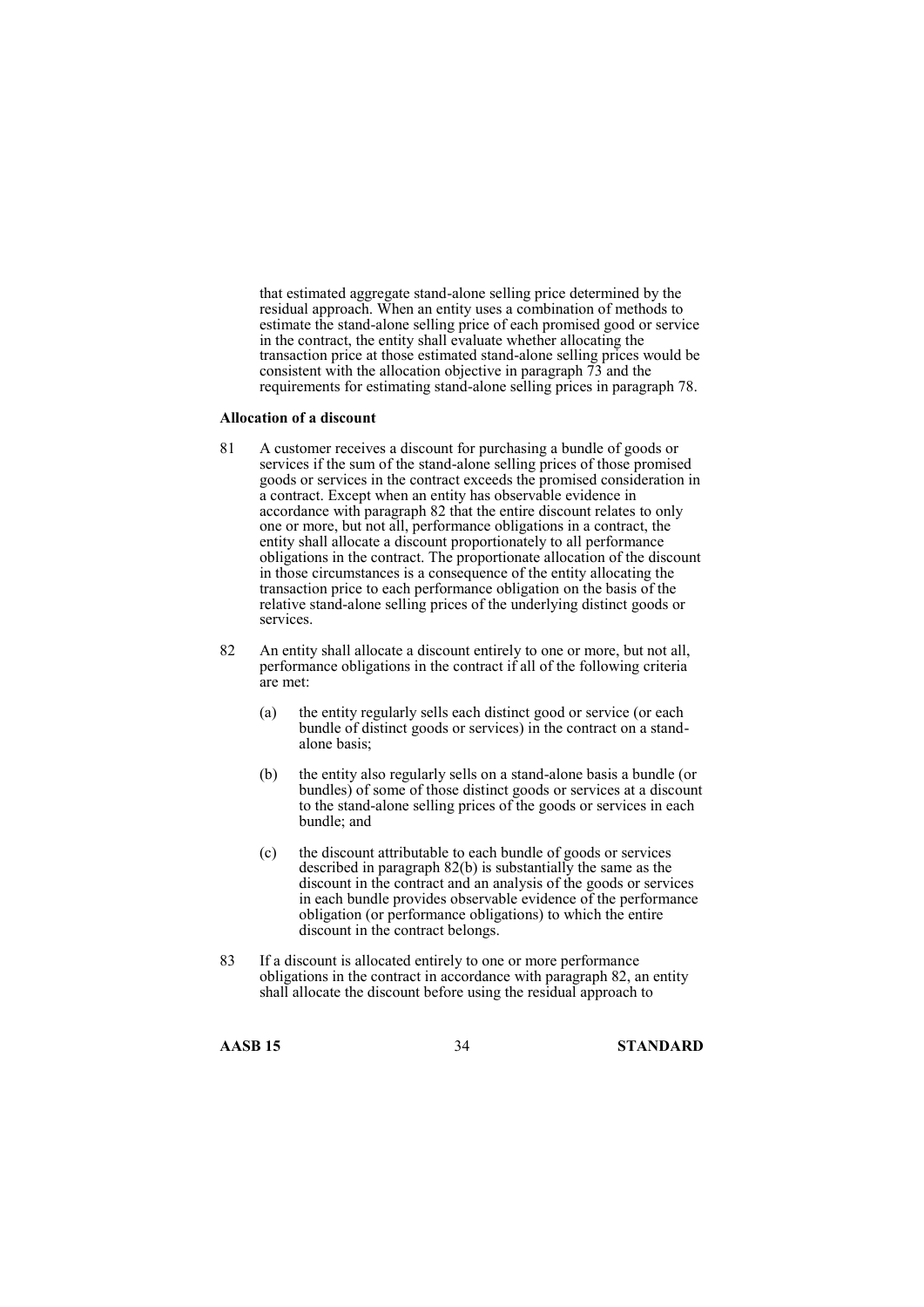estimate the stand-alone selling price of a good or service in accordance with paragraph  $79(c)$ .

#### **Allocation of variable consideration**

- 84 Variable consideration that is promised in a contract may be attributable to the entire contract or to a specific part of the contract, such as either of the following:
	- (a) one or more, but not all, performance obligations in the contract (for example, a bonus may be contingent on an entity transferring a promised good or service within a specified period of time); or
	- (b) one or more, but not all, distinct goods or services promised in a series of distinct goods or services that forms part of a single performance obligation in accordance with paragraph  $22(b)$  (for example, the consideration promised for the second year of a two-year cleaning service contract will increase on the basis of movements in a specified inflation index).
- 85 An entity shall allocate a variable amount (and subsequent changes to that amount) entirely to a performance obligation or to a distinct good or service that forms part of a single performance obligation in accordance with paragraph 22(b) if both of the following criteria are met:
	- (a) the terms of a variable payment relate specifically to the entity's efforts to satisfy the performance obligation or transfer the distinct good or service (or to a specific outcome from satisfying the performance obligation or transferring the distinct good or service); and
	- (b) allocating the variable amount of consideration entirely to the performance obligation or the distinct good or service is consistent with the allocation objective in paragraph 73 when considering all of the performance obligations and payment terms in the contract.
- 86 The allocation requirements in paragraphs 73–83 shall be applied to allocate the remaining amount of the transaction price that does not meet the criteria in paragraph 85.

### **Changes in the transaction price**

87 After contract inception, the transaction price can change for various reasons, including the resolution of uncertain events or other changes

**AASB 15** 35 **STANDARD**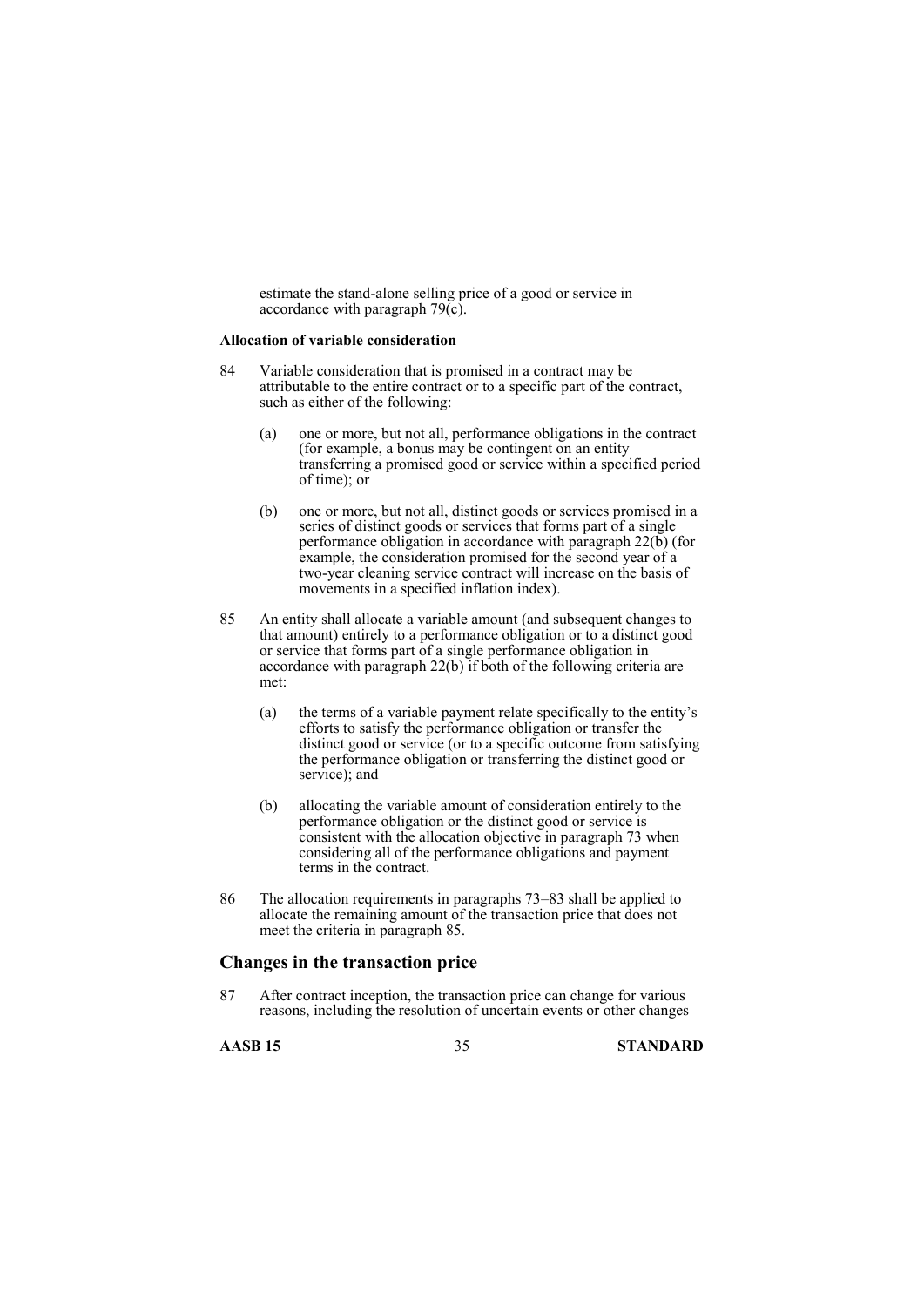in circumstances that change the amount of consideration to which an entity expects to be entitled in exchange for the promised goods or services.

- 88 An entity shall allocate to the performance obligations in the contract any subsequent changes in the transaction price on the same basis as at contract inception. Consequently, an entity shall not reallocate the transaction price to reflect changes in stand-alone selling prices after contract inception. Amounts allocated to a satisfied performance obligation shall be recognised as revenue, or as a reduction of revenue, in the period in which the transaction price changes.
- 89 An entity shall allocate a change in the transaction price entirely to one or more, but not all, performance obligations or distinct goods or services promised in a series that forms part of a single performance obligation in accordance with paragraph 22(b) only if the criteria in paragraph 85 on allocating variable consideration are met.
- 90 An entity shall account for a change in the transaction price that arises as a result of a contract modification in accordance with paragraphs 18–21. However, for a change in the transaction price that occurs after a contract modification, an entity shall apply paragraphs 87–89 to allocate the change in the transaction price in whichever of the following ways is applicable:
	- (a) An entity shall allocate the change in the transaction price to the performance obligations identified in the contract before the modification if, and to the extent that, the change in the transaction price is attributable to an amount of variable consideration promised before the modification and the modification is accounted for in accordance with paragraph 21(a).
	- (b) In all other cases in which the modification was not accounted for as a separate contract in accordance with paragraph 20, an entity shall allocate the change in the transaction price to the performance obligations in the modified contract (ie the performance obligations that were unsatisfied or partially unsatisfied immediately after the modification).

**AASB 15** 36 **STANDARD**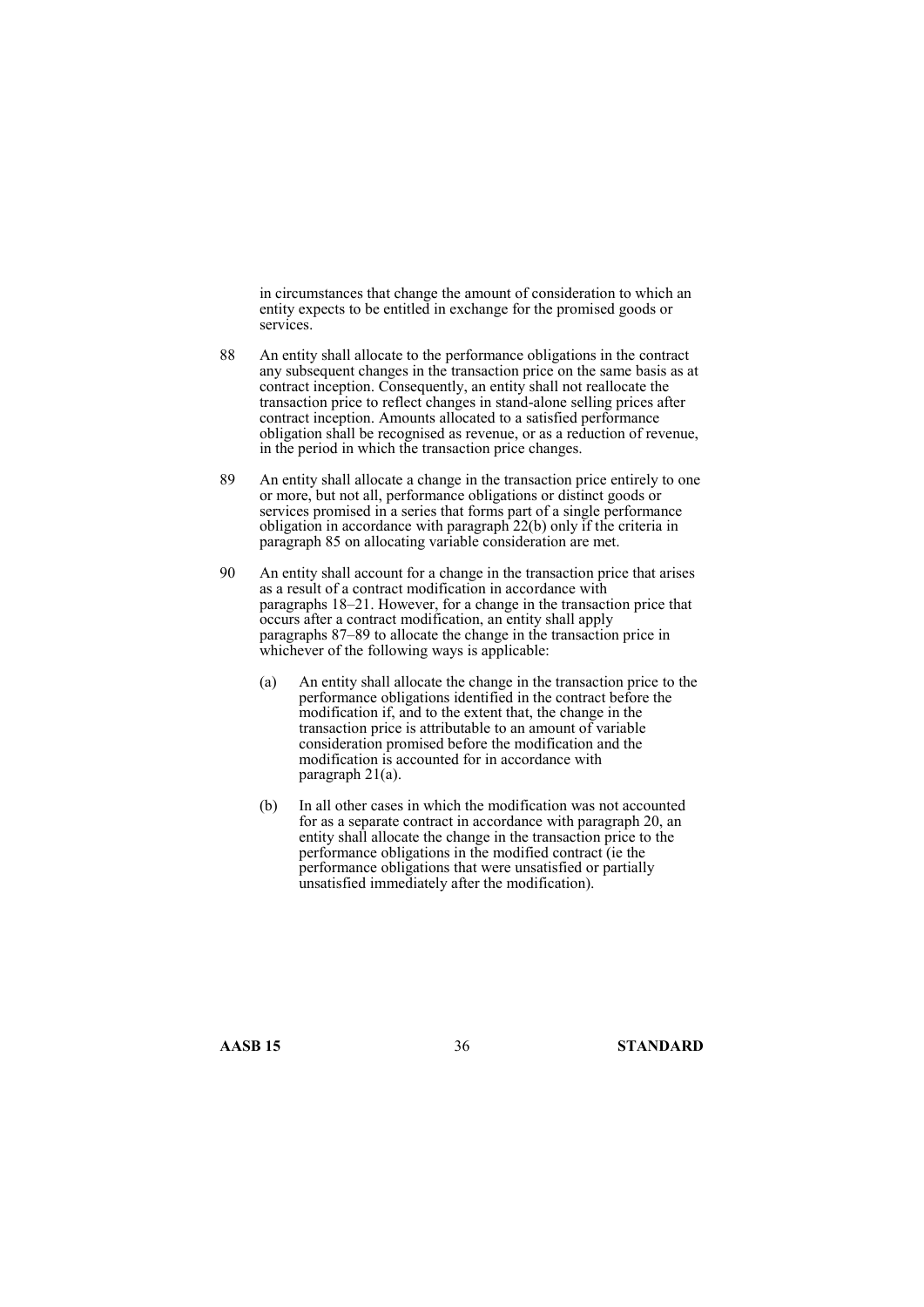# **Contract costs**

## **Incremental costs of obtaining a contract**

- **91 An entity shall recognise as an asset the incremental costs of obtaining a contract with a customer if the entity expects to recover those costs.**
- 92 The incremental costs of obtaining a contract are those costs that an entity incurs to obtain a contract with a customer that it would not have incurred if the contract had not been obtained (for example, a sales commission).
- 93 Costs to obtain a contract that would have been incurred regardless of whether the contract was obtained shall be recognised as an expense when incurred, unless those costs are explicitly chargeable to the customer regardless of whether the contract is obtained.
- 94 As a practical expedient, an entity may recognise the incremental costs of obtaining a contract as an expense when incurred if the amortisation period of the asset that the entity otherwise would have recognised is one year or less.

#### **Costs to fulfil a contract**

- **95 If the costs incurred in fulfilling a contract with a customer are not within the scope of another Standard (for example, AASB 102** *Inventories***, AASB 116** *Property, Plant and Equipment* **or AASB 138** *Intangible Assets***), an entity shall recognise an asset from the costs incurred to fulfil a contract only if those costs meet all of the following criteria:**
	- **(a) the costs relate directly to a contract or to an anticipated contract that the entity can specifically identify (for example, costs relating to services to be provided under renewal of an existing contract or costs of designing an asset to be transferred under a specific contract that has not yet been approved);**
	- **(b) the costs generate or enhance resources of the entity that will be used in satisfying (or in continuing to satisfy) performance obligations in the future; and**
	- **(c) the costs are expected to be recovered.**

**AASB 15** 37 **STANDARD**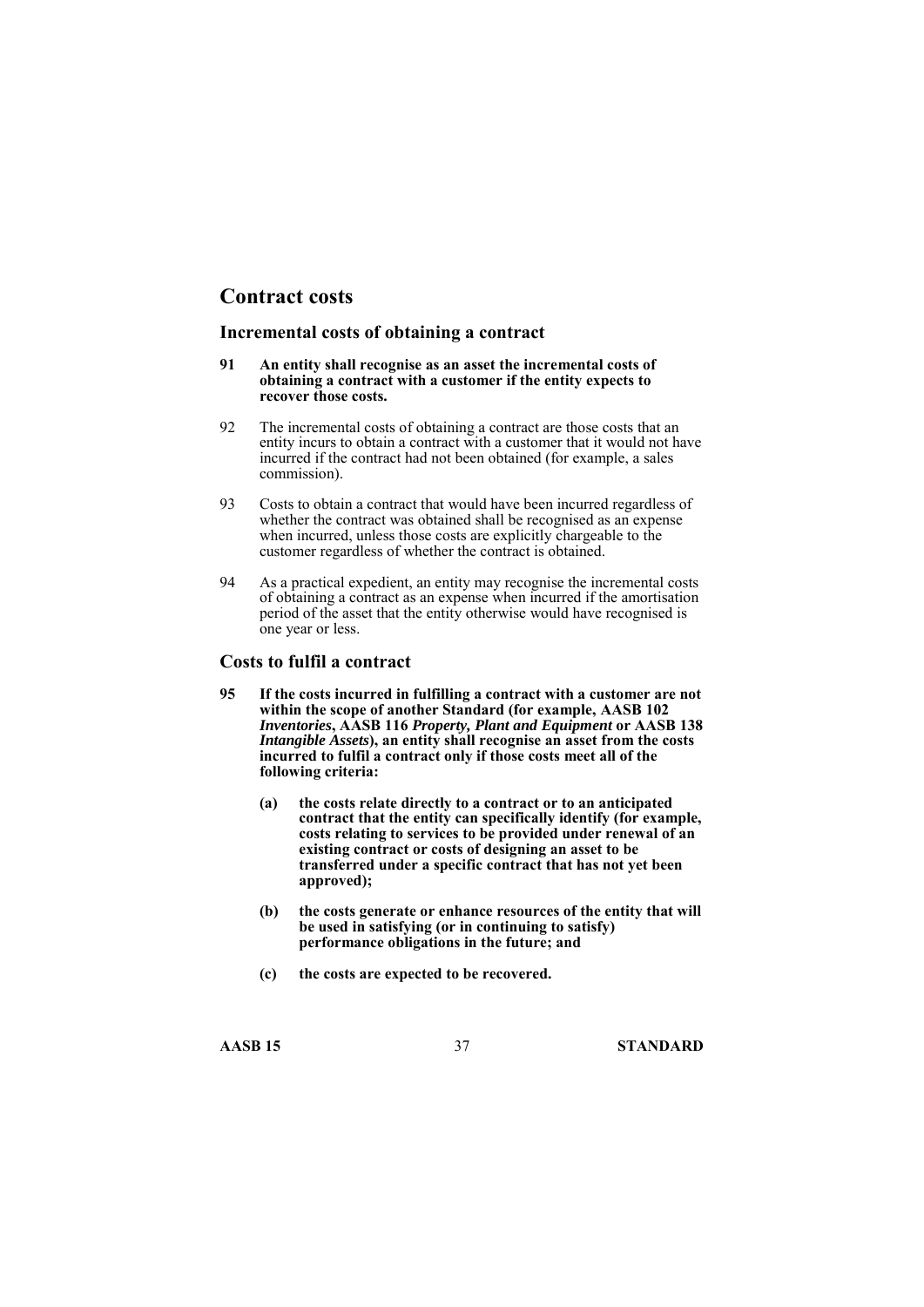- 96 For costs incurred in fulfilling a contract with a customer that are within the scope of another Standard, an entity shall account for those costs in accordance with those other Standards.
- 97 Costs that relate directly to a contract (or a specific anticipated contract) include any of the following:
	- (a) direct labour (for example, salaries and wages of employees who provide the promised services directly to the customer);
	- (b) direct materials (for example, supplies used in providing the promised services to a customer);
	- (c) allocations of costs that relate directly to the contract or to contract activities (for example, costs of contract management and supervision, insurance and depreciation of tools and equipment used in fulfilling the contract);
	- (d) costs that are explicitly chargeable to the customer under the contract; and
	- (e) other costs that are incurred only because an entity entered into the contract (for example, payments to subcontractors).
- 98 An entity shall recognise the following costs as expenses when incurred:
	- (a) general and administrative costs (unless those costs are explicitly chargeable to the customer under the contract, in which case an entity shall evaluate those costs in accordance with paragraph 97);
	- (b) costs of wasted materials, labour or other resources to fulfil the contract that were not reflected in the price of the contract;
	- (c) costs that relate to satisfied performance obligations (or partially satisfied performance obligations) in the contract (ie costs that relate to past performance); and
	- (d) costs for which an entity cannot distinguish whether the costs relate to unsatisfied performance obligations or to satisfied performance obligations (or partially satisfied performance obligations).

**AASB 15** 38 **STANDARD**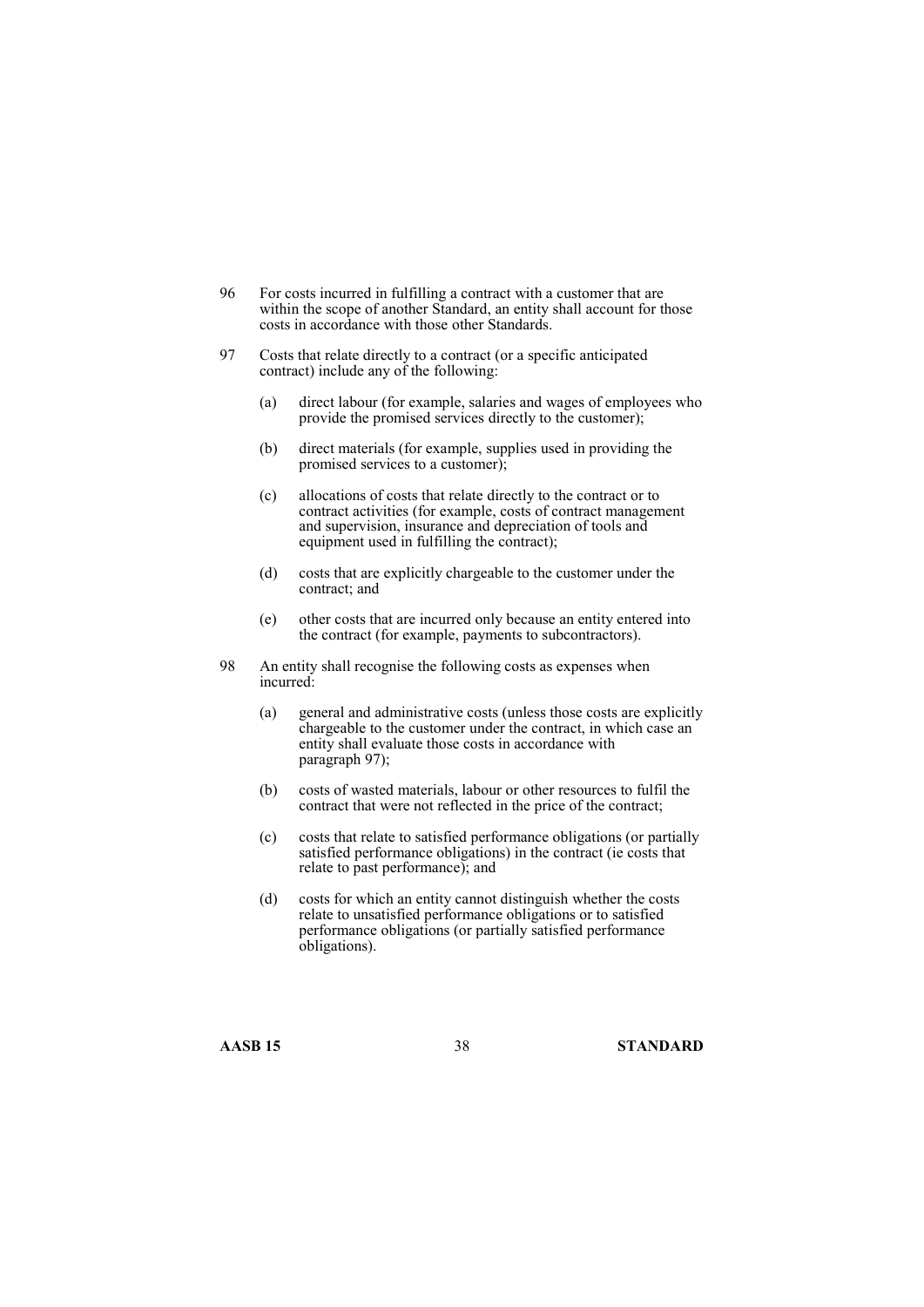#### **Amortisation and impairment**

- 99 An asset recognised in accordance with paragraph 91 or 95 shall be amortised on a systematic basis that is consistent with the transfer to the customer of the goods or services to which the asset relates. The asset may relate to goods or services to be transferred under a specific anticipated contract (as described in paragraph 95(a)).
- 100 An entity shall update the amortisation to reflect a significant change in the entity's expected timing of transfer to the customer of the goods or services to which the asset relates. Such a change shall be accounted for as a change in accounting estimate in accordance with AASB 108.
- 101 An entity shall recognise an impairment loss in profit or loss to the extent that the carrying amount of an asset recognised in accordance with paragraph 91 or 95 exceeds:
	- (a) the remaining amount of consideration that the entity expects to receive in exchange for the goods or services to which the asset relates; less
	- (b) the costs that relate directly to providing those goods or services and that have not been recognised as expenses (see paragraph 97).
- 102 For the purposes of applying paragraph 101 to determine the amount of consideration that an entity expects to receive, an entity shall use the principles for determining the transaction price (except for the requirements in paragraphs 56–58 on constraining estimates of variable consideration) and adjust that amount to reflect the effects of the customer's credit risk.
- 103 Before an entity recognises an impairment loss for an asset recognised in accordance with paragraph 91 or 95, the entity shall recognise any impairment loss for assets related to the contract that are recognised in accordance with another Standard (for example, AASB 102, AASB 116 and AASB 138). After applying the impairment test in paragraph 101, an entity shall include the resulting carrying amount of the asset recognised in accordance with paragraph 91 or 95 in the carrying amount of the cash-generating unit to which it belongs for the purpose of applying AASB 136 *Impairment of Assets* to that cashgenerating unit.
- 104 An entity shall recognise in profit or loss a reversal of some or all of an impairment loss previously recognised in accordance with paragraph 101 when the impairment conditions no longer exist or have improved. The increased carrying amount of the asset shall not exceed

**AASB 15** 39 **STANDARD**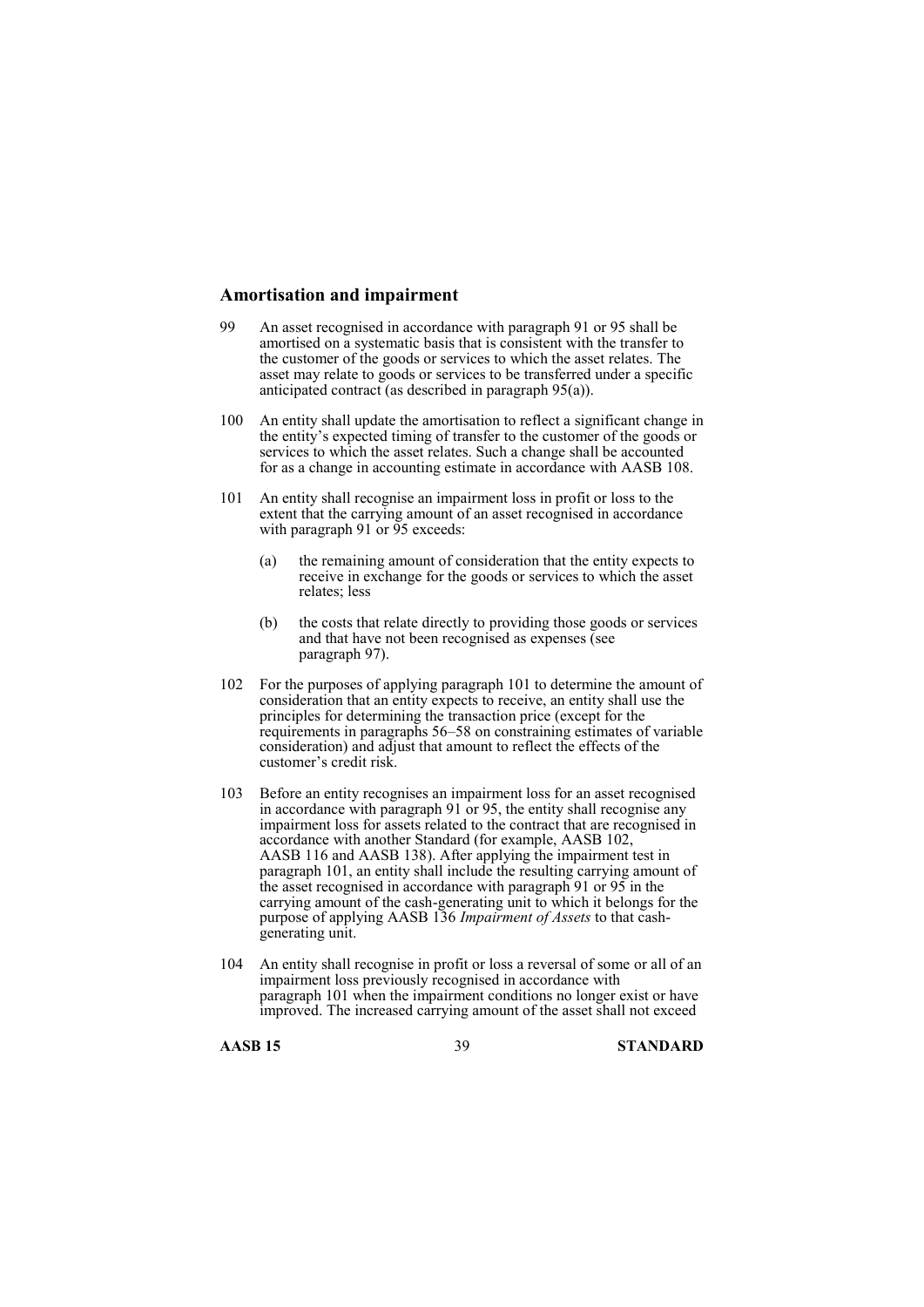the amount that would have been determined (net of amortisation) if no impairment loss had been recognised previously.

## **Presentation**

- **105 When either party to a contract has performed, an entity shall present the contract in the statement of financial position as a contract asset or a contract liability, depending on the relationship between the entity's performance and the customer's payment. An entity shall present any unconditional rights to consideration separately as a receivable.**
- 106 If a customer pays consideration, or an entity has a right to an amount of consideration that is unconditional (ie a receivable), before the entity transfers a good or service to the customer, the entity shall present the contract as a contract liability when the payment is made or the payment is due (whichever is earlier). A contract liability is an entity's obligation to transfer goods or services to a customer for which the entity has received consideration (or an amount of consideration is due) from the customer.
- 107 If an entity performs by transferring goods or services to a customer before the customer pays consideration or before payment is due, the entity shall present the contract as a contract asset, excluding any amounts presented as a receivable. A contract asset is an entity's right to consideration in exchange for goods or services that the entity has transferred to a customer. An entity shall assess a contract asset for impairment in accordance with AASB 9. An impairment of a contract asset shall be measured, presented and disclosed on the same basis as a financial asset that is within the scope of AASB 9 (see also paragraph 113(b)).
- 108 A receivable is an entity's right to consideration that is unconditional. A right to consideration is unconditional if only the passage of time is required before payment of that consideration is due. For example, an entity would recognise a receivable if it has a present right to payment even though that amount may be subject to refund in the future. An entity shall account for a receivable in accordance with AASB 9. Upon initial recognition of a receivable from a contract with a customer, any difference between the measurement of the receivable in accordance with AASB 9 and the corresponding amount of revenue recognised shall be presented as an expense (for example, as an impairment loss).
- 109 This Standard uses the terms 'contract asset' and 'contract liability' but does not prohibit an entity from using alternative descriptions in the statement of financial position for those items. If an entity uses an

**AASB 15** 40 **STANDARD**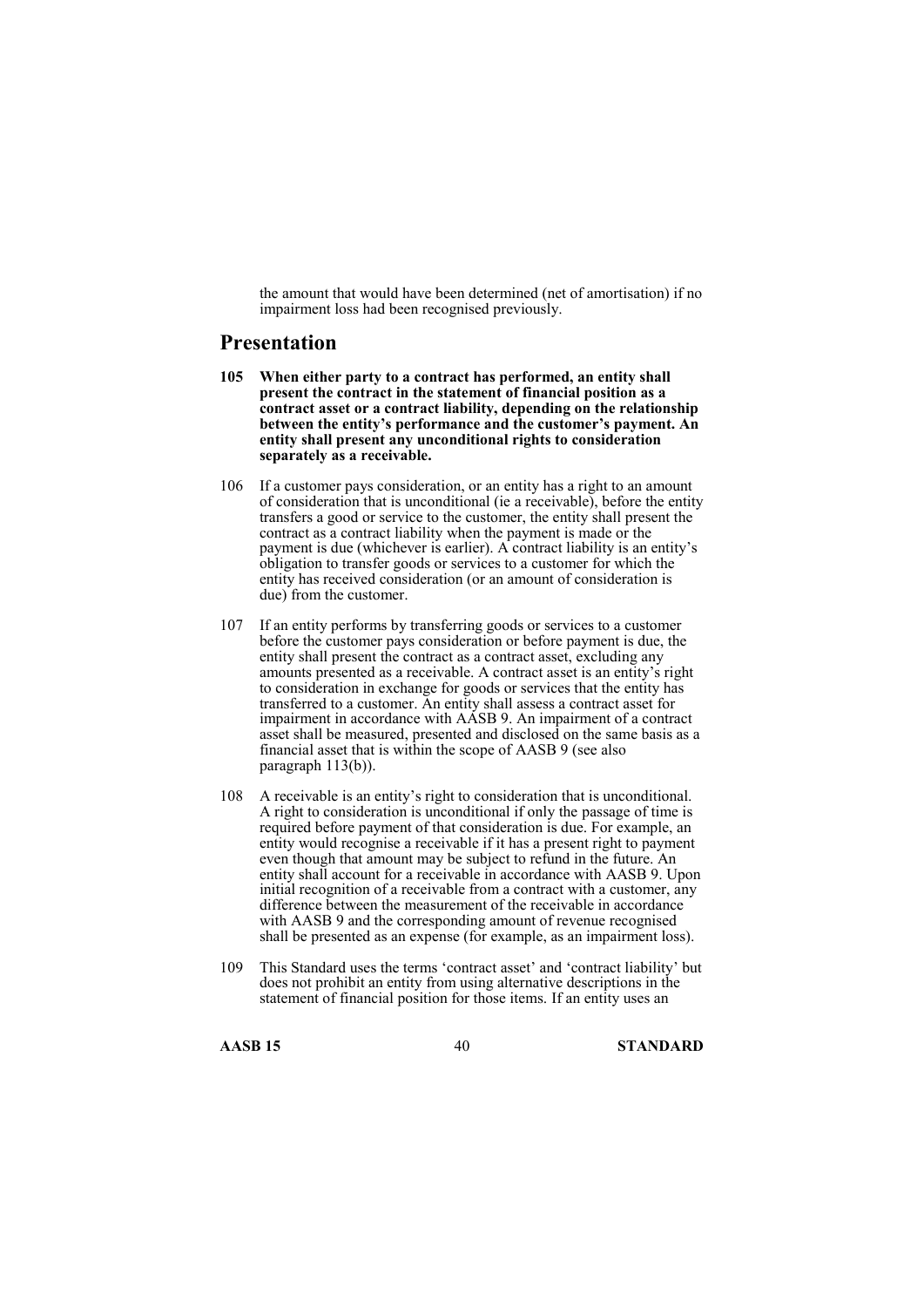alternative description for a contract asset, the entity shall provide sufficient information for a user of the financial statements to distinguish between receivables and contract assets.

## **Disclosure**

- **110 The objective of the disclosure requirements is for an entity to disclose sufficient information to enable users of financial statements to understand the nature, amount, timing and uncertainty of revenue and cash flows arising from contracts with customers. To achieve that objective, an entity shall disclose qualitative and quantitative information about all of the following:**
	- **(a) its contracts with customers (see paragraphs 113–122);**
	- **(b) the significant judgements, and changes in the judgements, made in applying this Standard to those contracts (see paragraphs 123–126); and**
	- **(c) any assets recognised from the costs to obtain or fulfil a contract with a customer in accordance with paragraph 91 or 95 (see paragraphs 127–128).**
- 111 An entity shall consider the level of detail necessary to satisfy the disclosure objective and how much emphasis to place on each of the various requirements. An entity shall aggregate or disaggregate disclosures so that useful information is not obscured by either the inclusion of a large amount of insignificant detail or the aggregation of items that have substantially different characteristics.
- 112 An entity need not disclose information in accordance with this Standard if it has provided the information in accordance with another Standard.

### **Contracts with customers**

- 113 An entity shall disclose all of the following amounts for the reporting period unless those amounts are presented separately in the statement of comprehensive income in accordance with other Standards:
	- (a) revenue recognised from contracts with customers, which the entity shall disclose separately from its other sources of revenue; and
	- (b) any impairment losses recognised (in accordance with AASB 9) on any receivables or contract assets arising from an entity's

**AASB 15** 41 **STANDARD**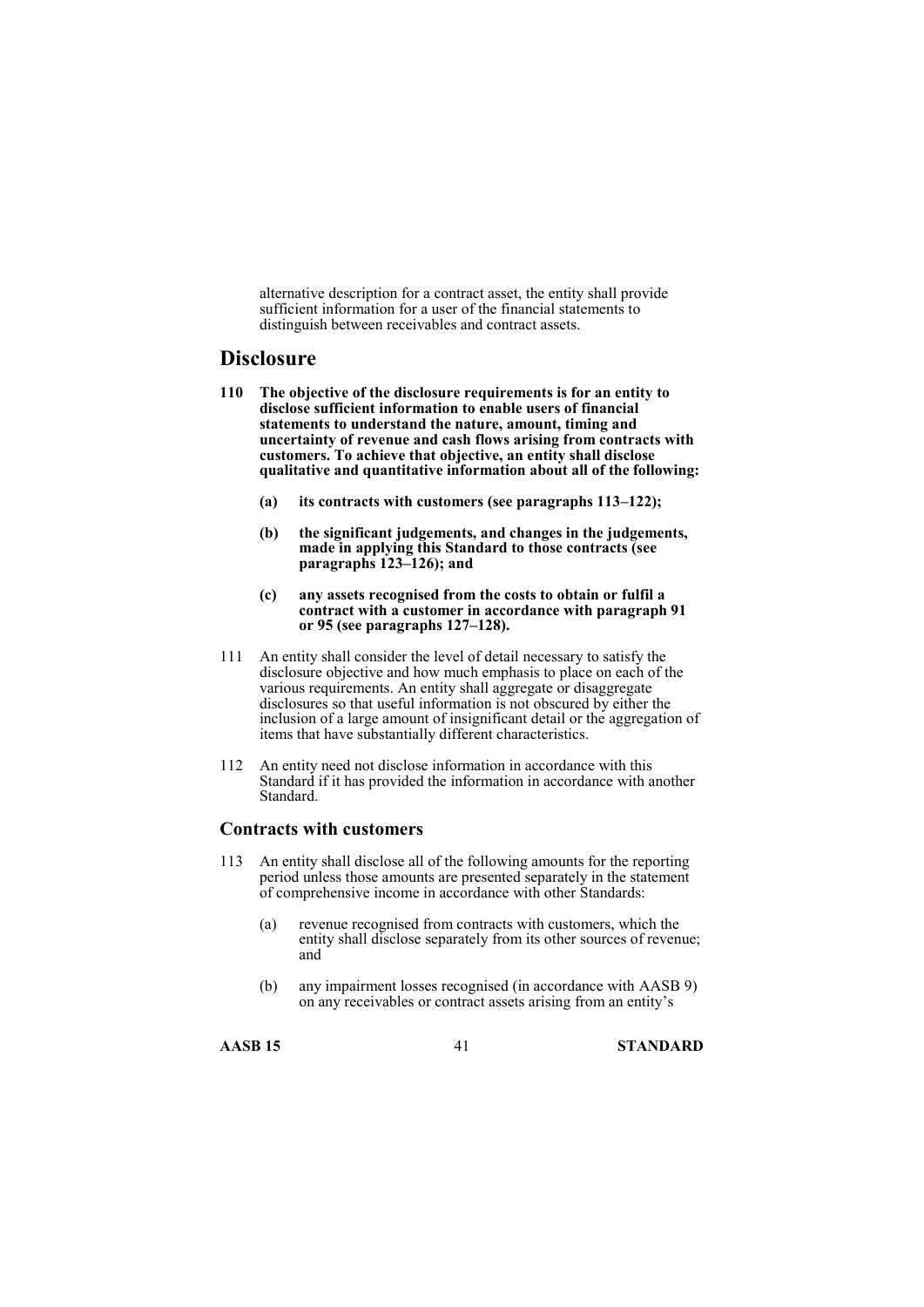contracts with customers, which the entity shall disclose separately from impairment losses from other contracts.

#### **Disaggregation of revenue**

- 114 An entity shall disaggregate revenue recognised from contracts with customers into categories that depict how the nature, amount, timing and uncertainty of revenue and cash flows are affected by economic factors. An entity shall apply the guidance in paragraphs B87–B89 when selecting the categories to use to disaggregate revenue.
- 115 In addition, an entity shall disclose sufficient information to enable users of financial statements to understand the relationship between the disclosure of disaggregated revenue (in accordance with paragraph 114) and revenue information that is disclosed for each reportable segment, if the entity applies AASB 8 *Operating Segments*.

#### **Contract balances**

- 116 An entity shall disclose all of the following:
	- (a) the opening and closing balances of receivables, contract assets and contract liabilities from contracts with customers, if not otherwise separately presented or disclosed;
	- (b) revenue recognised in the reporting period that was included in the contract liability balance at the beginning of the period; and
	- (c) revenue recognised in the reporting period from performance obligations satisfied (or partially satisfied) in previous periods (for example, changes in transaction price).
- 117 An entity shall explain how the timing of satisfaction of its performance obligations (see paragraph 119(a)) relates to the typical timing of payment (see paragraph  $119(b)$ ) and the effect that those factors have on the contract asset and the contract liability balances. The explanation provided may use qualitative information.
- 118 An entity shall provide an explanation of the significant changes in the contract asset and the contract liability balances during the reporting period. The explanation shall include qualitative and quantitative information. Examples of changes in the entity's balances of contract assets and contract liabilities include any of the following:
	- (a) changes due to business combinations;

**AASB 15** 42 **STANDARD**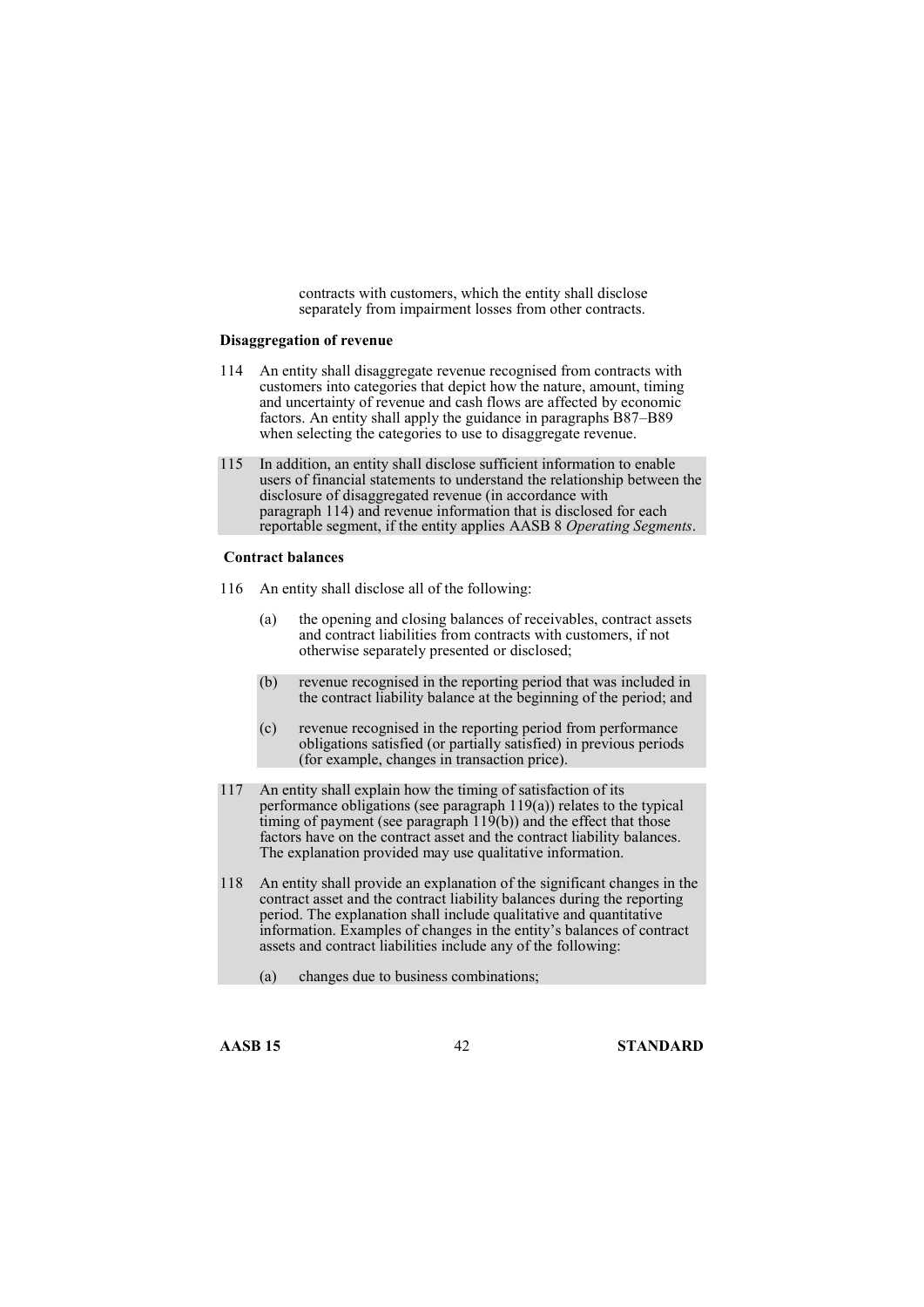- (b) cumulative catch-up adjustments to revenue that affect the corresponding contract asset or contract liability, including adjustments arising from a change in the measure of progress, a change in an estimate of the transaction price (including any changes in the assessment of whether an estimate of variable consideration is constrained) or a contract modification;
- (c) impairment of a contract asset;
- (d) a change in the time frame for a right to consideration to become unconditional (ie for a contract asset to be reclassified to a receivable); and
- (e) a change in the time frame for a performance obligation to be satisfied (ie for the recognition of revenue arising from a contract liability).

#### **Performance obligations**

- 119 An entity shall disclose information about its performance obligations in contracts with customers, including a description of all of the following:
	- (a) when the entity typically satisfies its performance obligations (for example, upon shipment, upon delivery, as services are rendered or upon completion of service), including when performance obligations are satisfied in a bill-and-hold arrangement;
	- (b) the significant payment terms (for example, when payment is typically due, whether the contract has a significant financing component, whether the consideration amount is variable and whether the estimate of variable consideration is typically constrained in accordance with paragraphs 56–58);
	- (c) the nature of the goods or services that the entity has promised to transfer, highlighting any performance obligations to arrange for another party to transfer goods or services (ie if the entity is acting as an agent);
	- (d) obligations for returns, refunds and other similar obligations; and
	- (e) types of warranties and related obligations.

**AASB 15** 43 **STANDARD**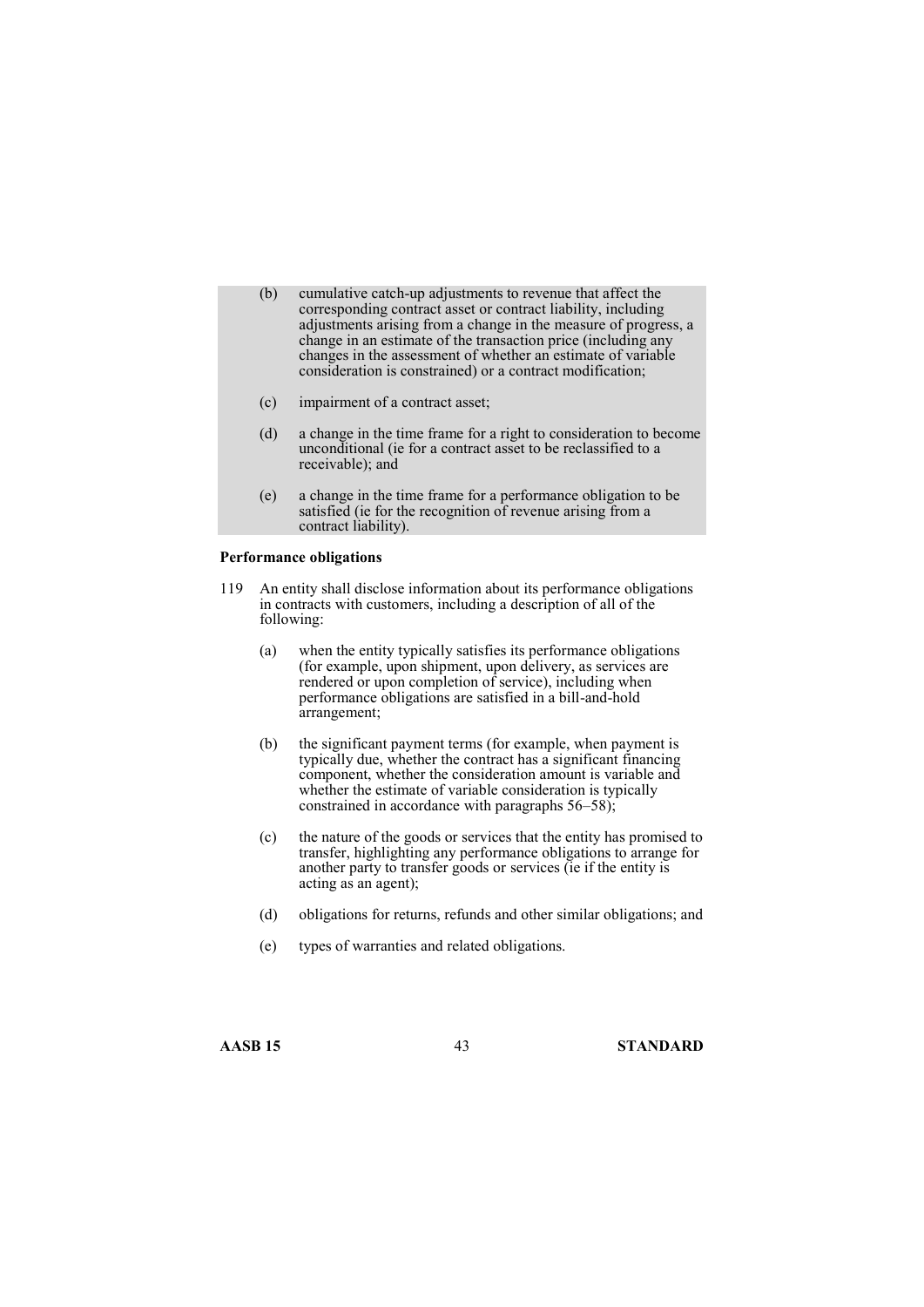#### **Transaction price allocated to the remaining performance obligations**

- 120 An entity shall disclose the following information about its remaining performance obligations:
	- (a) the aggregate amount of the transaction price allocated to the performance obligations that are unsatisfied (or partially unsatisfied) as of the end of the reporting period; and
	- (b) an explanation of when the entity expects to recognise as revenue the amount disclosed in accordance with paragraph 120(a), which the entity shall disclose in either of the following ways:
		- (i) on a quantitative basis using the time bands that would be most appropriate for the duration of the remaining performance obligations; or
		- (ii) by using qualitative information.
- 121 As a practical expedient, an entity need not disclose the information in paragraph 120 for a performance obligation if either of the following conditions is met:
	- (a) the performance obligation is part of a contract that has an original expected duration of one year or less; or
	- (b) the entity recognises revenue from the satisfaction of the performance obligation in accordance with paragraph B16.
- 122 An entity shall explain qualitatively whether it is applying the practical expedient in paragraph 121 and whether any consideration from contracts with customers is not included in the transaction price and, therefore, not included in the information disclosed in accordance with paragraph 120. For example, an estimate of the transaction price would not include any estimated amounts of variable consideration that are constrained (see paragraphs 56–58).

#### **Significant judgements in the application of this Standard**

123 An entity shall disclose the judgements, and changes in the judgements, made in applying this Standard that significantly affect the determination of the amount and timing of revenue from contracts with customers. In particular, an entity shall explain the judgements, and changes in the judgements, used in determining both of the following:

**AASB 15** 44 **STANDARD**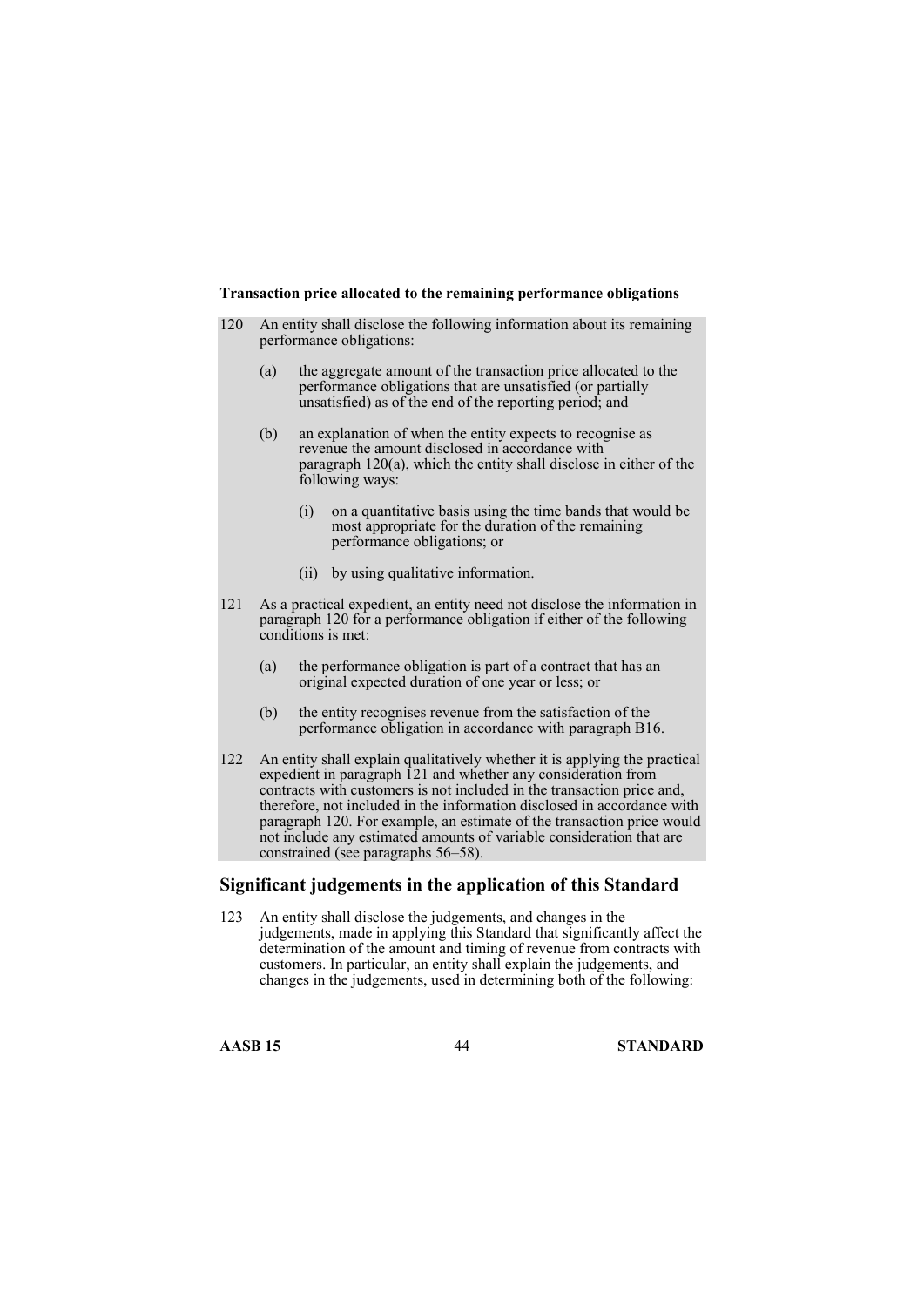- (a) the timing of satisfaction of performance obligations (see paragraphs 124–125); and
- (b) the transaction price and the amounts allocated to performance obligations (see paragraph 126).

#### **Determining the timing of satisfaction of performance obligations**

- 124 For performance obligations that an entity satisfies over time, an entity shall disclose both of the following:
	- (a) the methods used to recognise revenue (for example, a description of the output methods or input methods used and how those methods are applied); and
	- (b) an explanation of why the methods used provide a faithful depiction of the transfer of goods or services.
- 125 For performance obligations satisfied at a point in time, an entity shall disclose the significant judgements made in evaluating when a customer obtains control of promised goods or services.

#### **Determining the transaction price and the amounts allocated to performance obligations**

- 126 An entity shall disclose information about the methods, inputs and assumptions used for all of the following:
	- (a) determining the transaction price, which includes, but is not limited to, estimating variable consideration, adjusting the consideration for the effects of the time value of money and measuring non-cash consideration;
	- (b) assessing whether an estimate of variable consideration is constrained;
	- (c) allocating the transaction price, including estimating stand-alone selling prices of promised goods or services and allocating discounts and variable consideration to a specific part of the contract (if applicable); and
	- (d) measuring obligations for returns, refunds and other similar obligations.

**AASB 15** 45 **STANDARD**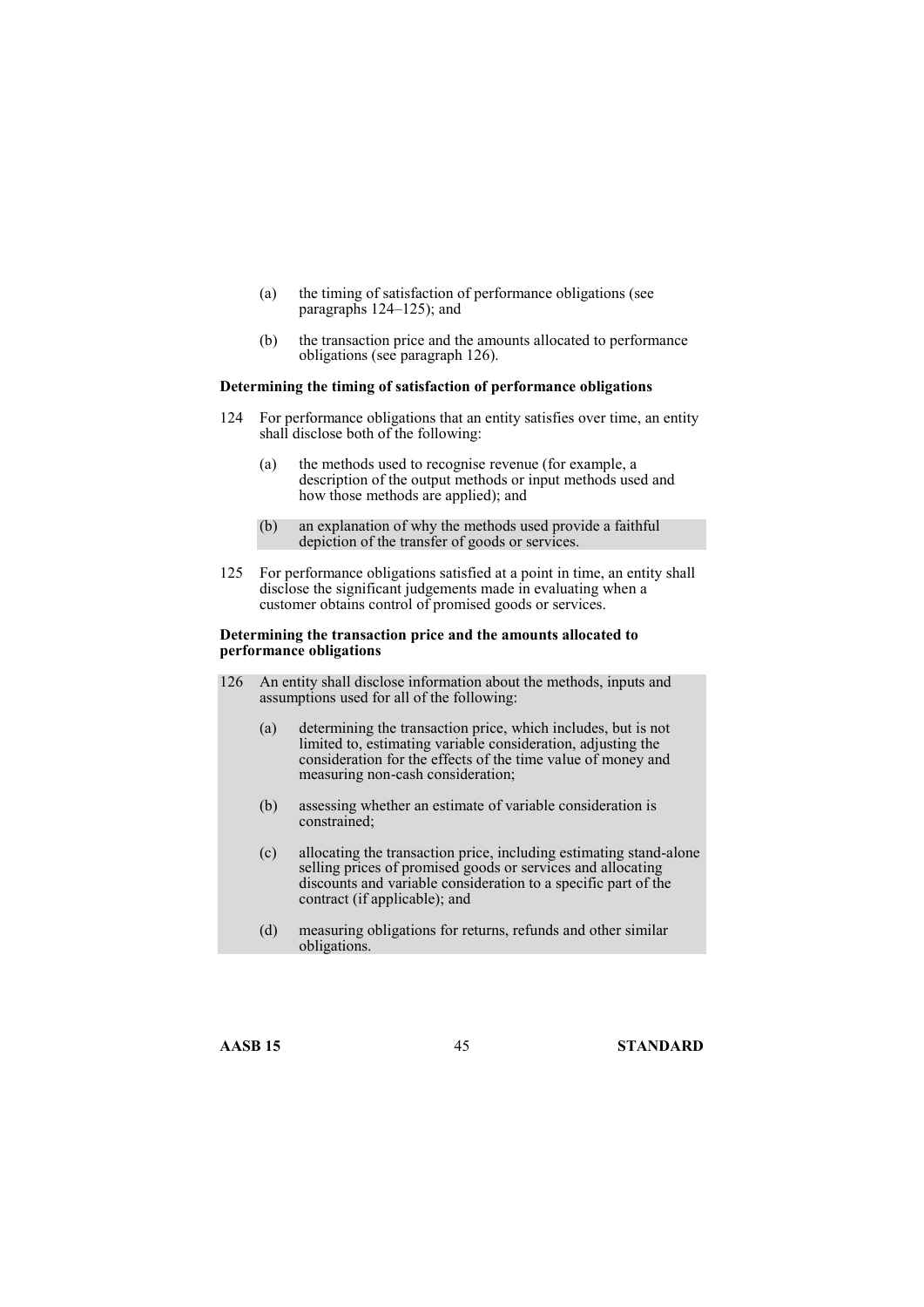#### **Assets recognised from the costs to obtain or fulfil a contract with a customer**

- 127 An entity shall describe both of the following:
	- (a) the judgements made in determining the amount of the costs incurred to obtain or fulfil a contract with a customer (in accordance with paragraph 91 or 95); and
	- (b) the method it uses to determine the amortisation for each reporting period.
- 128 An entity shall disclose all of the following:
	- (a) the closing balances of assets recognised from the costs incurred to obtain or fulfil a contract with a customer (in accordance with paragraph 91 or 95), by main category of asset (for example, costs to obtain contracts with customers, pre-contract costs and setup costs); and
	- (b) the amount of amortisation and any impairment losses recognised in the reporting period.

## **Practical expedients**

129 If an entity elects to use the practical expedient in either paragraph 63 (about the existence of a significant financing component) or paragraph 94 (about the incremental costs of obtaining a contract), the entity shall disclose that fact.

**AASB 15** 46 **STANDARD**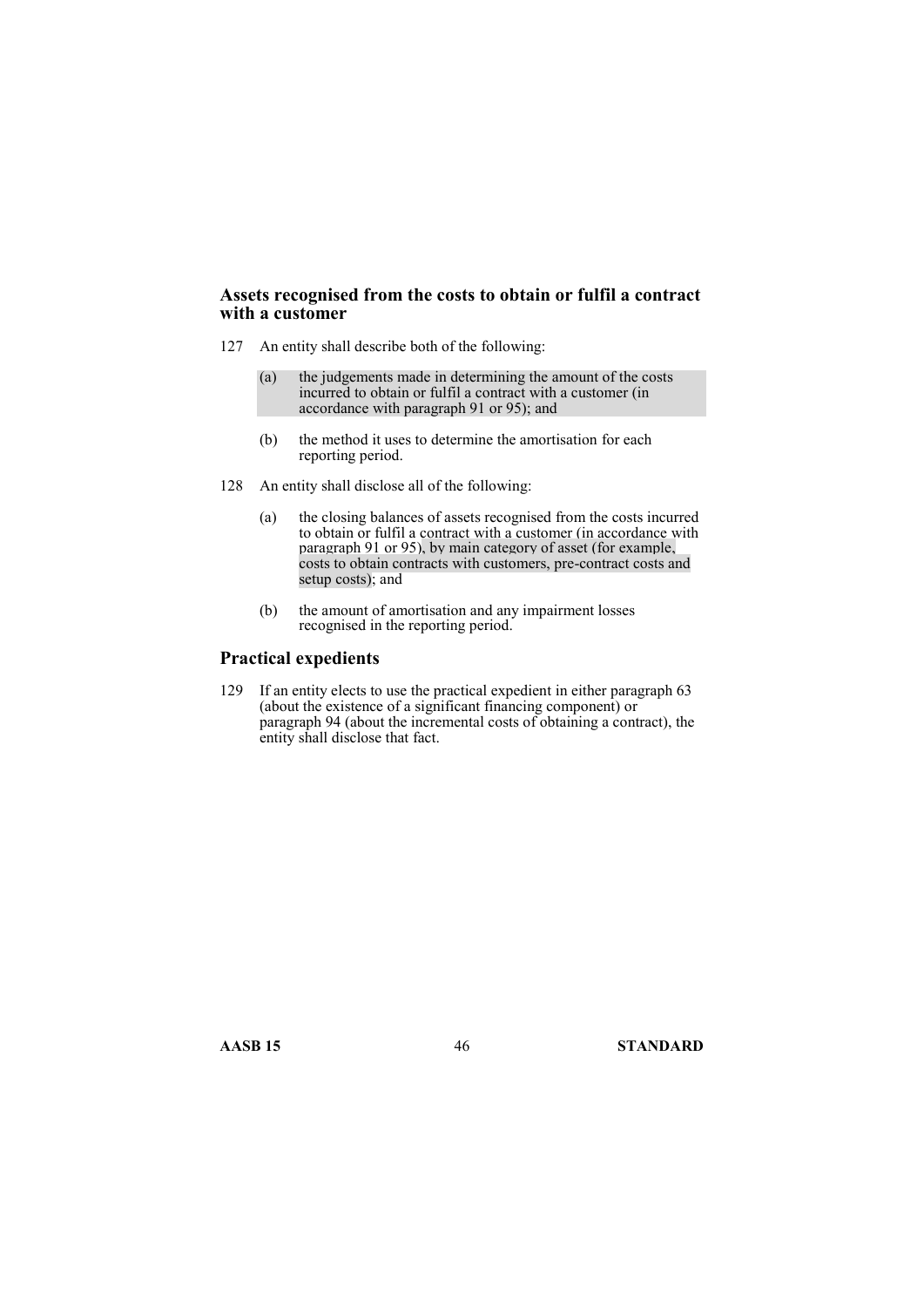# **APPENDIX A DEFINED TERMS**

*This appendix is an integral part of AASB 15.* 

| contract           | An agreement between two or more parties that<br>creates enforceable rights and obligations.                                                                                                                                                                       |
|--------------------|--------------------------------------------------------------------------------------------------------------------------------------------------------------------------------------------------------------------------------------------------------------------|
| contract asset     | An entity's right to consideration in exchange for<br>goods or services that the entity has transferred to<br>a customer when that right is conditioned on<br>something other than the passage of time (for<br>example, the entity's future performance).          |
| contract liability | An entity's obligation to transfer goods or<br>services to a customer for which the entity has<br>received consideration (or the amount is due)<br>from the customer.                                                                                              |
| customer           | A party that has contracted with an entity to<br>obtain goods or services that are an output of the<br>entity's ordinary activities in exchange for<br>consideration.                                                                                              |
| income             | Increases in economic benefits during the<br>accounting period in the form of inflows or<br>enhancements of assets or decreases of liabilities<br>that result in an increase in equity, other than<br>those relating to contributions from equity<br>participants. |

**AASB 15** 47 **APPENDIX A**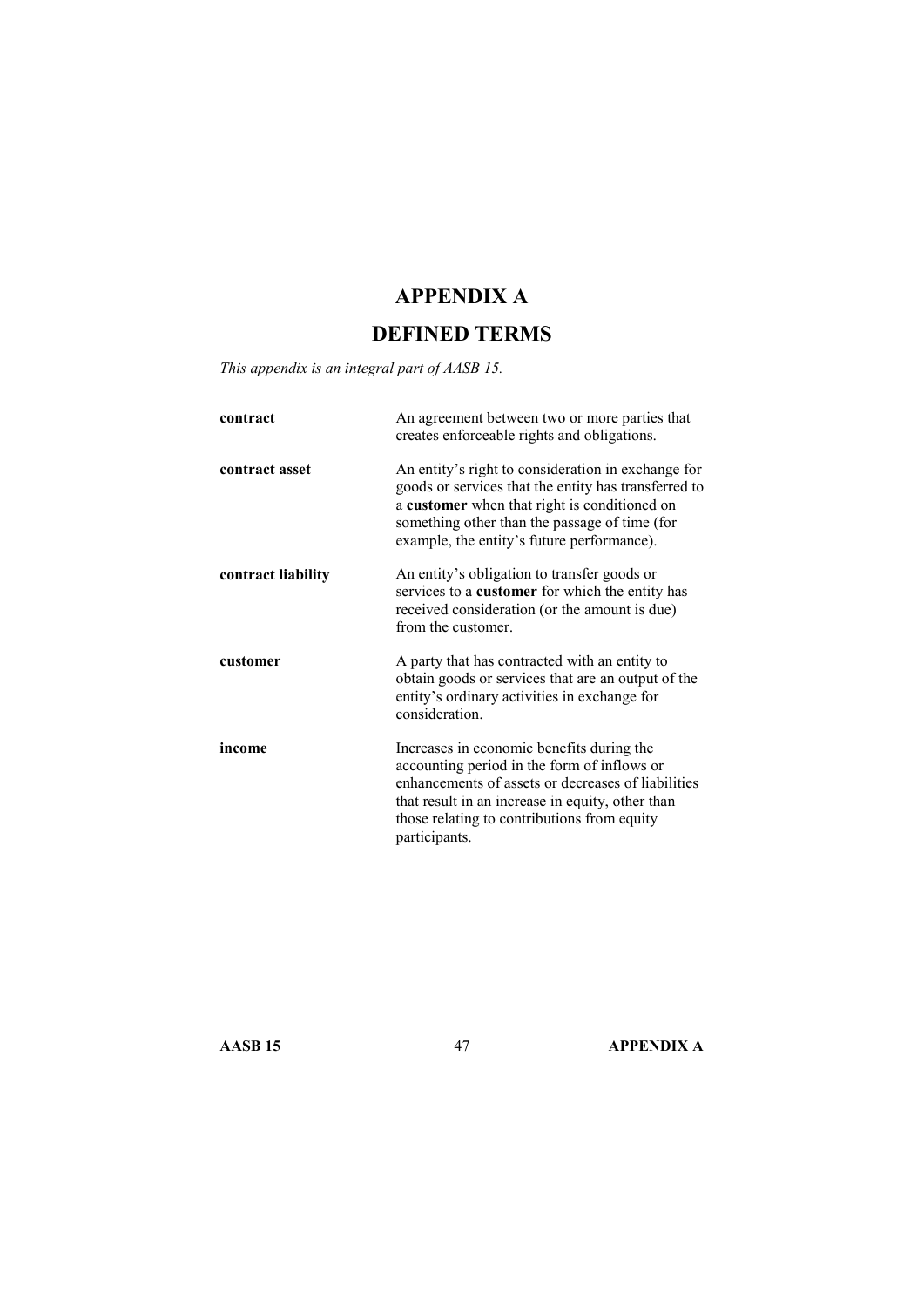| performance obligation                                   | A promise in a contract with a customer to<br>transfer to the customer either:                                                                                                                                   |                                                                                                                                             |  |
|----------------------------------------------------------|------------------------------------------------------------------------------------------------------------------------------------------------------------------------------------------------------------------|---------------------------------------------------------------------------------------------------------------------------------------------|--|
|                                                          | (a)                                                                                                                                                                                                              | a good or service (or a bundle of goods<br>or services) that is distinct; or                                                                |  |
|                                                          | (b)                                                                                                                                                                                                              | a series of distinct goods or services that<br>are substantially the same and that have<br>the same pattern of transfer to the<br>customer. |  |
| revenue                                                  | <b>Income</b> arising in the course of an entity's<br>ordinary activities.                                                                                                                                       |                                                                                                                                             |  |
| stand-alone selling<br>price<br>(of a good or service)   | The price at which an entity would sell a<br>promised good or service separately to a<br>customer.                                                                                                               |                                                                                                                                             |  |
| transaction price<br>(for a contract with a<br>customer) | The amount of consideration to which an entity<br>expects to be entitled in exchange for transferring<br>promised goods or services to a customer,<br>excluding amounts collected on behalf of third<br>parties. |                                                                                                                                             |  |

**AASB 15** 48 **APPENDIX A**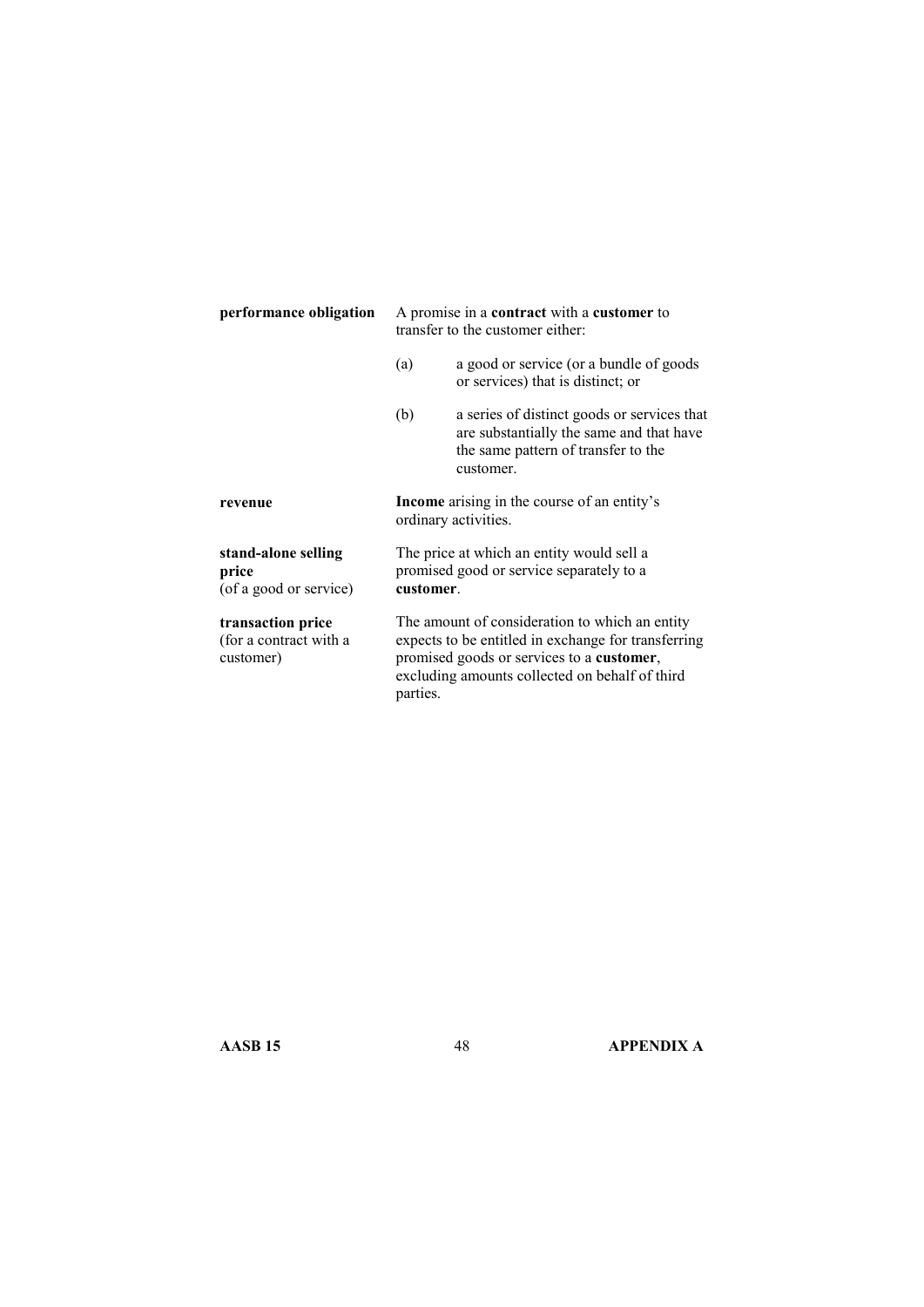# **APPENDIX B**

# **APPLICATION GUIDANCE**

*This appendix is an integral part of AASB 15. It describes the application of paragraphs 1–129 and has the same authority as the other parts of AASB 15.* 

- B1 This application guidance is organised into the following categories:
	- (a) performance obligations satisfied over time (paragraphs B2–B13);
	- (b) methods for measuring progress towards complete satisfaction of a performance obligation (paragraphs B14–B19);
	- (c) sale with a right of return (paragraphs B20–B27);
	- (d) warranties (paragraphs B28–B33);
	- (e) principal versus agent considerations (paragraphs B34–B38);
	- (f) customer options for additional goods or services (paragraphs B39–B43);
	- (g) customers' unexercised rights (paragraphs B44–B47);
	- (h) non-refundable upfront fees (and some related costs) (paragraphs B48–B51);
	- (i) licensing (paragraphs B52–B63);
	- (j) repurchase agreements (paragraphs B64–B76);
	- (k) consignment arrangements (paragraphs B77–B78);
	- (l) bill-and-hold arrangements (paragraphs B79–B82);
	- (m) customer acceptance (paragraphs B83–B86); and
	- (n) disclosure of disaggregated revenue (paragraphs B87–B89).

**AASB 15** 49 **APPENDIX B**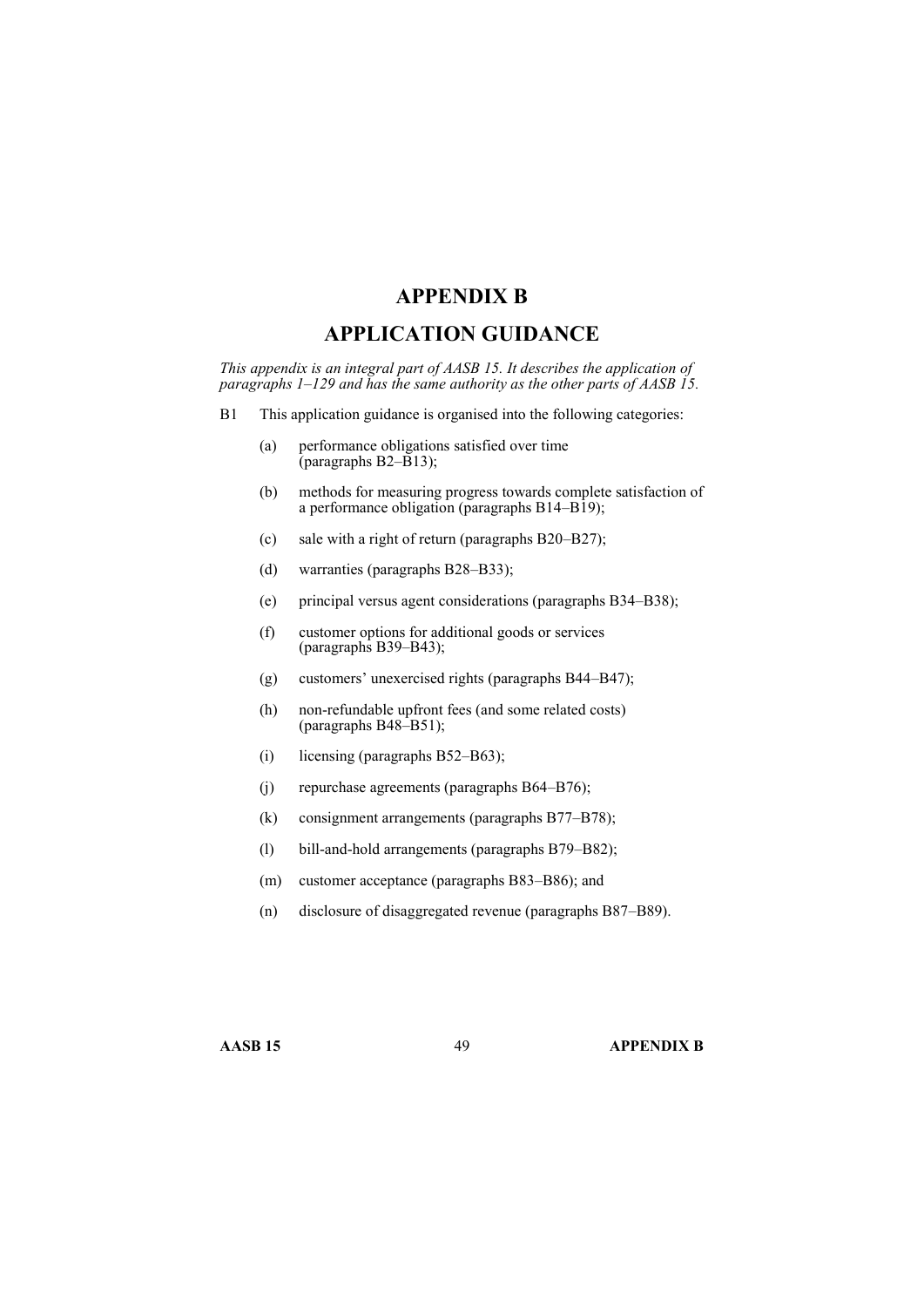# **Performance obligations satisfied over time**

- B2 In accordance with paragraph 35, a performance obligation is satisfied over time if one of the following criteria is met:
	- (a) the customer simultaneously receives and consumes the benefits provided by the entity's performance as the entity performs (see paragraphs B3–B4);
	- (b) the entity's performance creates or enhances an asset (for example, work in progress) that the customer controls as the asset is created or enhanced (see paragraph B5); or
	- (c) the entity's performance does not create an asset with an alternative use to the entity (see paragraphs B6–B8) and the entity has an enforceable right to payment for performance completed to date (see paragraphs B9–B13).

#### **Simultaneous receipt and consumption of the benefits of the entity's performance (paragraph 35(a))**

- B3 For some types of performance obligations, the assessment of whether a customer receives the benefits of an entity's performance as the entity performs and simultaneously consumes those benefits as they are received will be straightforward. Examples include routine or recurring services (such as a cleaning service) in which the receipt and simultaneous consumption by the customer of the benefits of the entity's performance can be readily identified.
- B4 For other types of performance obligations, an entity may not be able to readily identify whether a customer simultaneously receives and consumes the benefits from the entity's performance as the entity performs. In those circumstances, a performance obligation is satisfied over time if an entity determines that another entity would not need to substantially re-perform the work that the entity has completed to date if that other entity were to fulfil the remaining performance obligation to the customer. In determining whether another entity would not need to substantially re-perform the work the entity has completed to date, an entity shall make both of the following assumptions:
	- (a) disregard potential contractual restrictions or practical limitations that otherwise would prevent the entity from transferring the remaining performance obligation to another entity; and

**AASB 15** 50 **APPENDIX B**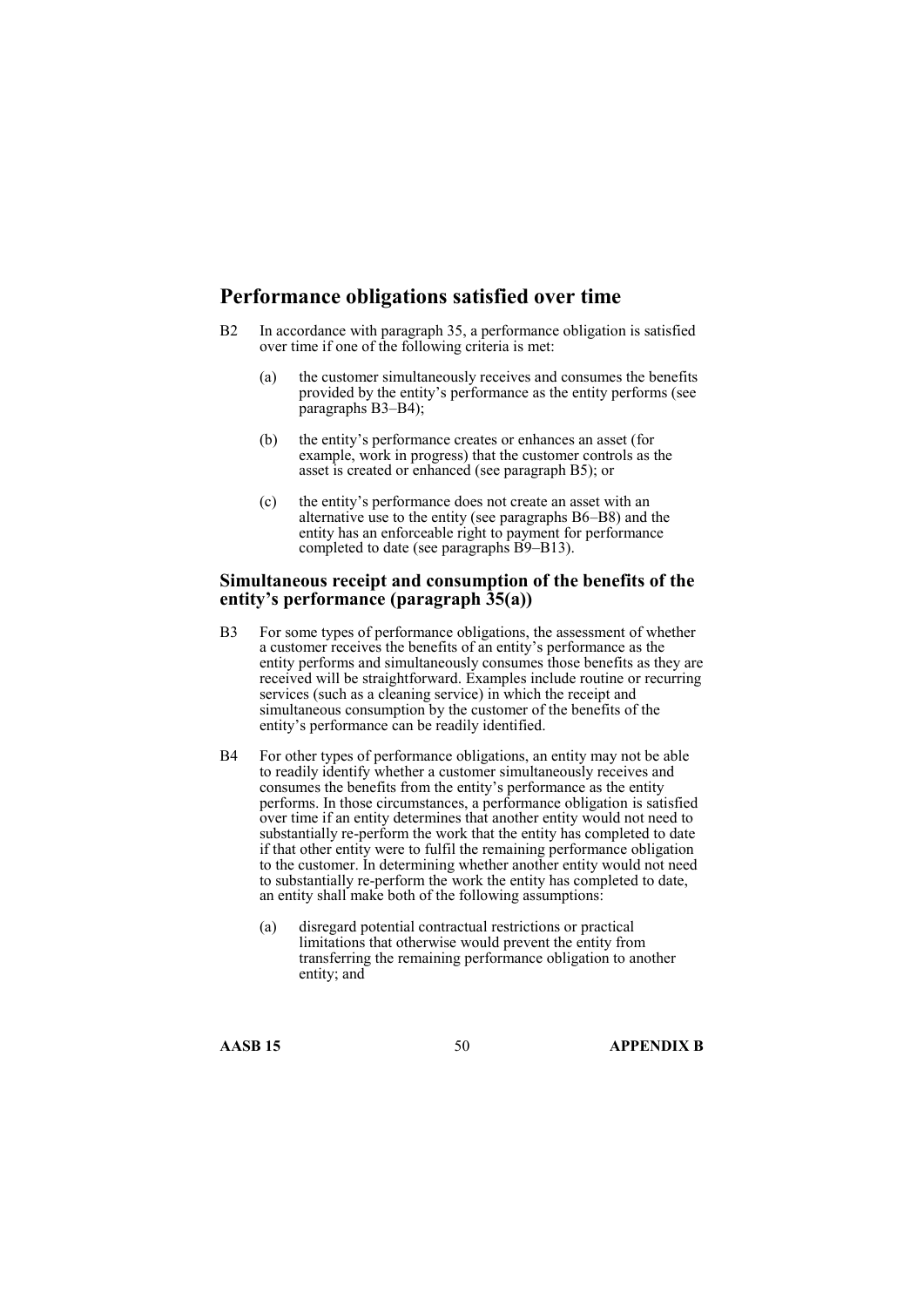(b) presume that another entity fulfilling the remainder of the performance obligation would not have the benefit of any asset that is presently controlled by the entity and that would remain controlled by the entity if the performance obligation were to transfer to another entity.

## **Customer controls the asset as it is created or enhanced (paragraph 35(b))**

B5 In determining whether a customer controls an asset as it is created or enhanced in accordance with paragraph 35(b), an entity shall apply the requirements for control in paragraphs 31–34 and 38. The asset that is being created or enhanced (for example, a work-in-progress asset) could be either tangible or intangible.

## **Entity's performance does not create an asset with an alternative use (paragraph 35(c))**

- B6 In assessing whether an asset has an alternative use to an entity in accordance with paragraph 36, an entity shall consider the effects of contractual restrictions and practical limitations on the entity's ability to readily direct that asset for another use, such as selling it to a different customer. The possibility of the contract with the customer being terminated is not a relevant consideration in assessing whether the entity would be able to readily direct the asset for another use.
- B7 A contractual restriction on an entity's ability to direct an asset for another use must be substantive for the asset not to have an alternative use to the entity. A contractual restriction is substantive if a customer could enforce its rights to the promised asset if the entity sought to direct the asset for another use. In contrast, a contractual restriction is not substantive if, for example, an asset is largely interchangeable with other assets that the entity could transfer to another customer without breaching the contract and without incurring significant costs that otherwise would not have been incurred in relation to that contract.
- B8 A practical limitation on an entity's ability to direct an asset for another use exists if an entity would incur significant economic losses to direct the asset for another use. A significant economic loss could arise because the entity either would incur significant costs to rework the asset or would only be able to sell the asset at a significant loss. For example, an entity may be practically limited from redirecting assets that either have design specifications that are unique to a customer or are located in remote areas.

**AASB 15** 51 **APPENDIX B**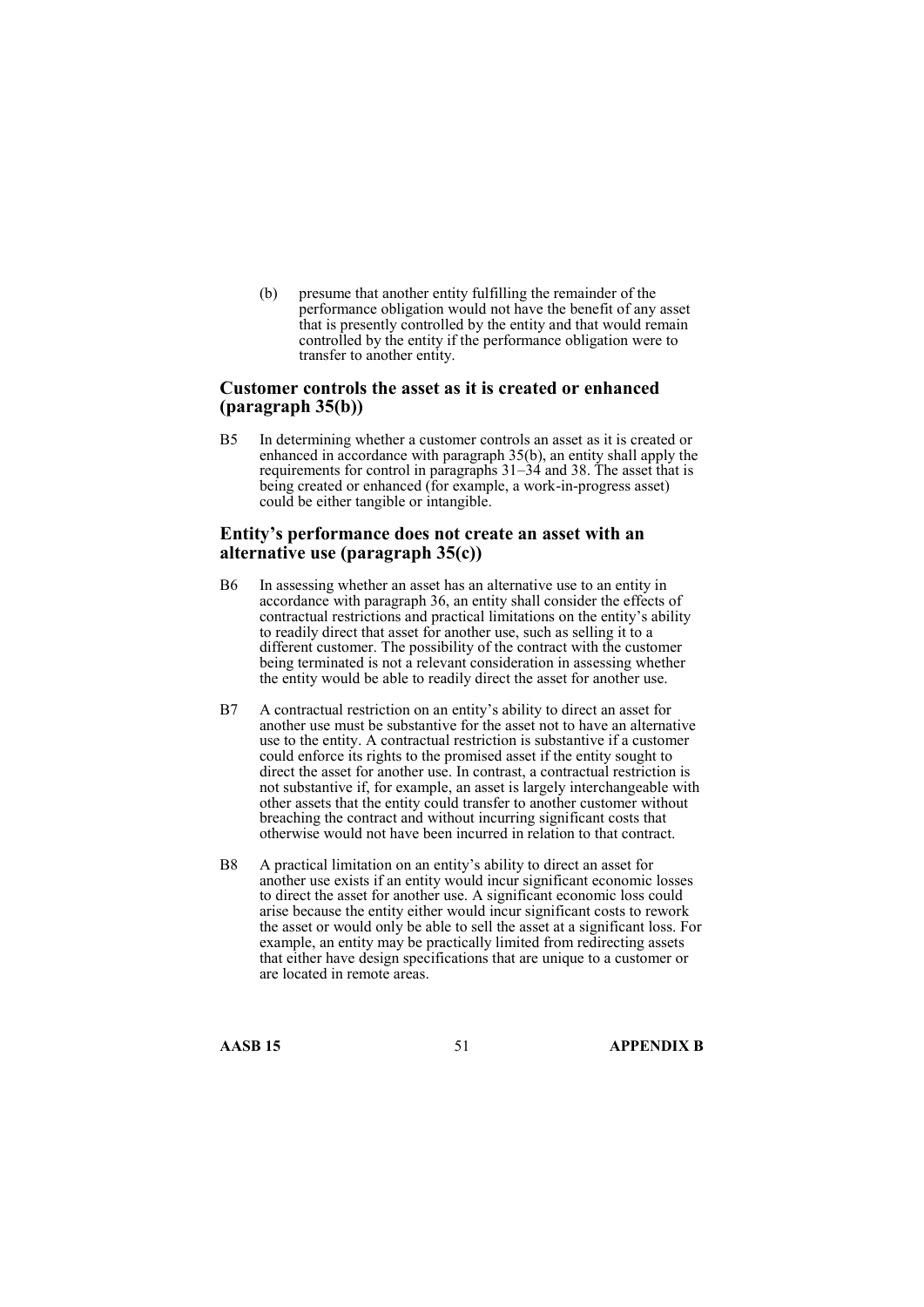#### **Right to payment for performance completed to date (paragraph 35(c))**

- B9 In accordance with paragraph 37, an entity has a right to payment for performance completed to date if the entity would be entitled to an amount that at least compensates the entity for its performance completed to date in the event that the customer or another party terminates the contract for reasons other than the entity's failure to perform as promised. An amount that would compensate an entity for performance completed to date would be an amount that approximates the selling price of the goods or services transferred to date (for example, recovery of the costs incurred by an entity in satisfying the performance obligation plus a reasonable profit margin) rather than compensation for only the entity's potential loss of profit if the contract were to be terminated. Compensation for a reasonable profit margin need not equal the profit margin expected if the contract was fulfilled as promised, but an entity should be entitled to compensation for either of the following amounts:
	- (a) a proportion of the expected profit margin in the contract that reasonably reflects the extent of the entity's performance under the contract before termination by the customer (or another party); or
	- (b) a reasonable return on the entity's cost of capital for similar contracts (or the entity's typical operating margin for similar contracts) if the contract-specific margin is higher than the return the entity usually generates from similar contracts.
- B10 An entity's right to payment for performance completed to date need not be a present unconditional right to payment. In many cases, an entity will have an unconditional right to payment only at an agreedupon milestone or upon complete satisfaction of the performance obligation. In assessing whether it has a right to payment for performance completed to date, an entity shall consider whether it would have an enforceable right to demand or retain payment for performance completed to date if the contract were to be terminated before completion for reasons other than the entity's failure to perform as promised.
- B11 In some contracts, a customer may have a right to terminate the contract only at specified times during the life of the contract or the customer might not have any right to terminate the contract. If a customer acts to terminate a contract without having the right to terminate the contract at that time (including when a customer fails to perform its obligations as promised), the contract (or other laws) might

**AASB 15** 52 **APPENDIX B**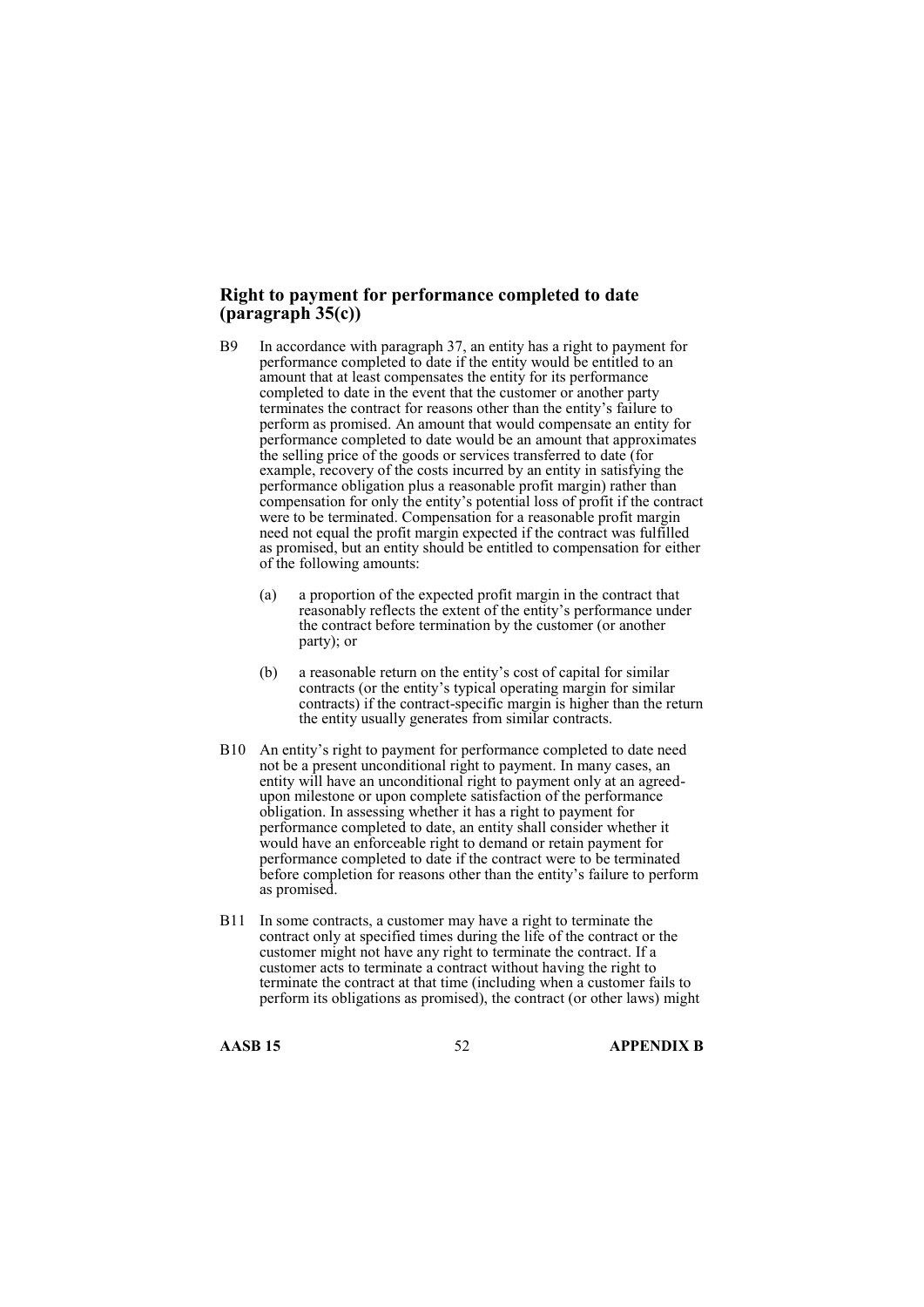entitle the entity to continue to transfer to the customer the goods or services promised in the contract and require the customer to pay the consideration promised in exchange for those goods or services. In those circumstances, an entity has a right to payment for performance completed to date because the entity has a right to continue to perform its obligations in accordance with the contract and to require the customer to perform its obligations (which include paying the promised consideration).

- B12 In assessing the existence and enforceability of a right to payment for performance completed to date, an entity shall consider the contractual terms as well as any legislation or legal precedent that could supplement or override those contractual terms. This would include an assessment of whether:
	- (a) legislation, administrative practice or legal precedent confers upon the entity a right to payment for performance to date even though that right is not specified in the contract with the customer;
	- (b) relevant legal precedent indicates that similar rights to payment for performance completed to date in similar contracts have no binding legal effect; or
	- (c) an entity's customary business practices of choosing not to enforce a right to payment has resulted in the right being rendered unenforceable in that legal environment. However, notwithstanding that an entity may choose to waive its right to payment in similar contracts, an entity would continue to have a right to payment to date if, in the contract with the customer, its right to payment for performance to date remains enforceable.
- B13 The payment schedule specified in a contract does not necessarily indicate whether an entity has an enforceable right to payment for performance completed to date. Although the payment schedule in a contract specifies the timing and amount of consideration that is payable by a customer, the payment schedule might not necessarily provide evidence of the entity's right to payment for performance completed to date. This is because, for example, the contract could specify that the consideration received from the customer is refundable for reasons other than the entity failing to perform as promised in the contract.

**AASB 15** 53 **APPENDIX B**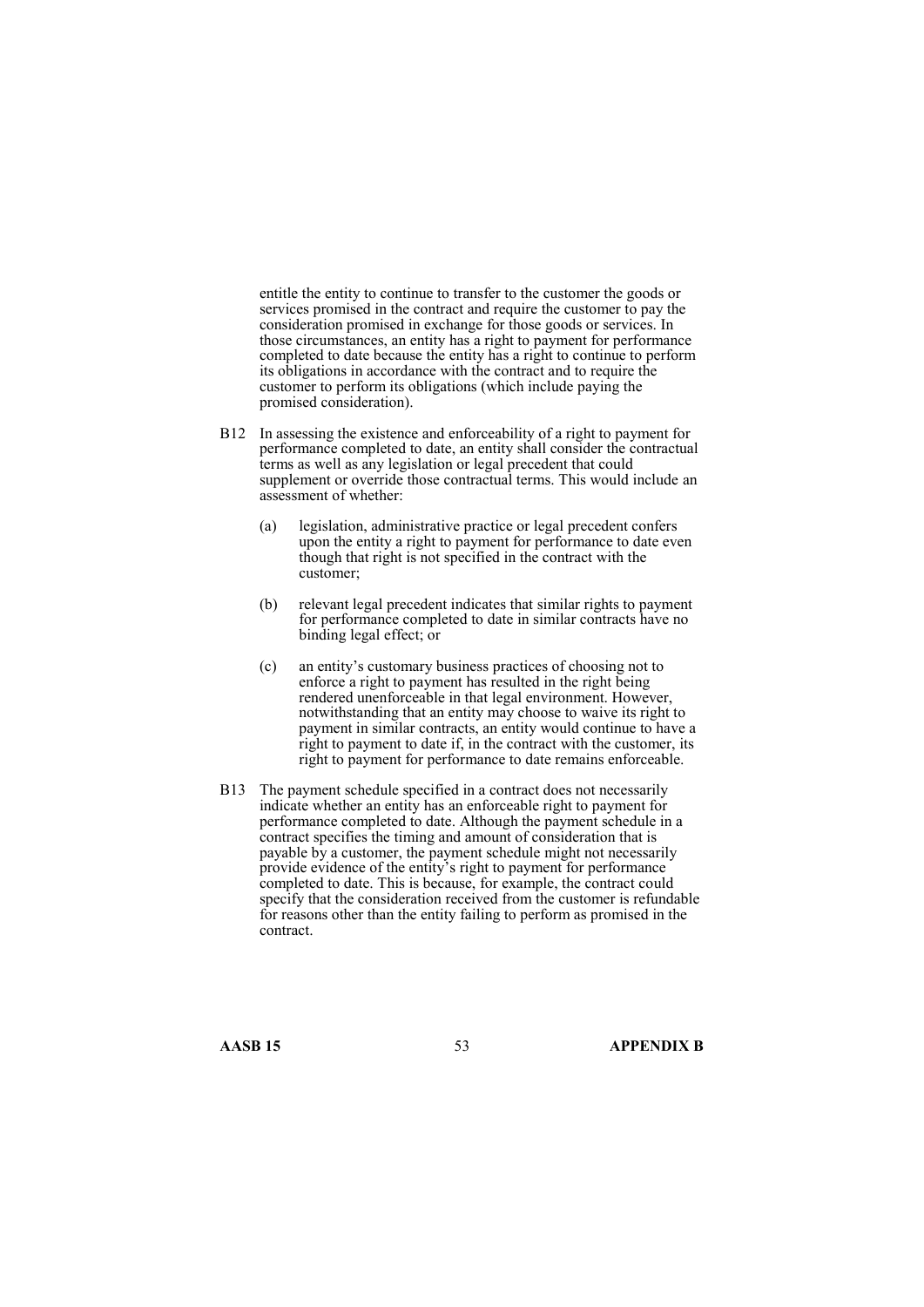## **Methods for measuring progress towards complete satisfaction of a performance obligation**

- B14 Methods that can be used to measure an entity's progress towards complete satisfaction of a performance obligation satisfied over time in accordance with paragraphs 35–37 include the following:
	- (a) output methods (see paragraphs B15–B17); and
	- (b) input methods (see paragraphs B18–B19).

#### **Output methods**

- B15 Output methods recognise revenue on the basis of direct measurements of the value to the customer of the goods or services transferred to date relative to the remaining goods or services promised under the contract. Output methods include methods such as surveys of performance completed to date, appraisals of results achieved, milestones reached, time elapsed and units produced or units delivered. When an entity evaluates whether to apply an output method to measure its progress, the entity shall consider whether the output selected would faithfully depict the entity's performance towards complete satisfaction of the performance obligation. An output method would not provide a faithful depiction of the entity's performance if the output selected would fail to measure some of the goods or services for which control has transferred to the customer. For example, output methods based on units produced or units delivered would not faithfully depict an entity's performance in satisfying a performance obligation if, at the end of the reporting period, the entity's performance has produced work in progress or finished goods controlled by the customer that are not included in the measurement of the output.
- B16 As a practical expedient, if an entity has a right to consideration from a customer in an amount that corresponds directly with the value to the customer of the entity's performance completed to date (for example, a service contract in which an entity bills a fixed amount for each hour of service provided), the entity may recognise revenue in the amount to which the entity has a right to invoice.
- B17 The disadvantages of output methods are that the outputs used to measure progress may not be directly observable and the information required to apply them may not be available to an entity without undue cost. Therefore, an input method may be necessary.

**AASB 15** 54 **APPENDIX B**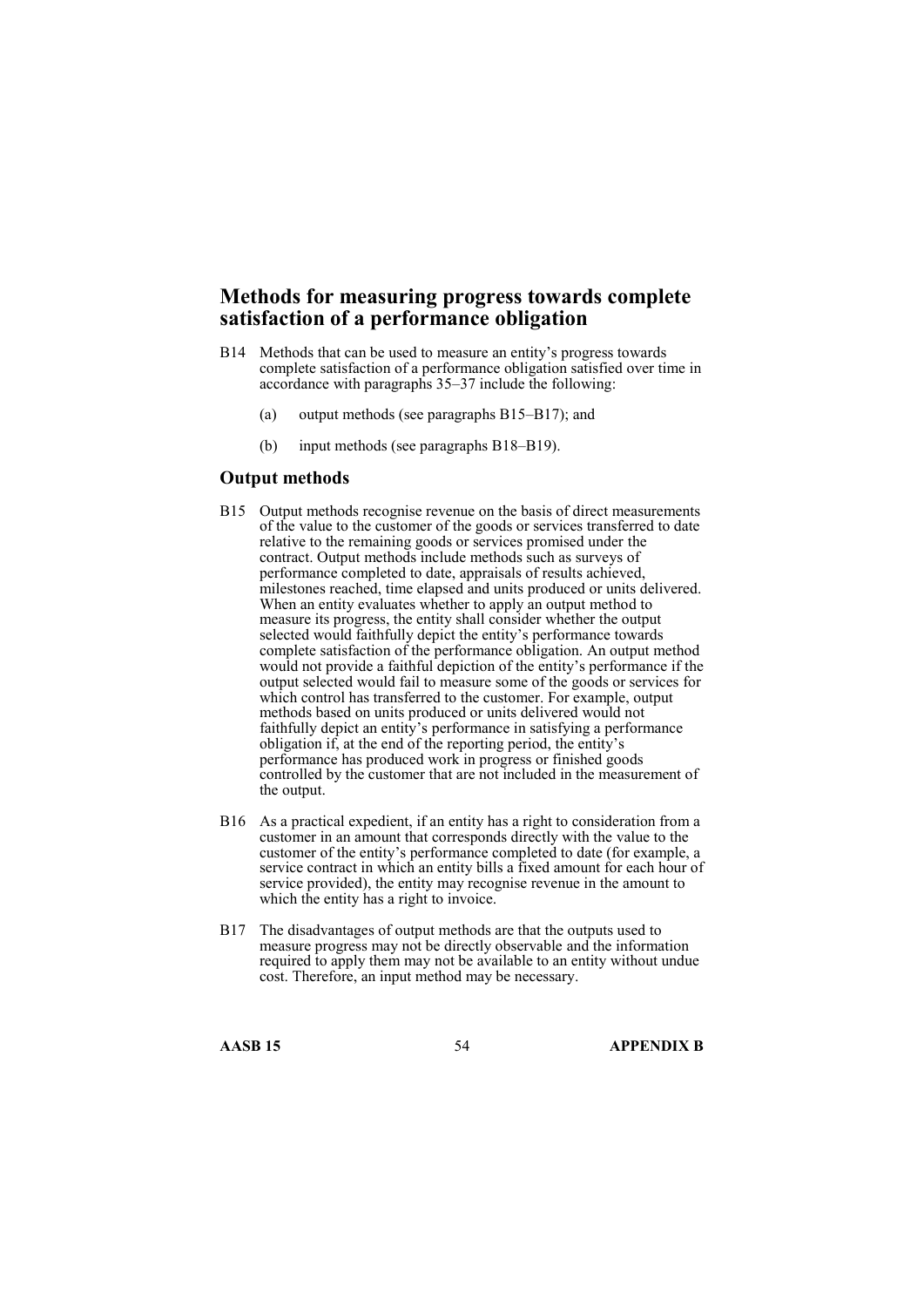#### **Input methods**

- B18 Input methods recognise revenue on the basis of the entity's efforts or inputs to the satisfaction of a performance obligation (for example, resources consumed, labour hours expended, costs incurred, time elapsed or machine hours used) relative to the total expected inputs to the satisfaction of that performance obligation. If the entity's efforts or inputs are expended evenly throughout the performance period, it may be appropriate for the entity to recognise revenue on a straight-line basis.
- B19 A shortcoming of input methods is that there may not be a direct relationship between an entity's inputs and the transfer of control of goods or services to a customer. Therefore, an entity shall exclude from an input method the effects of any inputs that, in accordance with the objective of measuring progress in paragraph 39, do not depict the entity's performance in transferring control of goods or services to the customer. For instance, when using a cost-based input method, an adjustment to the measure of progress may be required in the following circumstances:
	- (a) When a cost incurred does not contribute to an entity's progress in satisfying the performance obligation. For example, an entity would not recognise revenue on the basis of costs incurred that are attributable to significant inefficiencies in the entity's performance that were not reflected in the price of the contract (for example, the costs of unexpected amounts of wasted materials, labour or other resources that were incurred to satisfy the performance obligation).
	- (b) When a cost incurred is not proportionate to the entity's progress in satisfying the performance obligation. In those circumstances, the best depiction of the entity's performance may be to adjust the input method to recognise revenue only to the extent of that cost incurred. For example, a faithful depiction of an entity's performance might be to recognise revenue at an amount equal to the cost of a good used to satisfy a performance obligation if the entity expects at contract inception that all of the following conditions would be met:
		- (i) the good is not distinct;
		- (ii) the customer is expected to obtain control of the good significantly before receiving services related to the good;

**AASB 15** 55 **APPENDIX B**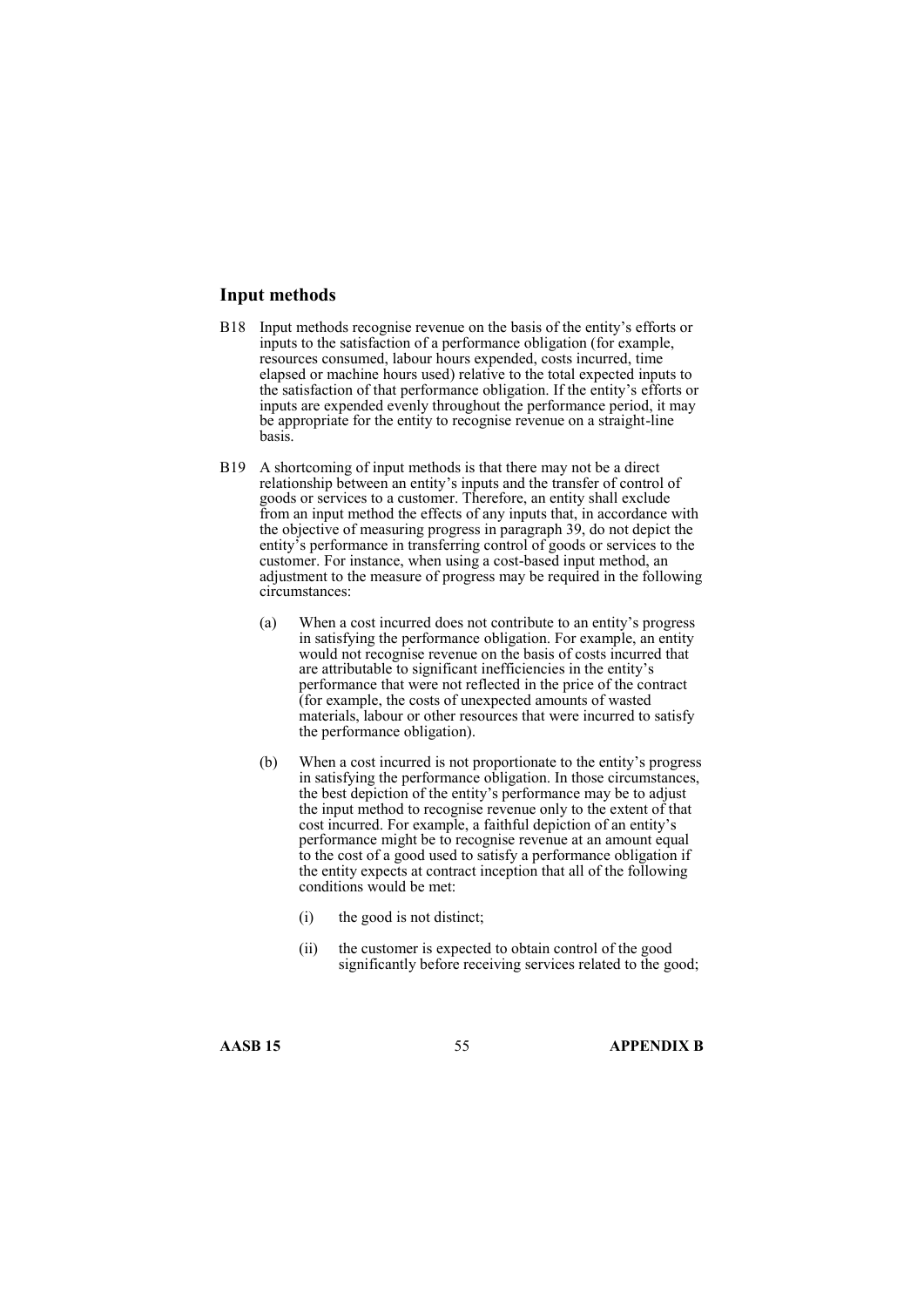- (iii) the cost of the transferred good is significant relative to the total expected costs to completely satisfy the performance obligation; and
- (iv) the entity procures the good from a third party and is not significantly involved in designing and manufacturing the good (but the entity is acting as a principal in accordance with paragraphs B34–B38).

## **Sale with a right of return**

- B20 In some contracts, an entity transfers control of a product to a customer and also grants the customer the right to return the product for various reasons (such as dissatisfaction with the product) and receive any combination of the following:
	- (a) a full or partial refund of any consideration paid;
	- (b) a credit that can be applied against amounts owed, or that will be owed, to the entity; and
	- (c) another product in exchange.
- B21 To account for the transfer of products with a right of return (and for some services that are provided subject to a refund), an entity shall recognise all of the following:
	- (a) revenue for the transferred products in the amount of consideration to which the entity expects to be entitled (therefore, revenue would not be recognised for the products expected to be returned);
	- (b) a refund liability; and
	- (c) an asset (and corresponding adjustment to cost of sales) for its right to recover products from customers on settling the refund liability.
- B22 An entity's promise to stand ready to accept a returned product during the return period shall not be accounted for as a performance obligation in addition to the obligation to provide a refund.
- B23 An entity shall apply the requirements in paragraphs 47–72 (including the requirements for constraining estimates of variable consideration in paragraphs 56–58) to determine the amount of consideration to which the entity expects to be entitled (ie excluding the products expected to

**AASB 15** 56 **APPENDIX B**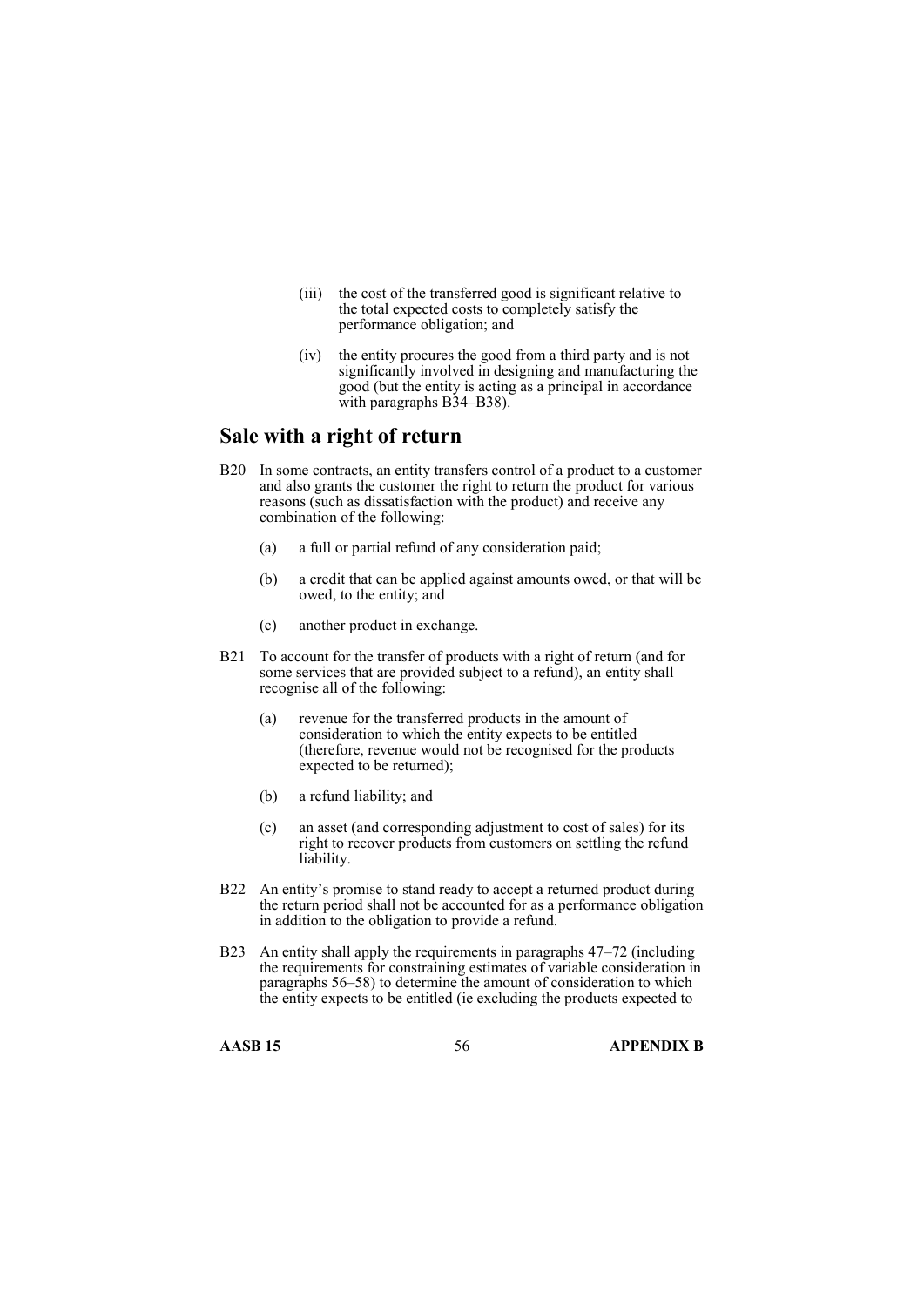be returned). For any amounts received (or receivable) for which an entity does not expect to be entitled, the entity shall not recognise revenue when it transfers products to customers but shall recognise those amounts received (or receivable) as a refund liability. Subsequently, at the end of each reporting period, the entity shall update its assessment of amounts for which it expects to be entitled in exchange for the transferred products and make a corresponding change to the transaction price and, therefore, in the amount of revenue recognised.

- B24 An entity shall update the measurement of the refund liability at the end of each reporting period for changes in expectations about the amount of refunds. An entity shall recognise corresponding adjustments as revenue (or reductions of revenue).
- B25 An asset recognised for an entity's right to recover products from a customer on settling a refund liability shall initially be measured by reference to the former carrying amount of the product (for example, inventory) less any expected costs to recover those products (including potential decreases in the value to the entity of returned products). At the end of each reporting period, an entity shall update the measurement of the asset arising from changes in expectations about products to be returned. An entity shall present the asset separately from the refund liability.
- B26 Exchanges by customers of one product for another of the same type, quality, condition and price (for example, one colour or size for another) are not considered returns for the purposes of applying this Standard.
- B27 Contracts in which a customer may return a defective product in exchange for a functioning product shall be evaluated in accordance with the guidance on warranties in paragraphs B28–B33.

## **Warranties**

B28 It is common for an entity to provide (in accordance with the contract, the law or the entity's customary business practices) a warranty in connection with the sale of a product (whether a good or service). The nature of a warranty can vary significantly across industries and contracts. Some warranties provide a customer with assurance that the related product will function as the parties intended because it complies with agreed-upon specifications. Other warranties provide the customer with a service in addition to the assurance that the product complies with agreed-upon specifications.

**AASB 15** 57 **APPENDIX B**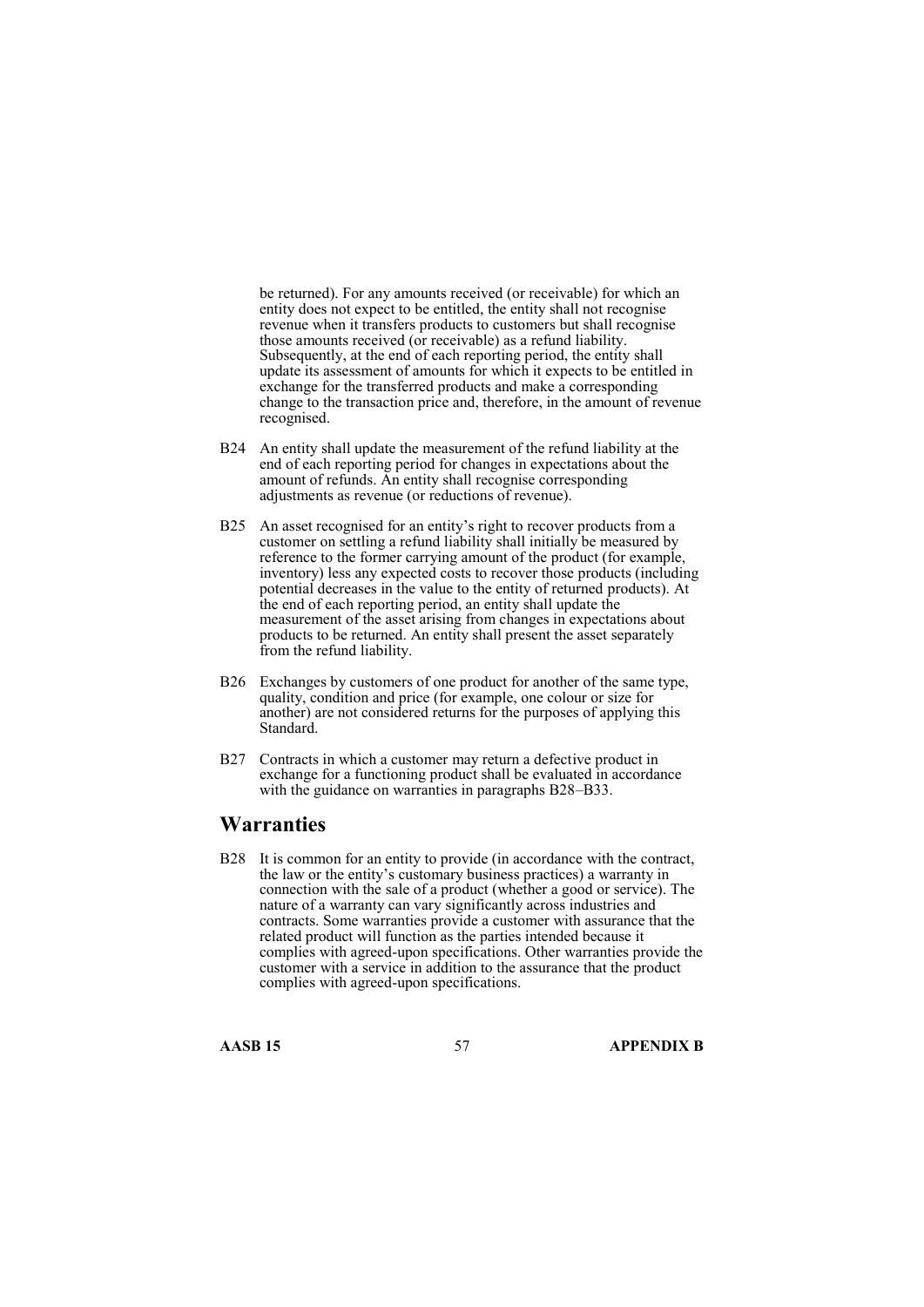- B29 If a customer has the option to purchase a warranty separately (for example, because the warranty is priced or negotiated separately), the warranty is a distinct service because the entity promises to provide the service to the customer in addition to the product that has the functionality described in the contract. In those circumstances, an entity shall account for the promised warranty as a performance obligation in accordance with paragraphs 22–30 and allocate a portion of the transaction price to that performance obligation in accordance with paragraphs  $7\overline{3}$ –86.
- B30 If a customer does not have the option to purchase a warranty separately, an entity shall account for the warranty in accordance with AASB 137 *Provisions, Contingent Liabilities and Contingent Assets* unless the promised warranty, or a part of the promised warranty, provides the customer with a service in addition to the assurance that the product complies with agreed-upon specifications.
- B31 In assessing whether a warranty provides a customer with a service in addition to the assurance that the product complies with agreed-upon specifications, an entity shall consider factors such as:
	- (a) Whether the warranty is required by law—if the entity is required by law to provide a warranty, the existence of that law indicates that the promised warranty is not a performance obligation because such requirements typically exist to protect customers from the risk of purchasing defective products.
	- (b) The length of the warranty coverage period—the longer the coverage period, the more likely it is that the promised warranty is a performance obligation because it is more likely to provide a service in addition to the assurance that the product complies with agreed-upon specifications.
	- (c) The nature of the tasks that the entity promises to perform—if it is necessary for an entity to perform specified tasks to provide the assurance that a product complies with agreed-upon specifications (for example, a return shipping service for a defective product), then those tasks likely do not give rise to a performance obligation.
- B32 If a warranty, or a part of a warranty, provides a customer with a service in addition to the assurance that the product complies with agreed-upon specifications, the promised service is a performance obligation. Therefore, an entity shall allocate the transaction price to the product and the service. If an entity promises both an assurancetype warranty and a service-type warranty but cannot reasonably

**AASB 15** 58 **APPENDIX B**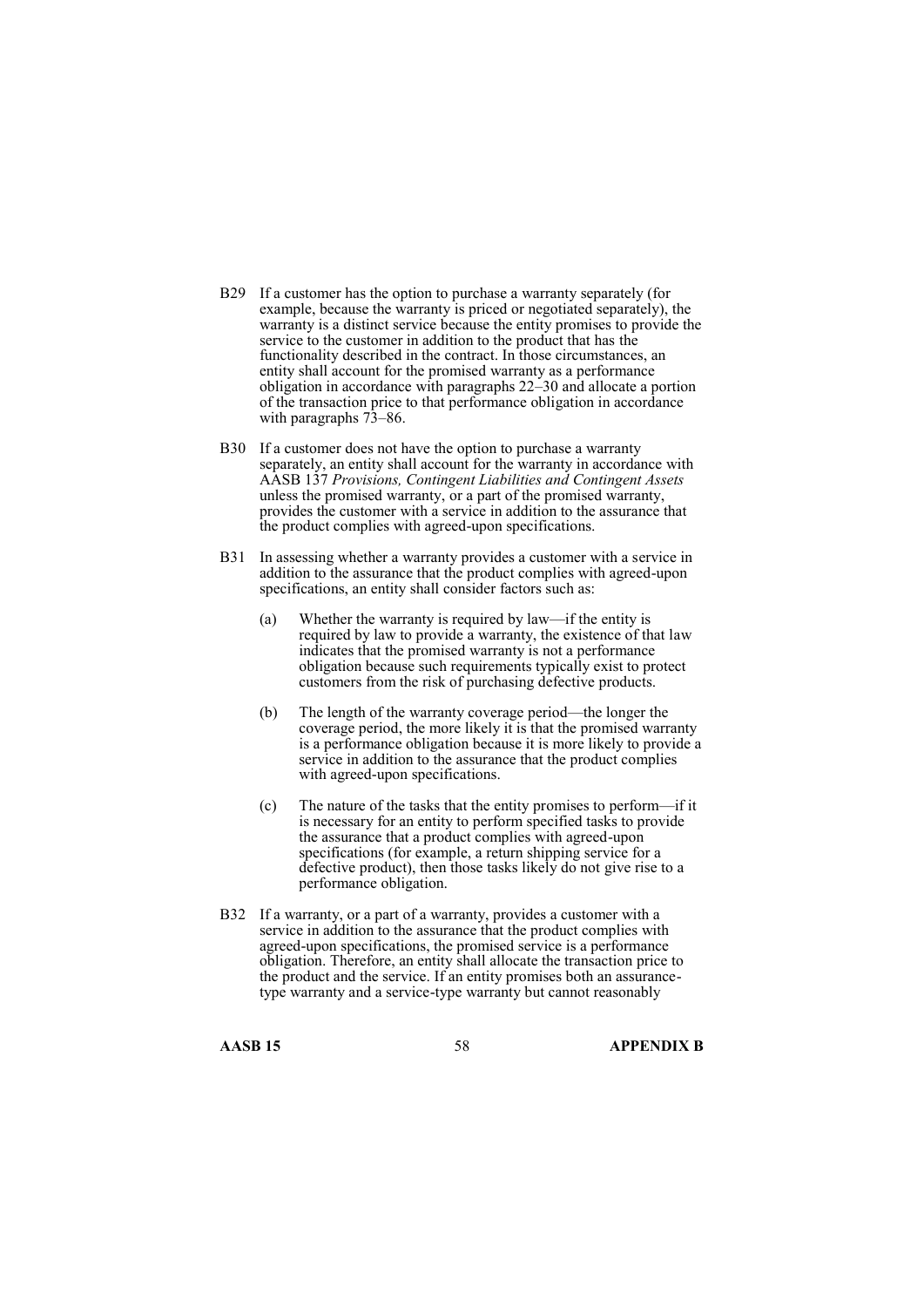account for them separately, the entity shall account for both of the warranties together as a single performance obligation.

B33 A law that requires an entity to pay compensation if its products cause harm or damage does not give rise to a performance obligation. For example, a manufacturer might sell products in a jurisdiction in which the law holds the manufacturer liable for any damages (for example, to personal property) that might be caused by a consumer using a product for its intended purpose. Similarly, an entity's promise to indemnify the customer for liabilities and damages arising from claims of patent, copyright, trademark or other infringement by the entity's products does not give rise to a performance obligation. The entity shall account for such obligations in accordance with AASB 137.

# **Principal versus agent considerations**

- B34 When another party is involved in providing goods or services to a customer, the entity shall determine whether the nature of its promise is a performance obligation to provide the specified goods or services itself (ie the entity is a principal) or to arrange for the other party to provide those goods or services (ie the entity is an agent).
- B35 An entity is a principal if the entity controls a promised good or service before the entity transfers the good or service to a customer. However, an entity is not necessarily acting as a principal if the entity obtains legal title of a product only momentarily before legal title is transferred to a customer. An entity that is a principal in a contract may satisfy a performance obligation by itself or it may engage another party (for example, a subcontractor) to satisfy some or all of a performance obligation on its behalf. When an entity that is a principal satisfies a performance obligation, the entity recognises revenue in the gross amount of consideration to which it expects to be entitled in exchange for those goods or services transferred.
- B36 An entity is an agent if the entity's performance obligation is to arrange for the provision of goods or services by another party. When an entity that is an agent satisfies a performance obligation, the entity recognises revenue in the amount of any fee or commission to which it expects to be entitled in exchange for arranging for the other party to provide its goods or services. An entity's fee or commission might be the net amount of consideration that the entity retains after paying the other party the consideration received in exchange for the goods or services to be provided by that party.

**AASB 15** 59 **APPENDIX B**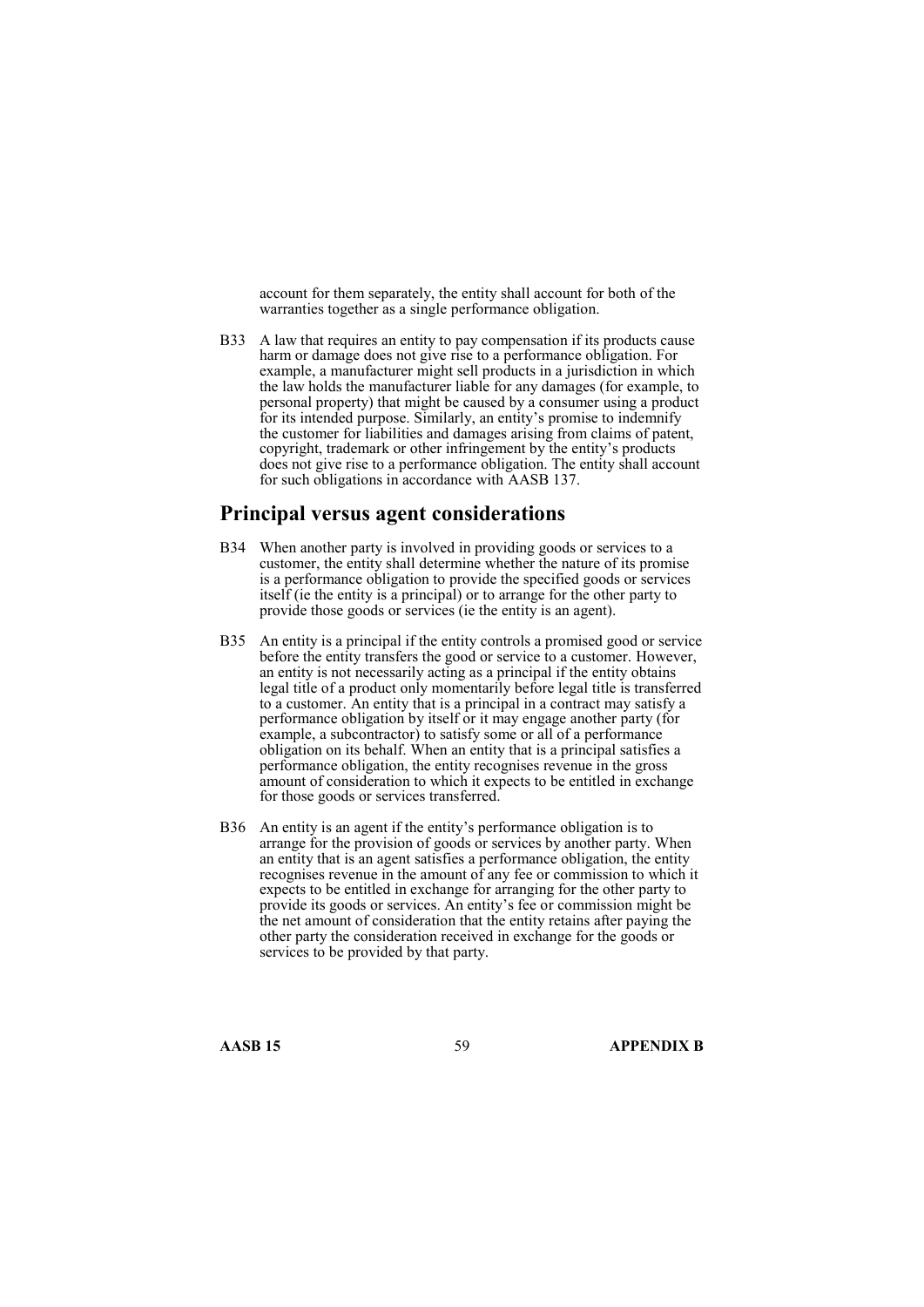- B37 Indicators that an entity is an agent (and therefore does not control the good or service before it is provided to a customer) include the following:
	- (a) another party is primarily responsible for fulfilling the contract;
	- (b) the entity does not have inventory risk before or after the goods have been ordered by a customer, during shipping or on return;
	- (c) the entity does not have discretion in establishing prices for the other party's goods or services and, therefore, the benefit that the entity can receive from those goods or services is limited;
	- (d) the entity's consideration is in the form of a commission; and
	- (e) the entity is not exposed to credit risk for the amount receivable from a customer in exchange for the other party's goods or services.
- B38 If another entity assumes the entity's performance obligations and contractual rights in the contract so that the entity is no longer obliged to satisfy the performance obligation to transfer the promised good or service to the customer (ie the entity is no longer acting as the principal), the entity shall not recognise revenue for that performance obligation. Instead, the entity shall evaluate whether to recognise revenue for satisfying a performance obligation to obtain a contract for the other party (ie whether the entity is acting as an agent).

## **Customer options for additional goods and services**

- B39 Customer options to acquire additional goods or services for free or at a discount come in many forms, including sales incentives, customer award credits (or points), contract renewal options or other discounts on future goods or services.
- B40 If, in a contract, an entity grants a customer the option to acquire additional goods or services, that option gives rise to a performance obligation in the contract only if the option provides a material right to the customer that it would not receive without entering into that contract (for example, a discount that is incremental to the range of discounts typically given for those goods or services to that class of customer in that geographical area or market). If the option provides a material right to the customer, the customer in effect pays the entity in advance for future goods or services and the entity recognises revenue when those future goods or services are transferred or when the option expires.

**AASB 15** 60 **APPENDIX B**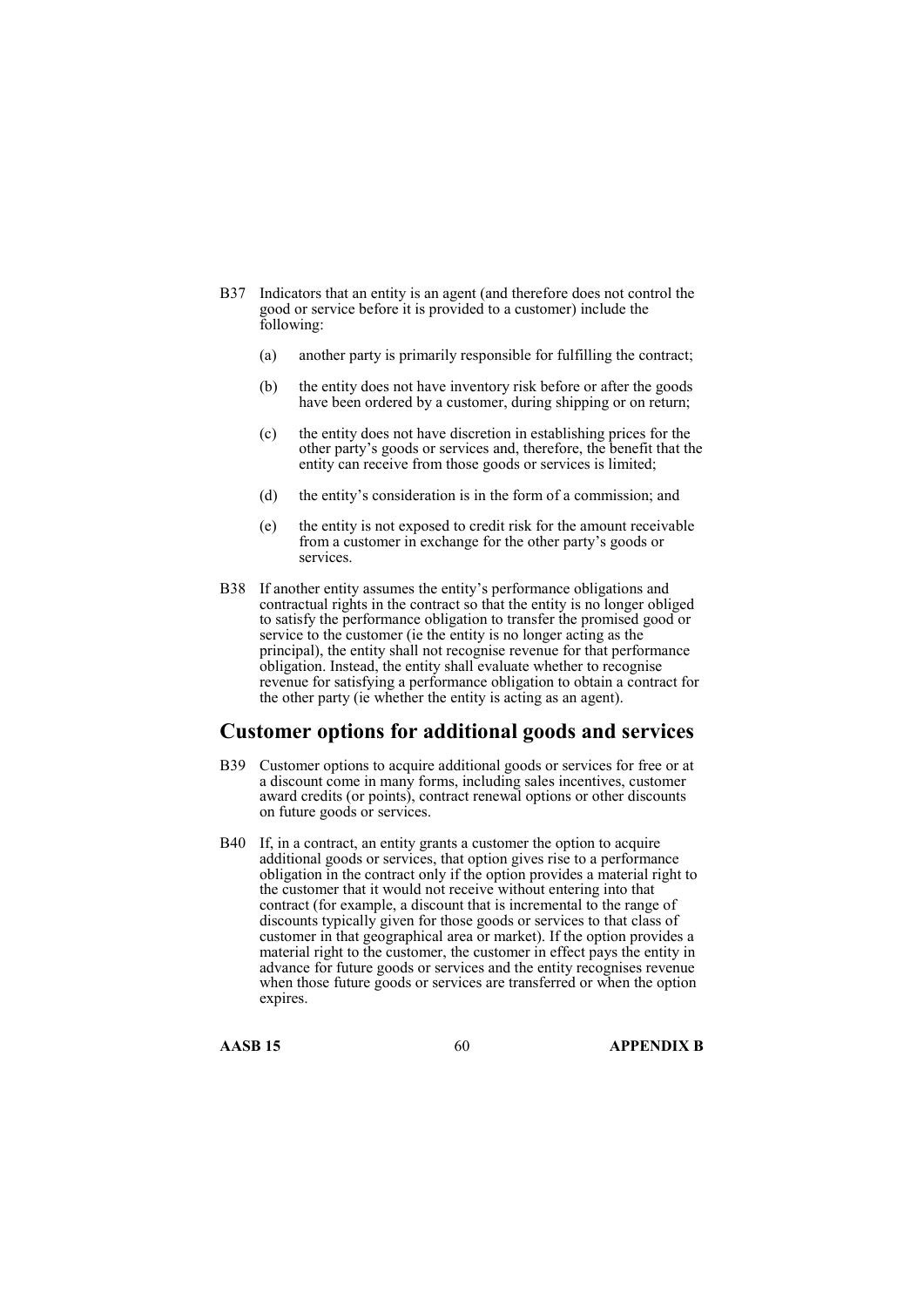- B41 If a customer has the option to acquire an additional good or service at a price that would reflect the stand-alone selling price for that good or service, that option does not provide the customer with a material right even if the option can be exercised only by entering into a previous contract. In those cases, the entity has made a marketing offer that it shall account for in accordance with this Standard only when the customer exercises the option to purchase the additional goods or services.
- B42 Paragraph 74 requires an entity to allocate the transaction price to performance obligations on a relative stand-alone selling price basis. If the stand-alone selling price for a customer's option to acquire additional goods or services is not directly observable, an entity shall estimate it. That estimate shall reflect the discount that the customer would obtain when exercising the option, adjusted for both of the following:
	- (a) any discount that the customer could receive without exercising the option; and
	- (b) the likelihood that the option will be exercised.
- B43 If a customer has a material right to acquire future goods or services and those goods or services are similar to the original goods or services in the contract and are provided in accordance with the terms of the original contract, then an entity may, as a practical alternative to estimating the stand-alone selling price of the option, allocate the transaction price to the optional goods or services by reference to the goods or services expected to be provided and the corresponding expected consideration. Typically, those types of options are for contract renewals.

# **Customers' unexercised rights**

- B44 In accordance with paragraph 106, upon receipt of a prepayment from a customer, an entity shall recognise a contract liability in the amount of the prepayment for its performance obligation to transfer, or to stand ready to transfer, goods or services in the future. An entity shall derecognise that contract liability (and recognise revenue) when it transfers those goods or services and, therefore, satisfies its performance obligation.
- B45 A customer's non-refundable prepayment to an entity gives the customer a right to receive a good or service in the future (and obliges the entity to stand ready to transfer a good or service). However,

**AASB 15** 61 **APPENDIX B**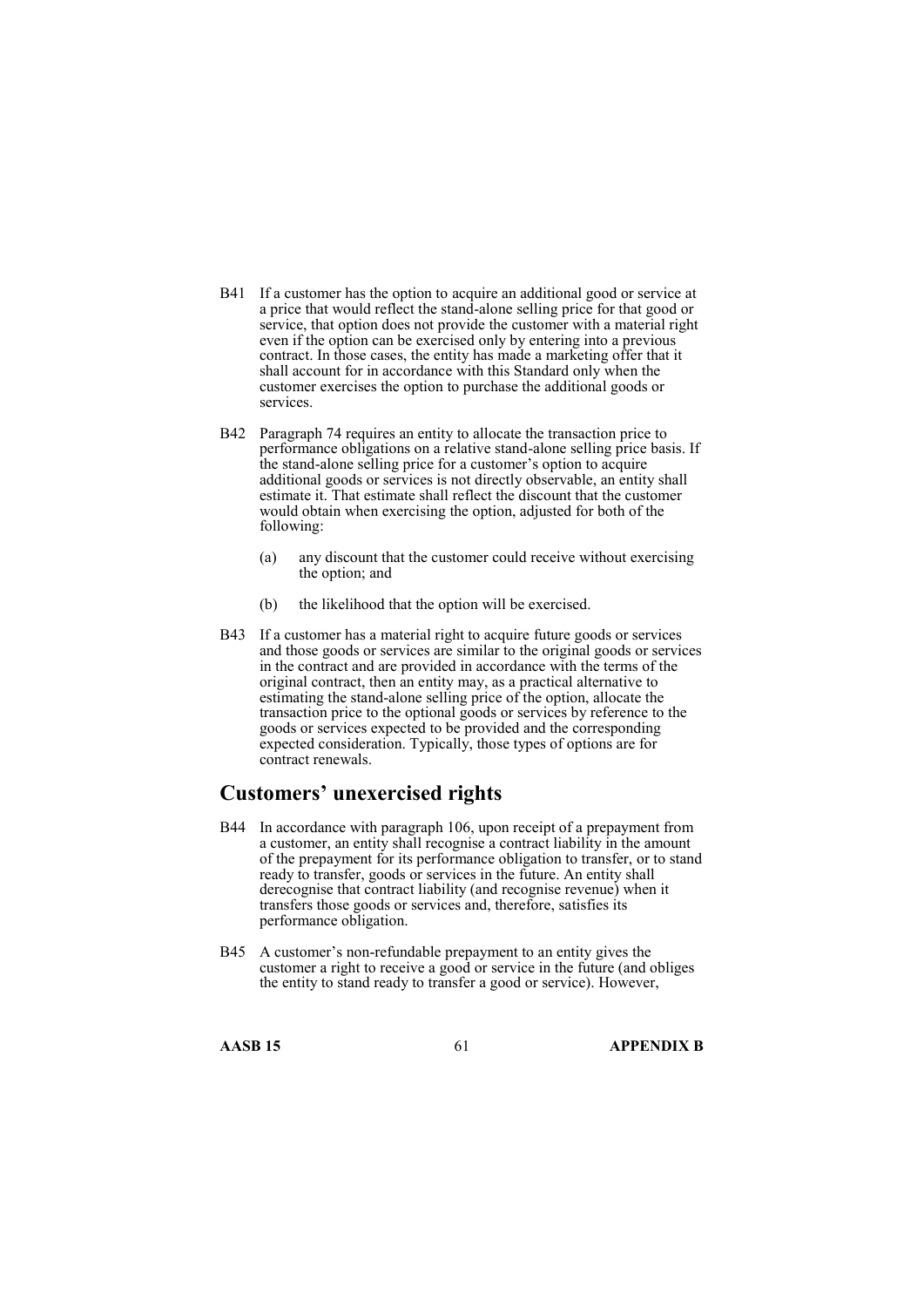customers may not exercise all of their contractual rights. Those unexercised rights are often referred to as breakage.

- B46 If an entity expects to be entitled to a breakage amount in a contract liability, the entity shall recognise the expected breakage amount as revenue in proportion to the pattern of rights exercised by the customer. If an entity does not expect to be entitled to a breakage amount, the entity shall recognise the expected breakage amount as revenue when the likelihood of the customer exercising its remaining rights becomes remote. To determine whether an entity expects to be entitled to a breakage amount, the entity shall consider the requirements in paragraphs 56–58 on constraining estimates of variable consideration.
- B47 An entity shall recognise a liability (and not revenue) for any consideration received that is attributable to a customer's unexercised rights for which the entity is required to remit to another party, for example, a government entity in accordance with applicable unclaimed property laws.

## **Non-refundable upfront fees (and some related costs)**

- B48 In some contracts, an entity charges a customer a non-refundable upfront fee at or near contract inception. Examples include joining fees in health club membership contracts, activation fees in telecommunication contracts, setup fees in some services contracts and initial fees in some supply contracts.
- B49 To identify performance obligations in such contracts, an entity shall assess whether the fee relates to the transfer of a promised good or service. In many cases, even though a non-refundable upfront fee relates to an activity that the entity is required to undertake at or near contract inception to fulfil the contract, that activity does not result in the transfer of a promised good or service to the customer (see paragraph 25). Instead, the upfront fee is an advance payment for future goods or services and, therefore, would be recognised as revenue when those future goods or services are provided. The revenue recognition period would extend beyond the initial contractual period if the entity grants the customer the option to renew the contract and that option provides the customer with a material right as described in paragraph B40.
- B50 If the non-refundable upfront fee relates to a good or service, the entity shall evaluate whether to account for the good or service as a separate performance obligation in accordance with paragraphs 22–30.

**AASB 15** 62 **APPENDIX B**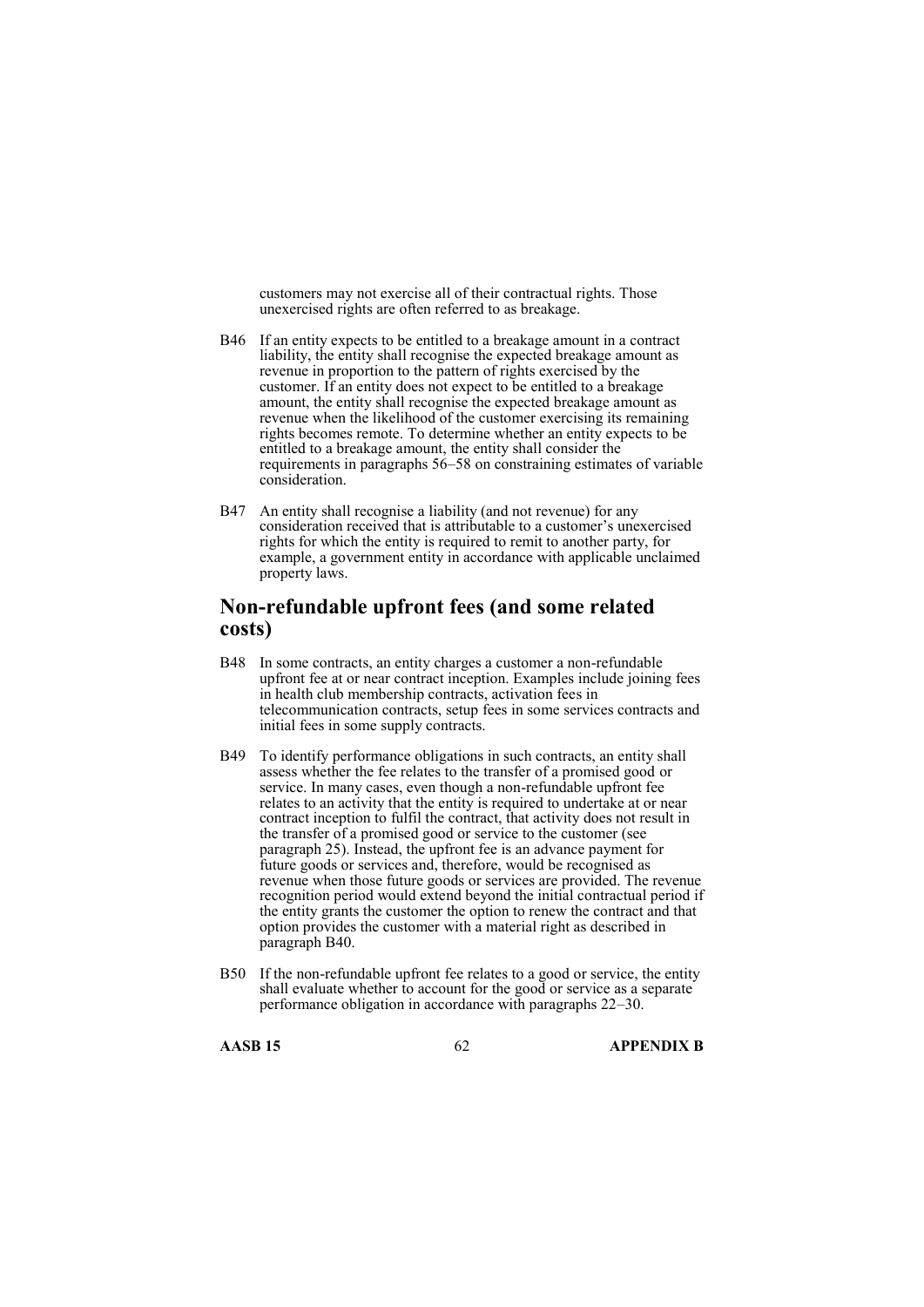B51 An entity may charge a non-refundable fee in part as compensation for costs incurred in setting up a contract (or other administrative tasks as described in paragraph 25). If those setup activities do not satisfy a performance obligation, the entity shall disregard those activities (and related costs) when measuring progress in accordance with paragraph B19. That is because the costs of setup activities do not depict the transfer of services to the customer. The entity shall assess whether costs incurred in setting up a contract have resulted in an asset that shall be recognised in accordance with paragraph 95.

## **Licensing**

- B52 A licence establishes a customer's rights to the intellectual property of an entity. Licences of intellectual property may include, but are not limited to, any of the following:
	- (a) software and technology;
	- (b) motion pictures, music and other forms of media and entertainment;
	- (c) franchises; and
	- (d) patents, trademarks and copyrights.
- B53 In addition to a promise to grant a licence to a customer, an entity may also promise to transfer other goods or services to the customer. Those promises may be explicitly stated in the contract or implied by an entity's customary business practices, published policies or specific statements (see paragraph 24). As with other types of contracts, when a contract with a customer includes a promise to grant a licence in addition to other promised goods or services, an entity applies paragraphs 22–30 to identify each of the performance obligations in the contract.
- B54 If the promise to grant a licence is not distinct from other promised goods or services in the contract in accordance with paragraphs 26–30, an entity shall account for the promise to grant a licence and those other promised goods or services together as a single performance obligation. Examples of licences that are not distinct from other goods or services promised in the contract include the following:
	- (a) a licence that forms a component of a tangible good and that is integral to the functionality of the good; and

**AASB 15** 63 **APPENDIX B**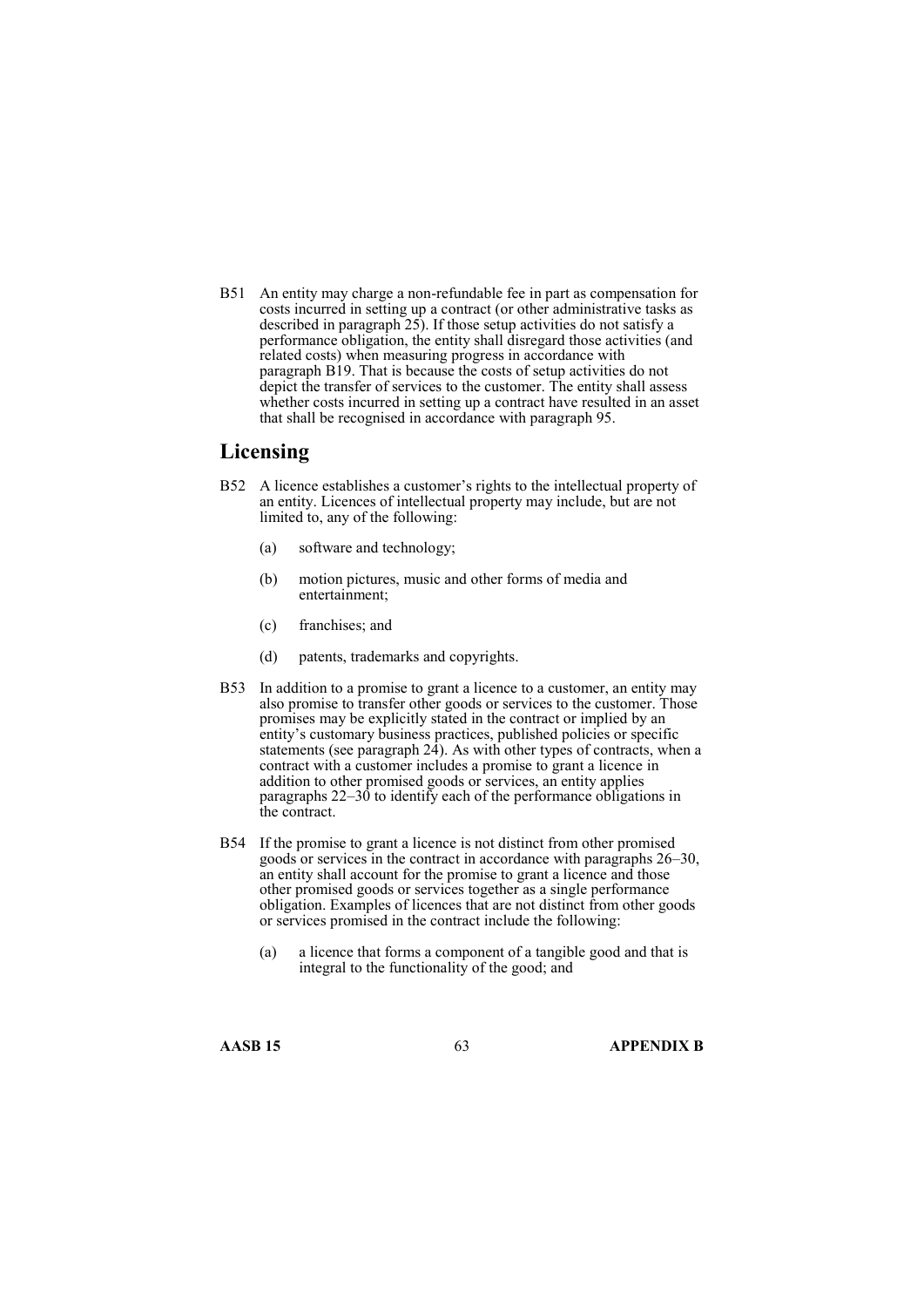- (b) a licence that the customer can benefit from only in conjunction with a related service (such as an online service provided by the entity that enables, by granting a licence, the customer to access content).
- B55 If the licence is not distinct, an entity shall apply paragraphs 31–38 to determine whether the performance obligation (which includes the promised licence) is a performance obligation that is satisfied over time or satisfied at a point in time.
- B56 If the promise to grant the licence is distinct from the other promised goods or services in the contract and, therefore, the promise to grant the licence is a separate performance obligation, an entity shall determine whether the licence transfers to a customer either at a point in time or over time. In making this determination, an entity shall consider whether the nature of the entity's promise in granting the licence to a customer is to provide the customer with either:
	- (a) a right to access the entity's intellectual property as it exists throughout the licence period; or
	- (b) a right to use the entity's intellectual property as it exists at the point in time at which the licence is granted.

#### **Determining the nature of the entity's promise**

B57 To determine whether an entity's promise to grant a licence provides a customer with either a right to access an entity's intellectual property or a right to use an entity's intellectual property, an entity shall consider whether a customer can direct the use of, and obtain substantially all of the remaining benefits from, a licence at the point in time at which the licence is granted. A customer cannot direct the use of, and obtain substantially all of the remaining benefits from, a licence at the point in time at which the licence is granted if the intellectual property to which the customer has rights changes throughout the licence period. The intellectual property will change (and thus affect the entity's assessment of when the customer controls the licence) when the entity continues to be involved with its intellectual property and the entity undertakes activities that significantly affect the intellectual property to which the customer has rights. In these cases, the licence provides the customer with a right to access the entity's intellectual property (see paragraph B58). In contrast, a customer can direct the use of, and obtain substantially all of the remaining benefits from, the licence at the point in time at which the licence is granted if the intellectual property to which the customer has rights will not change (see paragraph B61). In those cases, any activities undertaken by the entity merely change its own asset (ie the underlying intellectual

**AASB 15** 64 **APPENDIX B**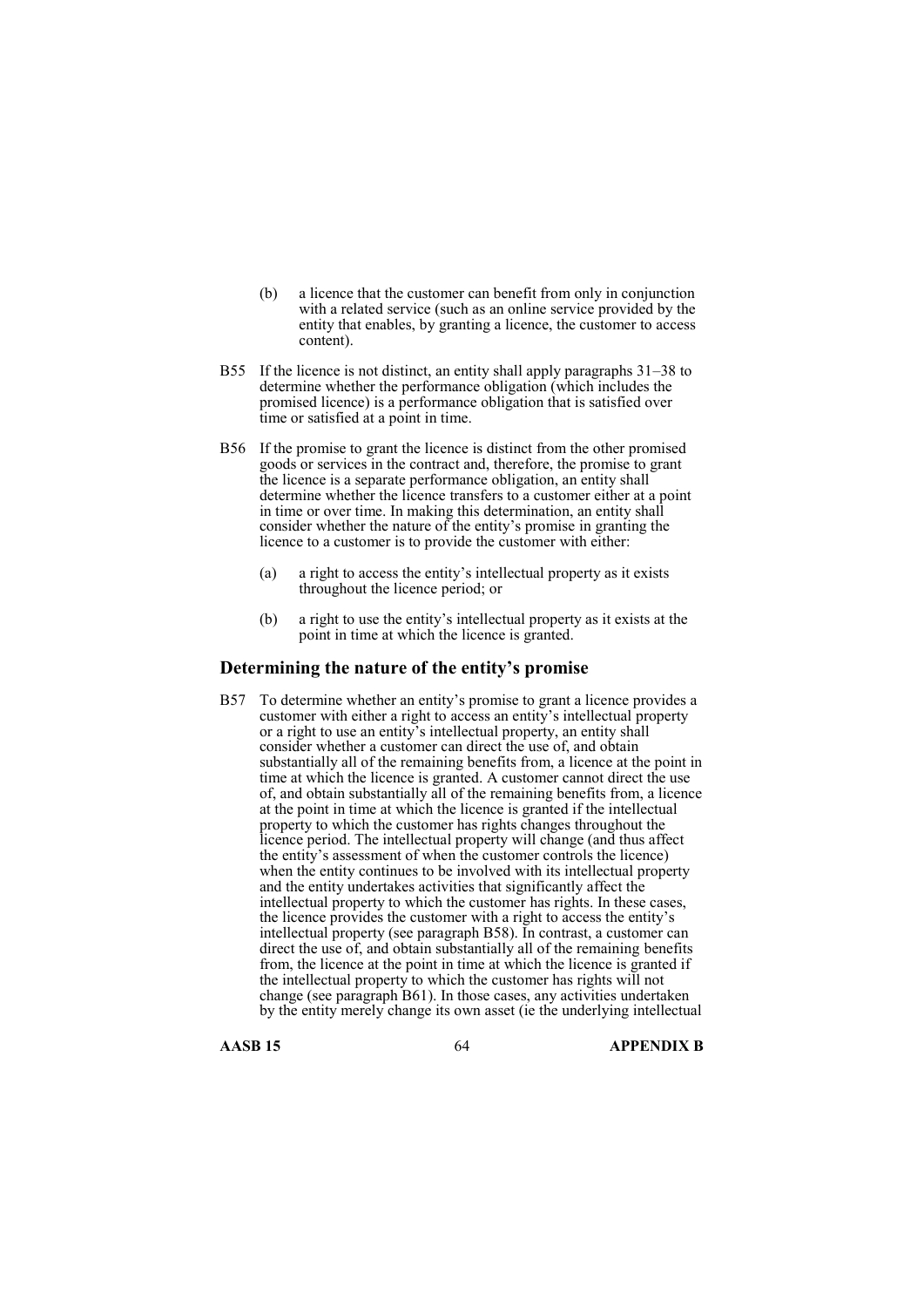property), which may affect the entity's ability to provide future licences; however, those activities would not affect the determination of what the licence provides or what the customer controls.

- B58 The nature of an entity's promise in granting a licence is a promise to provide a right to access the entity's intellectual property if all of the following criteria are met:
	- (a) the contract requires, or the customer reasonably expects, that the entity will undertake activities that significantly affect the intellectual property to which the customer has rights (see paragraph B59);
	- (b) the rights granted by the licence directly expose the customer to any positive or negative effects of the entity's activities identified in paragraph B58(a); and
	- (c) those activities do not result in the transfer of a good or a service to the customer as those activities occur (see paragraph 25).
- B59 Factors that may indicate that a customer could reasonably expect that an entity will undertake activities that significantly affect the intellectual property include the entity's customary business practices, published policies or specific statements. Although not determinative, the existence of a shared economic interest (for example, a sales-based royalty) between the entity and the customer related to the intellectual property to which the customer has rights may also indicate that the customer could reasonably expect that the entity will undertake such activities.
- B60 If the criteria in paragraph B58 are met, an entity shall account for the promise to grant a licence as a performance obligation satisfied over time because the customer will simultaneously receive and consume the benefit from the entity's performance of providing access to its intellectual property as the performance occurs (see paragraph 35(a)). An entity shall apply paragraphs 39–45 to select an appropriate method to measure its progress towards complete satisfaction of that performance obligation to provide access.
- B61 If the criteria in paragraph B58 are not met, the nature of an entity's promise is to provide a right to use the entity's intellectual property as that intellectual property exists (in terms of form and functionality) at the point in time at which the licence is granted to the customer. This means that the customer can direct the use of, and obtain substantially all of the remaining benefits from, the licence at the point in time at which the licence transfers. An entity shall account for the promise to provide a right to use the entity's intellectual property as a performance

**AASB 15** 65 **APPENDIX B**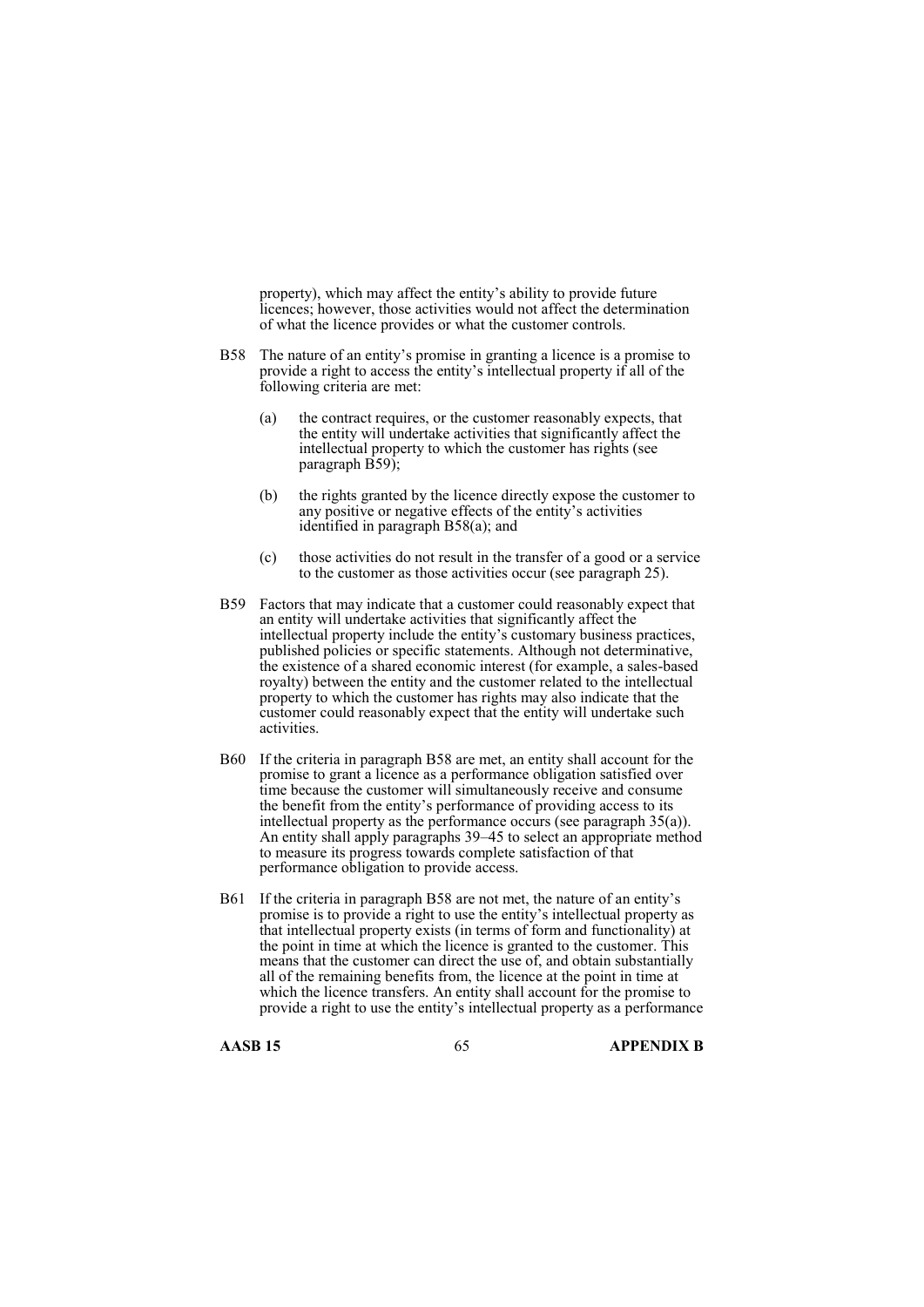obligation satisfied at a point in time. An entity shall apply paragraph 38 to determine the point in time at which the licence transfers to the customer. However, revenue cannot be recognised for a licence that provides a right to use the entity's intellectual property before the beginning of the period during which the customer is able to use and benefit from the licence. For example, if a software licence period begins before an entity provides (or otherwise makes available) to the customer a code that enables the customer to immediately use the software, the entity would not recognise revenue before that code has been provided (or otherwise made available).

- B62 An entity shall disregard the following factors when determining whether a licence provides a right to access the entity's intellectual property or a right to use the entity's intellectual property:
	- (a) Restrictions of time, geographical region or use—those restrictions define the attributes of the promised licence, rather than define whether the entity satisfies its performance obligation at a point in time or over time.
	- (b) Guarantees provided by the entity that it has a valid patent to intellectual property and that it will defend that patent from unauthorised use—a promise to defend a patent right is not a performance obligation because the act of defending a patent protects the value of the entity's intellectual property assets and provides assurance to the customer that the licence transferred meets the specifications of the licence promised in the contract.

#### **Sales-based or usage-based royalties**

- B63 Notwithstanding the requirements in paragraphs 56–59, an entity shall recognise revenue for a sales-based or usage-based royalty promised in exchange for a licence of intellectual property only when (or as) the later of the following events occurs:
	- (a) the subsequent sale or usage occurs; and
	- (b) the performance obligation to which some or all of the salesbased or usage-based royalty has been allocated has been satisfied (or partially satisfied).

#### **Repurchase agreements**

B64 A repurchase agreement is a contract in which an entity sells an asset and also promises or has the option (either in the same contract or in another contract) to repurchase the asset. The repurchased asset may be

**AASB 15** 66 **APPENDIX B**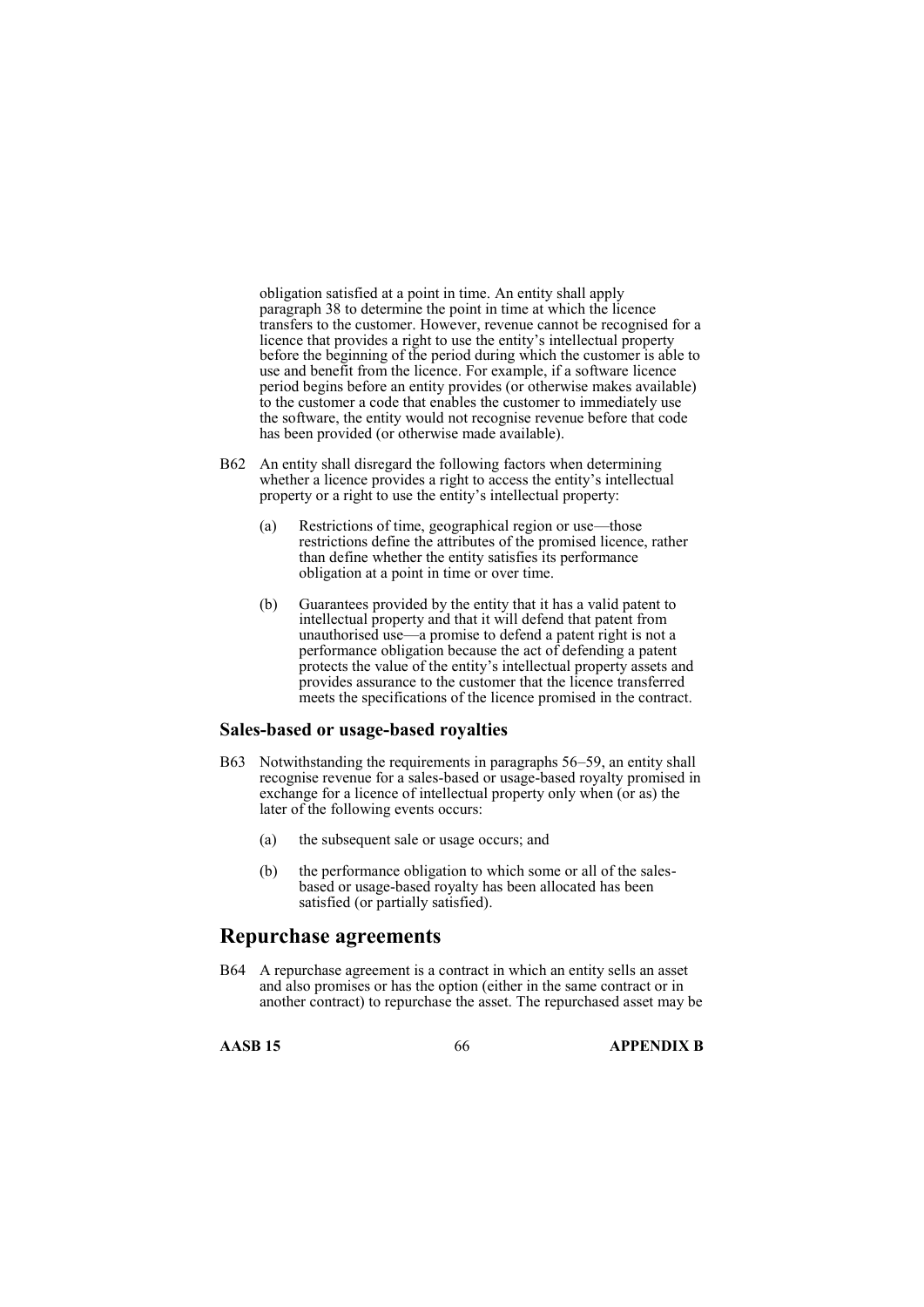the asset that was originally sold to the customer, an asset that is substantially the same as that asset, or another asset of which the asset that was originally sold is a component.

- B65 Repurchase agreements generally come in three forms:
	- (a) an entity's obligation to repurchase the asset (a forward);
	- (b) an entity's right to repurchase the asset (a call option); and
	- (c) an entity's obligation to repurchase the asset at the customer's request (a put option).

#### **A forward or a call option**

- B66 If an entity has an obligation or a right to repurchase the asset (a forward or a call option), a customer does not obtain control of the asset because the customer is limited in its ability to direct the use of, and obtain substantially all of the remaining benefits from, the asset even though the customer may have physical possession of the asset. Consequently, the entity shall account for the contract as either of the following:
	- (a) a lease in accordance with AASB 117 *Leases* if the entity can or must repurchase the asset for an amount that is less than the original selling price of the asset; or
	- (b) a financing arrangement in accordance with paragraph B68 if the entity can or must repurchase the asset for an amount that is equal to or more than the original selling price of the asset.
- B67 When comparing the repurchase price with the selling price, an entity shall consider the time value of money.
- B68 If the repurchase agreement is a financing arrangement, the entity shall continue to recognise the asset and also recognise a financial liability for any consideration received from the customer. The entity shall recognise the difference between the amount of consideration received from the customer and the amount of consideration to be paid to the customer as interest and, if applicable, as processing or holding costs (for example, insurance).
- B69 If the option lapses unexercised, an entity shall derecognise the liability and recognise revenue.

**AASB 15** 67 **APPENDIX B**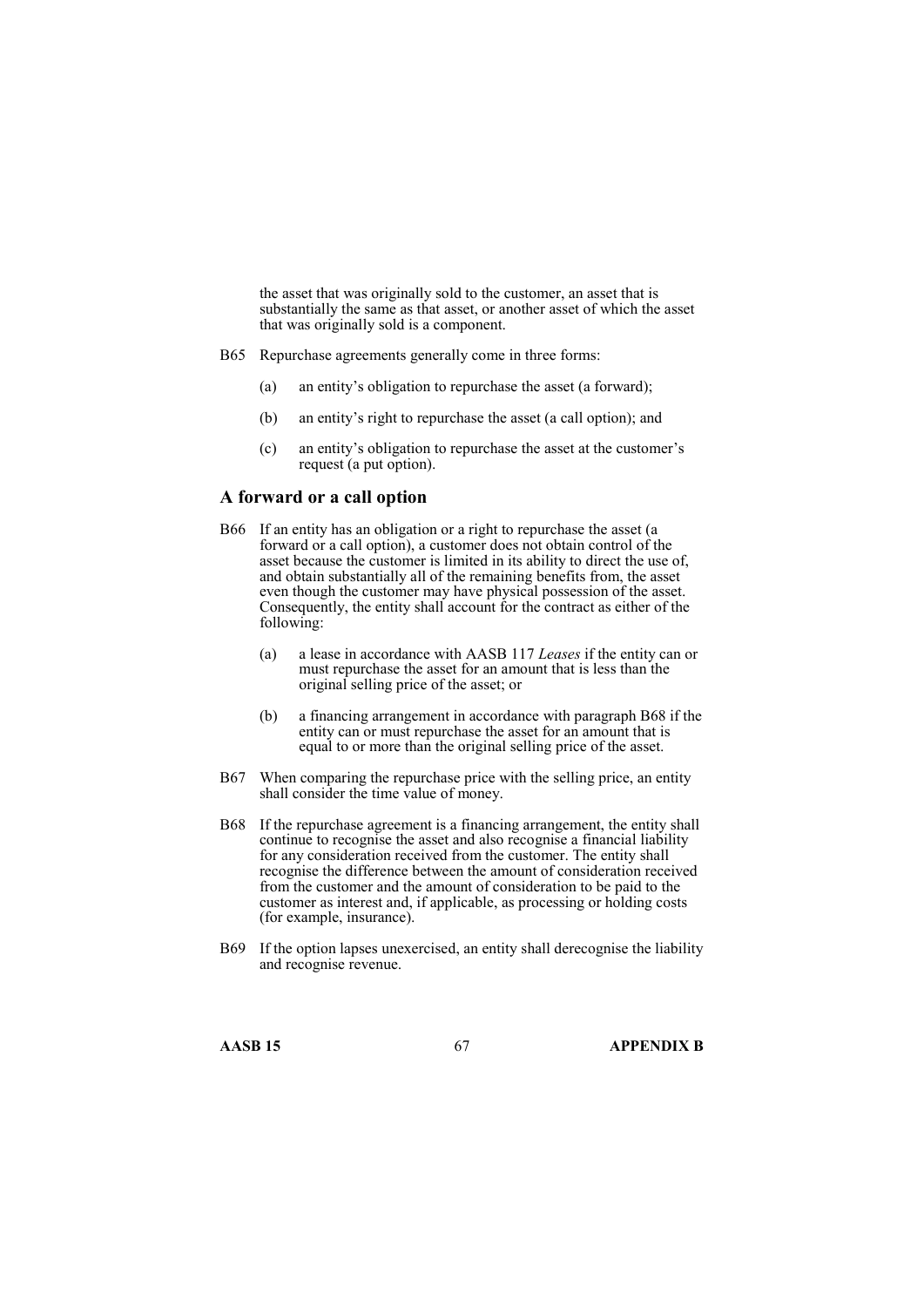## **A put option**

- B70 If an entity has an obligation to repurchase the asset at the customer's request (a put option) at a price that is lower than the original selling price of the asset, the entity shall consider at contract inception whether the customer has a significant economic incentive to exercise that right. The customer's exercising of that right results in the customer effectively paying the entity consideration for the right to use a specified asset for a period of time. Therefore, if the customer has a significant economic incentive to exercise that right, the entity shall account for the agreement as a lease in accordance with AASB 117.
- B71 To determine whether a customer has a significant economic incentive to exercise its right, an entity shall consider various factors, including the relationship of the repurchase price to the expected market value of the asset at the date of the repurchase and the amount of time until the right expires. For example, if the repurchase price is expected to significantly exceed the market value of the asset, this may indicate that the customer has a significant economic incentive to exercise the put option.
- B72 If the customer does not have a significant economic incentive to exercise its right at a price that is lower than the original selling price of the asset, the entity shall account for the agreement as if it were the sale of a product with a right of return as described in paragraphs B20–B27.
- B73 If the repurchase price of the asset is equal to or greater than the original selling price and is more than the expected market value of the asset, the contract is in effect a financing arrangement and, therefore, shall be accounted for as described in paragraph B68.
- B74 If the repurchase price of the asset is equal to or greater than the original selling price and is less than or equal to the expected market value of the asset, and the customer does not have a significant economic incentive to exercise its right, then the entity shall account for the agreement as if it were the sale of a product with a right of return as described in paragraphs B20–B27.
- B75 When comparing the repurchase price with the selling price, an entity shall consider the time value of money.
- B76 If the option lapses unexercised, an entity shall derecognise the liability and recognise revenue.

**AASB 15** 68 **APPENDIX B**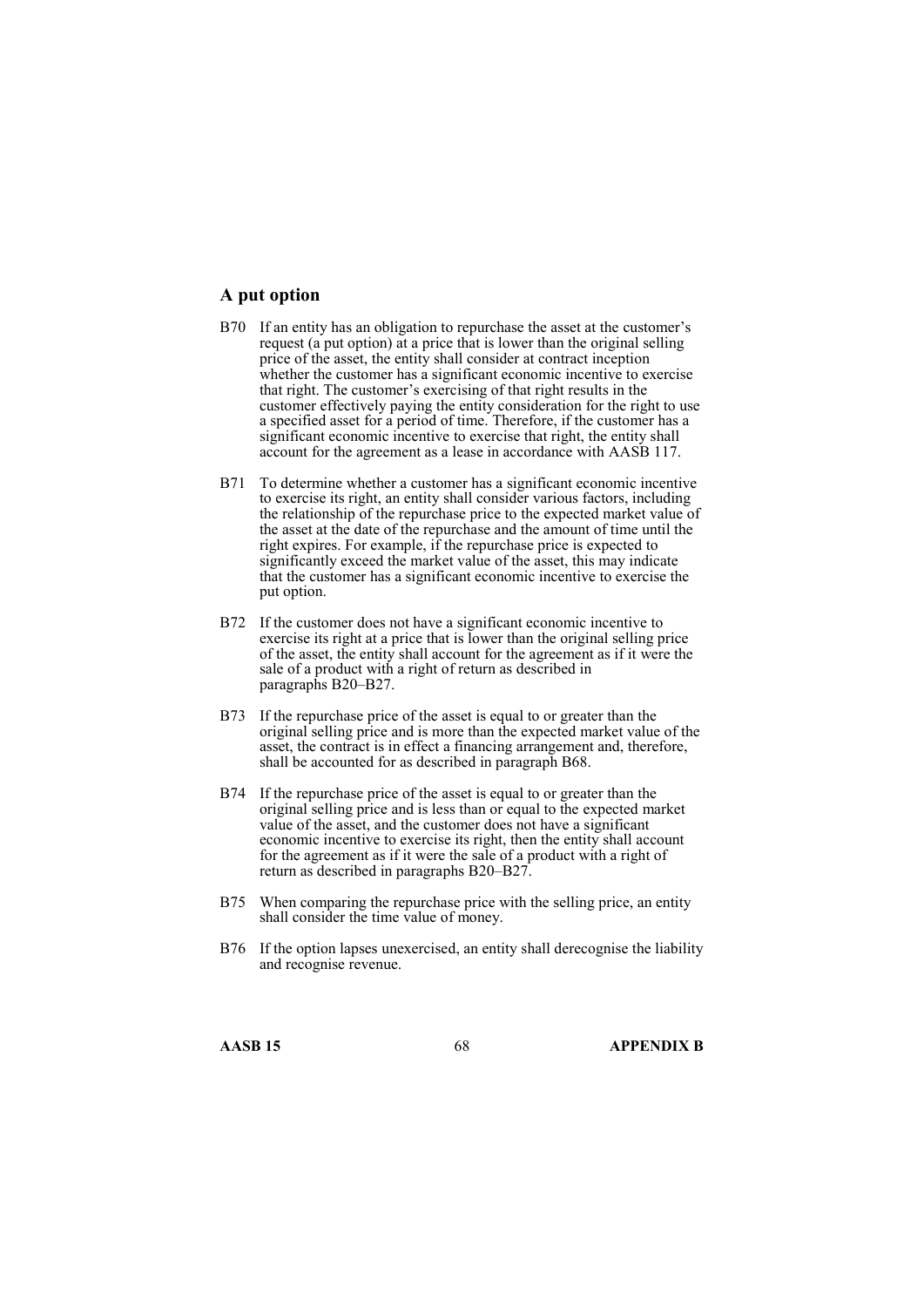# **Consignment arrangements**

- B77 When an entity delivers a product to another party (such as a dealer or a distributor) for sale to end customers, the entity shall evaluate whether that other party has obtained control of the product at that point in time. A product that has been delivered to another party may be held in a consignment arrangement if that other party has not obtained control of the product. Accordingly, an entity shall not recognise revenue upon delivery of a product to another party if the delivered product is held on consignment.
- B78 Indicators that an arrangement is a consignment arrangement include, but are not limited to, the following:
	- (a) the product is controlled by the entity until a specified event occurs, such as the sale of the product to a customer of the dealer or until a specified period expires;
	- (b) the entity is able to require the return of the product or transfer the product to a third party (such as another dealer); and
	- (c) the dealer does not have an unconditional obligation to pay for the product (although it might be required to pay a deposit).

# **Bill-and-hold arrangements**

- B79 A bill-and-hold arrangement is a contract under which an entity bills a customer for a product but the entity retains physical possession of the product until it is transferred to the customer at a point in time in the future. For example, a customer may request an entity to enter into such a contract because of the customer's lack of available space for the product or because of delays in the customer's production schedules.
- B80 An entity shall determine when it has satisfied its performance obligation to transfer a product by evaluating when a customer obtains control of that product (see paragraph 38). For some contracts, control is transferred either when the product is delivered to the customer's site or when the product is shipped, depending on the terms of the contract (including delivery and shipping terms). However, for some contracts, a customer may obtain control of a product even though that product remains in an entity's physical possession. In that case, the customer has the ability to direct the use of, and obtain substantially all of the remaining benefits from, the product even though it has decided not to exercise its right to take physical possession of that product. Consequently, the entity does not control the product. Instead, the

**AASB 15** 69 **APPENDIX B**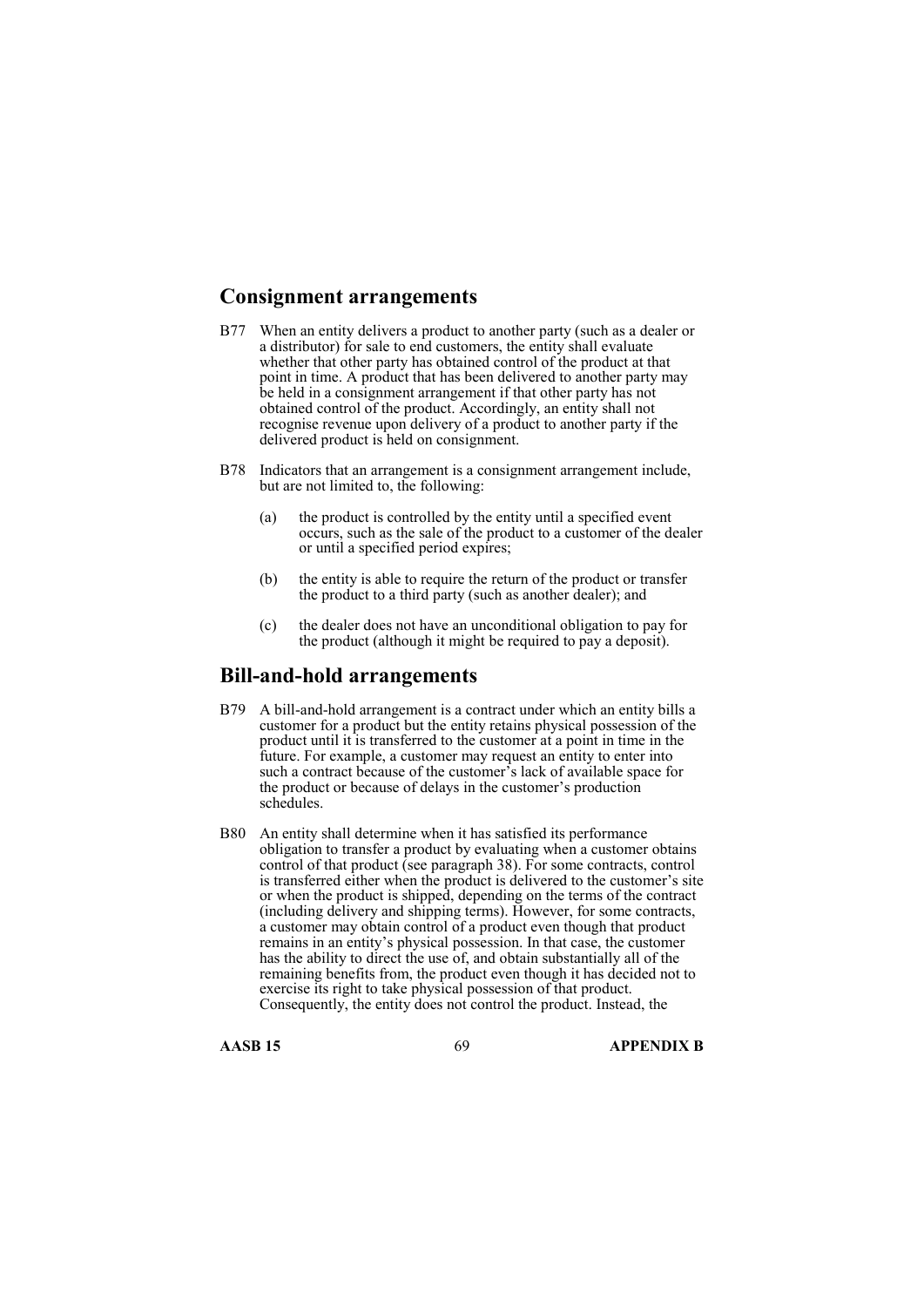entity provides custodial services to the customer over the customer's asset.

- B81 In addition to applying the requirements in paragraph 38, for a customer to have obtained control of a product in a bill-and-hold arrangement, all of the following criteria must be met:
	- (a) the reason for the bill-and-hold arrangement must be substantive (for example, the customer has requested the arrangement);
	- (b) the product must be identified separately as belonging to the customer;
	- (c) the product currently must be ready for physical transfer to the customer; and
	- (d) the entity cannot have the ability to use the product or to direct it to another customer.
- B82 If an entity recognises revenue for the sale of a product on a bill-andhold basis, the entity shall consider whether it has remaining performance obligations (for example, for custodial services) in accordance with paragraphs 22–30 to which the entity shall allocate a portion of the transaction price in accordance with paragraphs 73–86.

## **Customer acceptance**

- B83 In accordance with paragraph 38(e), a customer's acceptance of an asset may indicate that the customer has obtained control of the asset. Customer acceptance clauses allow a customer to cancel a contract or require an entity to take remedial action if a good or service does not meet agreed-upon specifications. An entity shall consider such clauses when evaluating when a customer obtains control of a good or service.
- B84 If an entity can objectively determine that control of a good or service has been transferred to the customer in accordance with the agreedupon specifications in the contract, then customer acceptance is a formality that would not affect the entity's determination of when the customer has obtained control of the good or service. For example, if the customer acceptance clause is based on meeting specified size and weight characteristics, an entity would be able to determine whether those criteria have been met before receiving confirmation of the customer's acceptance. The entity's experience with contracts for similar goods or services may provide evidence that a good or service provided to the customer is in accordance with the agreed-upon specifications in the contract. If revenue is recognised before customer

**AASB 15** 70 **APPENDIX B**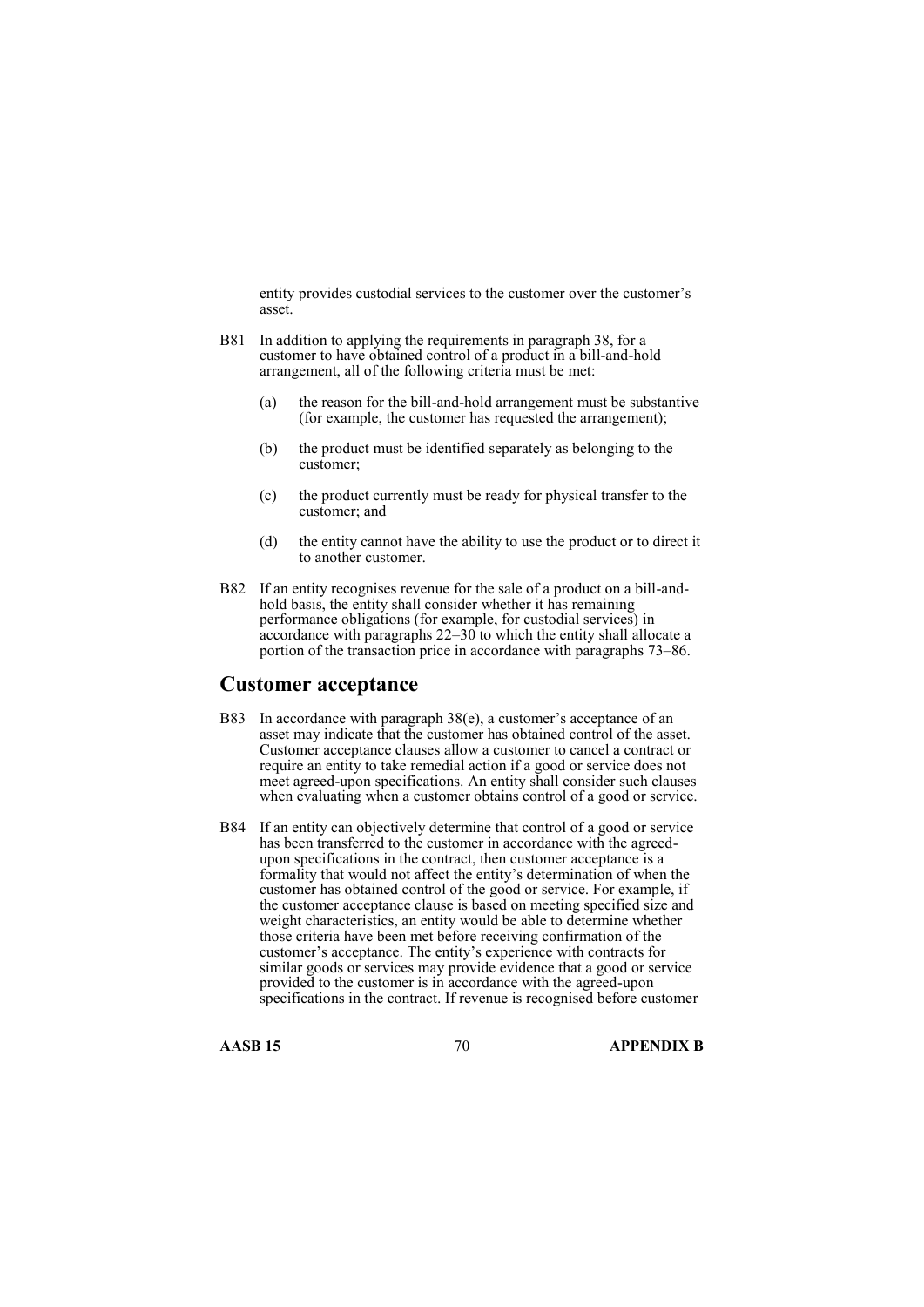acceptance, the entity still must consider whether there are any remaining performance obligations (for example, installation of equipment) and evaluate whether to account for them separately.

- B85 However, if an entity cannot objectively determine that the good or service provided to the customer is in accordance with the agreed-upon specifications in the contract, then the entity would not be able to conclude that the customer has obtained control until the entity receives the customer's acceptance. That is because in that circumstance the entity cannot determine that the customer has the ability to direct the use of, and obtain substantially all of the remaining benefits from, the good or service.
- B86 If an entity delivers products to a customer for trial or evaluation purposes and the customer is not committed to pay any consideration until the trial period lapses, control of the product is not transferred to the customer until either the customer accepts the product or the trial period lapses.

# **Disclosure of disaggregated revenue**

- B87 Paragraph 114 requires an entity to disaggregate revenue from contracts with customers into categories that depict how the nature, amount, timing and uncertainty of revenue and cash flows are affected by economic factors. Consequently, the extent to which an entity's revenue is disaggregated for the purposes of this disclosure depends on the facts and circumstances that pertain to the entity's contracts with customers. Some entities may need to use more than one type of category to meet the objective in paragraph 114 for disaggregating revenue. Other entities may meet the objective by using only one type of category to disaggregate revenue.
- B88 When selecting the type of category (or categories) to use to disaggregate revenue, an entity shall consider how information about the entity's revenue has been presented for other purposes, including all of the following:
	- (a) disclosures presented outside the financial statements (for example, in earnings releases, annual reports or investor presentations);
	- (b) information regularly reviewed by the chief operating decision maker for evaluating the financial performance of operating segments; and

**AASB 15** 71 **APPENDIX B**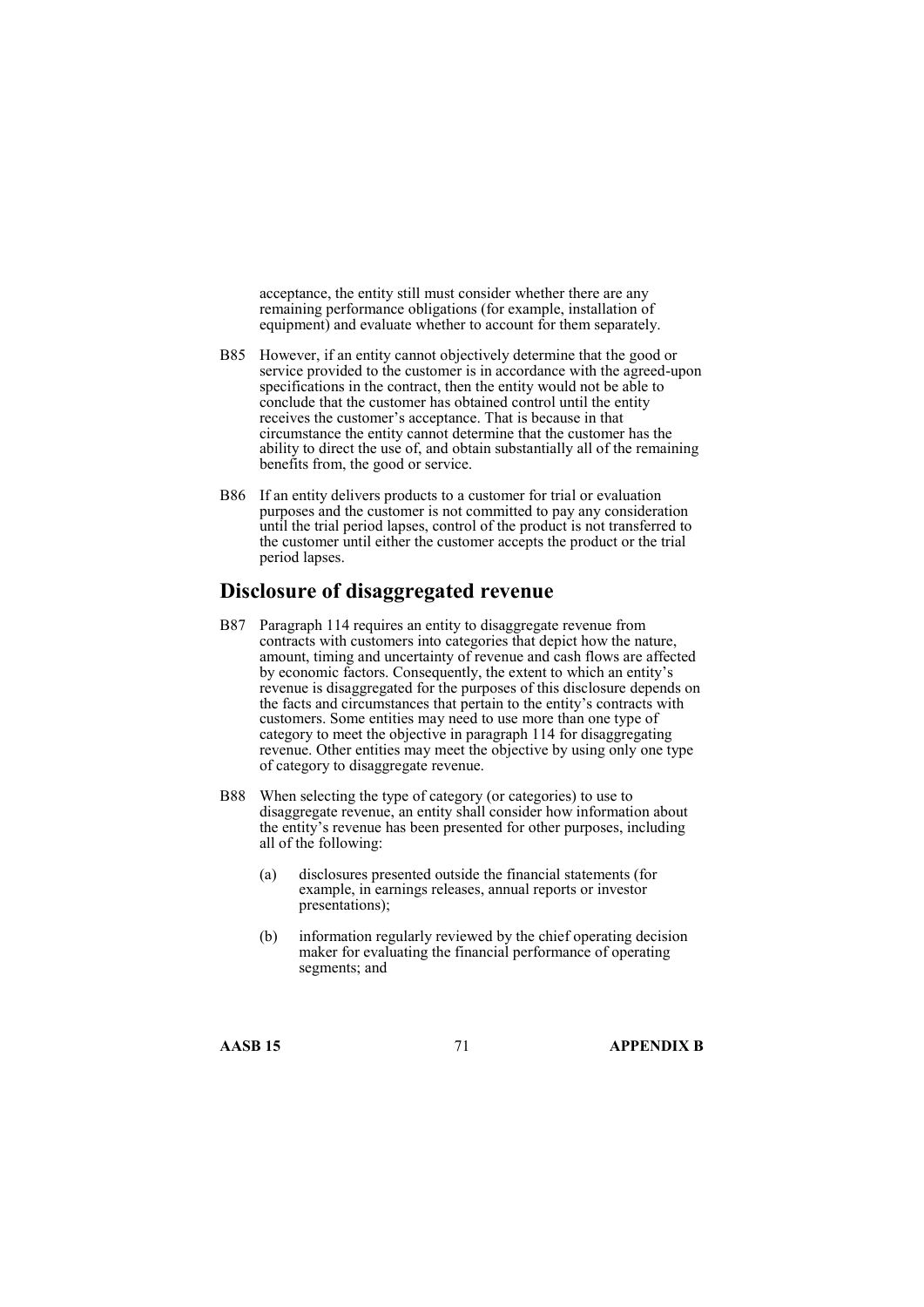- (c) other information that is similar to the types of information identified in paragraph B88(a) and (b) and that is used by the entity or users of the entity's financial statements to evaluate the entity's financial performance or make resource allocation decisions.
- B89 Examples of categories that might be appropriate include, but are not limited to, all of the following:
	- (a) type of good or service (for example, major product lines);
	- (b) geographical region (for example, country or region);
	- (c) market or type of customer (for example, government and nongovernment customers);
	- (d) type of contract (for example, fixed-price and time-and-materials contracts);
	- (e) contract duration (for example, short-term and long-term contracts);
	- (f) timing of transfer of goods or services (for example, revenue from goods or services transferred to customers at a point in time and revenue from goods or services transferred over time); and
	- (g) sales channels (for example, goods sold directly to consumers and goods sold through intermediaries).

**AASB 15** 72 **APPENDIX B**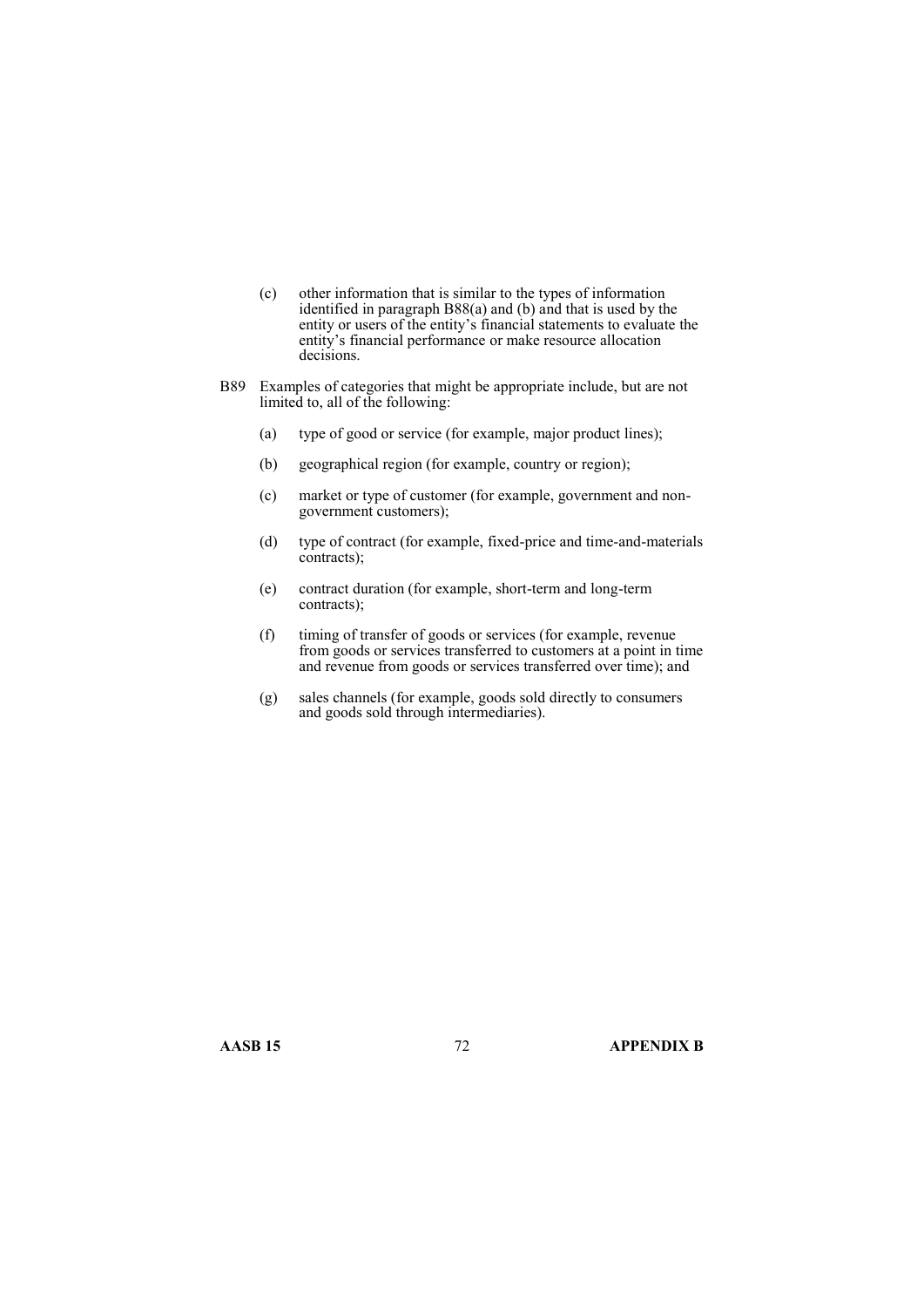## **APPENDIX C**

# **EFFECTIVE DATE AND TRANSITION**

*This appendix is an integral part of AASB 15 and has the same authority as the other parts of AASB 15.* 

### **Effective date**

C1 [Deleted by the AASB]

## **Transition**

- C2 For the purposes of the transition requirements in paragraphs C3–C8:
	- (a) the date of initial application is the start of the reporting period in which an entity first applies this Standard; and
	- (b) a completed contract is a contract for which the entity has transferred all of the goods or services identified in accordance with AASB 111 *Construction Contracts*, AASB 118 *Revenue* and related Interpretations.
- C3 An entity shall apply this Standard using one of the following two methods:
	- (a) retrospectively to each prior reporting period presented in accordance with AASB 108 *Accounting Policies, Changes in Accounting Estimates and Errors*, subject to the expedients in paragraph C5; or
	- (b) retrospectively with the cumulative effect of initially applying this Standard recognised at the date of initial application in accordance with paragraphs C7–C8.
- C4 Notwithstanding the requirements of paragraph 28 of AASB 108, when this Standard is first applied, an entity need only present the quantitative information required by paragraph 28(f) of AASB 108 for the annual reporting period immediately preceding the first annual reporting period for which this Standard is applied (the 'immediately preceding period') and only if the entity applies this Standard retrospectively in accordance with paragraph C3(a). An entity may also present this information for the current period or for earlier comparative periods, but is not required to do so.

**AASB 15** 73 **APPENDIX C**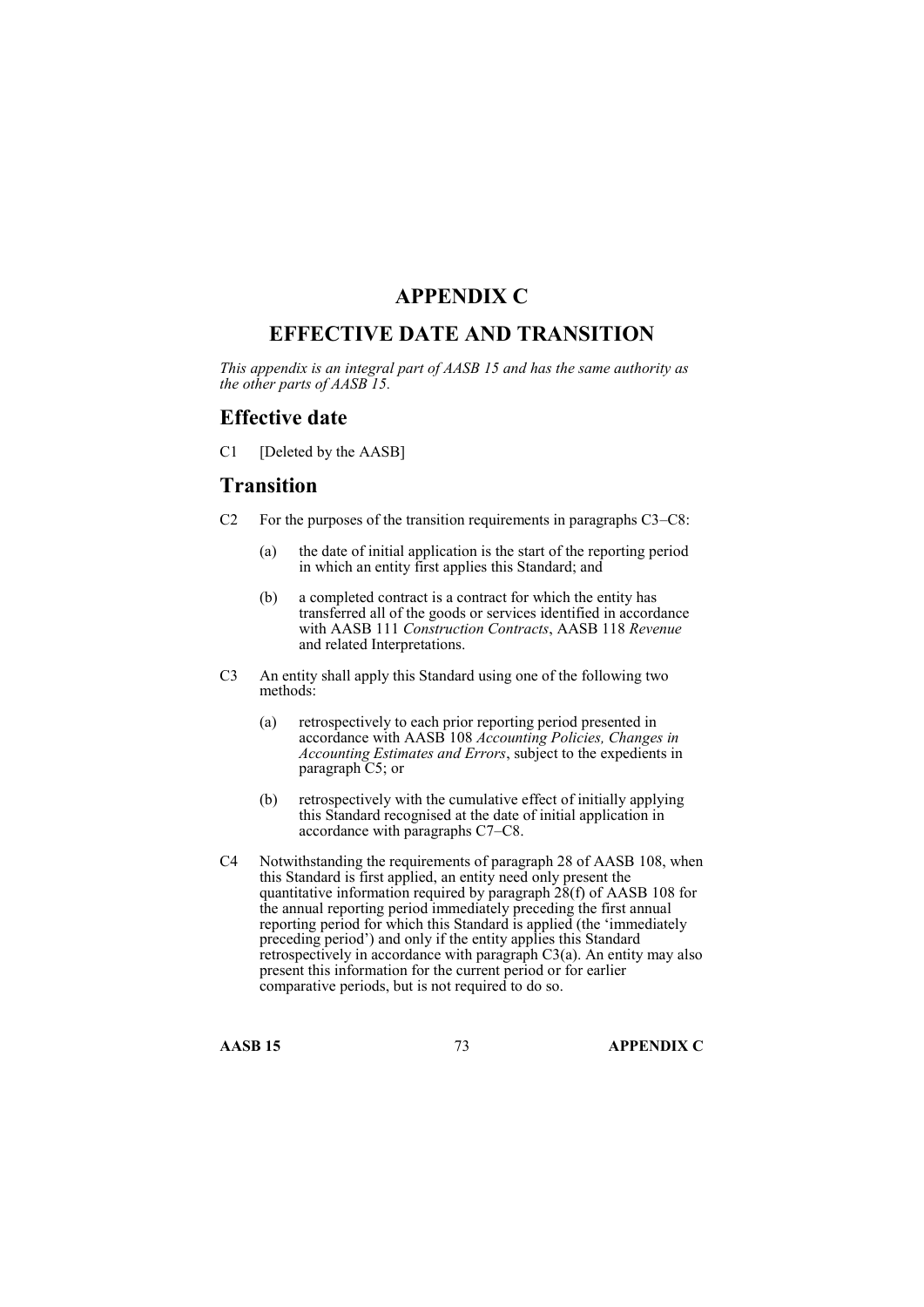- C5 An entity may use one or more of the following practical expedients when applying this Standard retrospectively in accordance with paragraph C3(a):
	- (a) for completed contracts, an entity need not restate contracts that begin and end within the same annual reporting period;
	- (b) for completed contracts that have variable consideration, an entity may use the transaction price at the date the contract was completed rather than estimating variable consideration amounts in the comparative reporting periods; and
	- (c) for all reporting periods presented before the date of initial application, an entity need not disclose the amount of the transaction price allocated to the remaining performance obligations and an explanation of when the entity expects to recognise that amount as revenue (see paragraph 120).
- C6 For any of the practical expedients in paragraph C5 that an entity uses, the entity shall apply that expedient consistently to all contracts within all reporting periods presented. In addition, the entity shall disclose all of the following information:
	- (a) the expedients that have been used; and
	- (b) to the extent reasonably possible, a qualitative assessment of the estimated effect of applying each of those expedients.
- C7 If an entity elects to apply this Standard retrospectively in accordance with paragraph C3(b), the entity shall recognise the cumulative effect of initially applying this Standard as an adjustment to the opening balance of retained earnings (or other component of equity, as appropriate) of the annual reporting period that includes the date of initial application. Under this transition method, an entity shall apply this Standard retrospectively only to contracts that are not completed contracts at the date of initial application (for example, 1 January 2017 for an entity with a 31 December year-end).
- C8 For reporting periods that include the date of initial application, an entity shall provide both of the following additional disclosures if this Standard is applied retrospectively in accordance with paragraph C3(b):
	- (a) the amount by which each financial statement line item is affected in the current reporting period by the application of this Standard as compared to AASB 111, AASB 118 and related Interpretations that were in effect before the change; and

**AASB 15** 74 **APPENDIX C**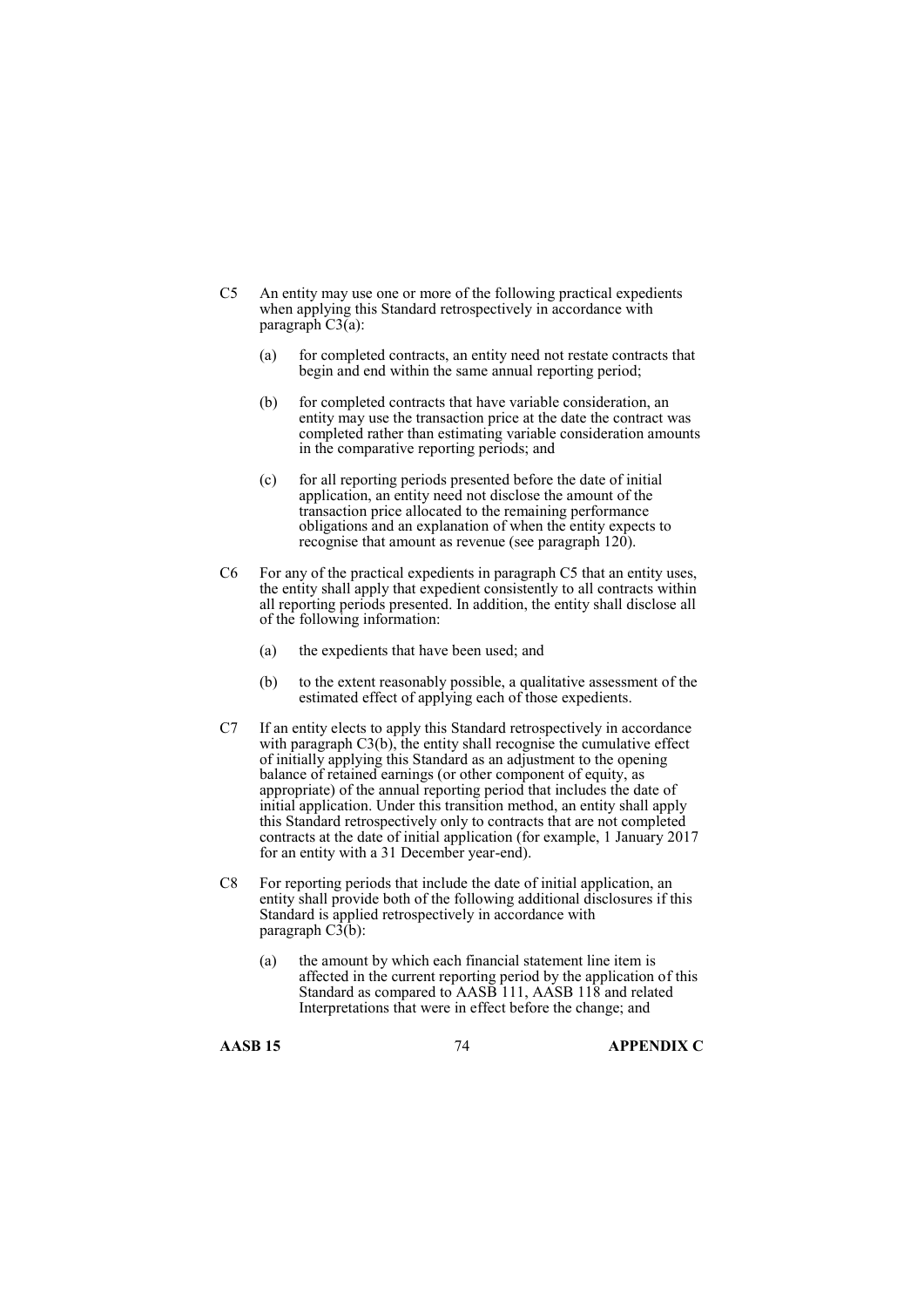(b) an explanation of the reasons for significant changes identified in  $C8(a)$ .

### **References to AASB 9**

C9 If an entity applies this Standard but does not yet apply AASB 9 *Financial Instruments*, any reference in this Standard to AASB 9 shall be read as a reference to AASB 139 *Financial Instruments: Recognition and Measurement*.

# **Withdrawal of other Standards**

C10 [Deleted by the AASB]

**AASB 15** 75 **APPENDIX C**